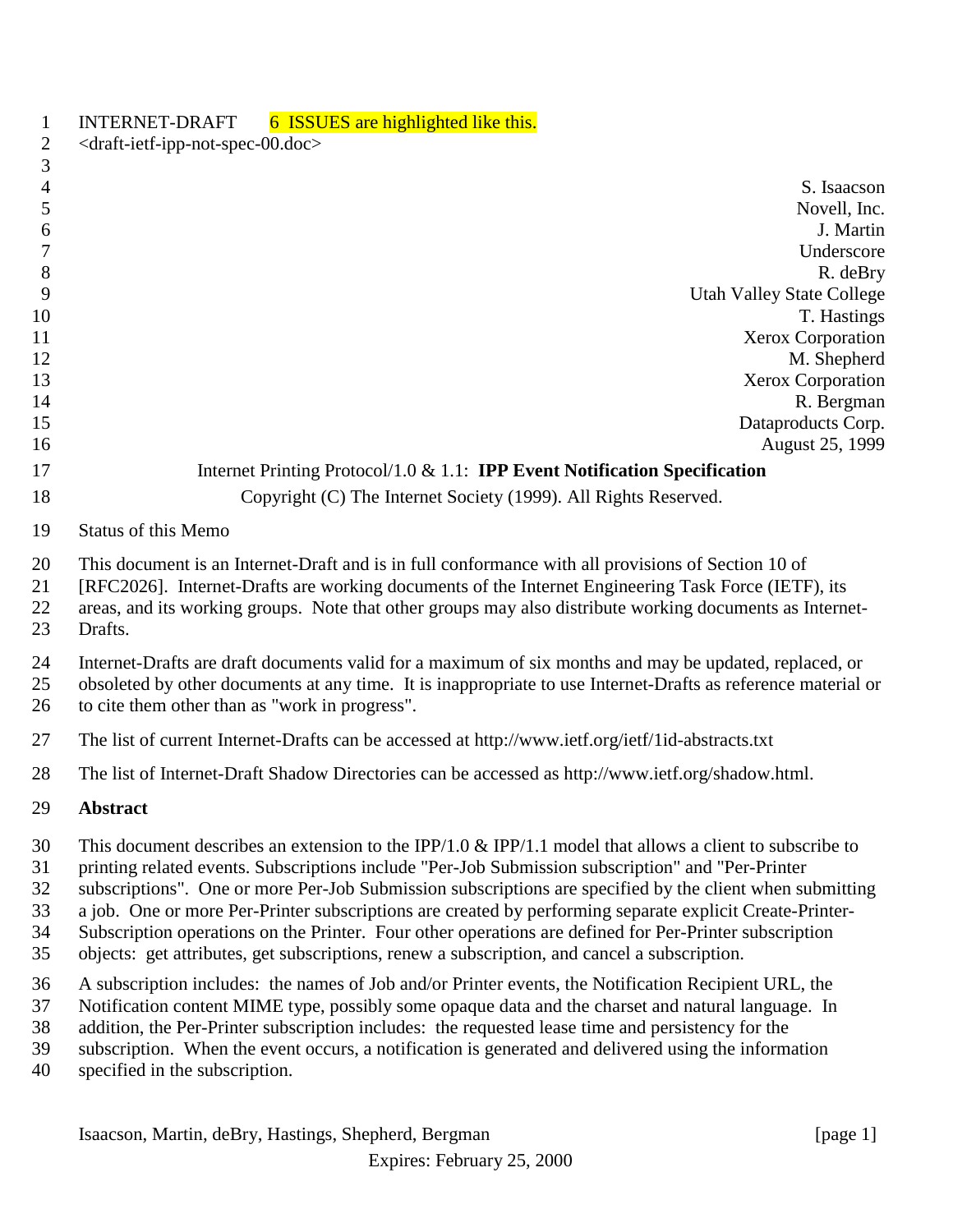- The full set of IPP documents includes:
- Design Goals for an Internet Printing Protocol [IPP-REQ]
- Rationale for the Structure and Model and Protocol for the Internet Printing Protocol [IPP-RAT]
- Internet Printing Protocol/1.1: Model and Semantics [IPP-MOD]
- Internet Printing Protocol/1.1: Encoding and Transport [IPP-PRO]
- Internet Printing Protocol/1.0: Implementer's Guide [IPP-IIG]
- Mapping between LPD and IPP Protocols [IPP LPD]
- The "Design Goals for an Internet Printing Protocol" document takes a broad look at distributed printing
- functionality, and it enumerates real-life scenarios that help to clarify the features that need to be included
- in a printing protocol for the Internet. It identifies requirements for three types of users: end users,
- operators, and administrators. It calls out a subset of end user requirements that are satisfied in IPP/1.0.
- Operator and administrator requirements are out of scope for version 1.0. A few OPTIONAL operator
- operations have been added to IPP/1.1.
- The "Rationale for the Structure and Model and Protocol for the Internet Printing Protocol" document describes IPP from a high level view, defines a roadmap for the various documents that form the suite of
- IPP specifications, and gives background and rationale for the IETF working group's major decisions.
- The "Internet Printing Protocol/1.1: Model and Semantics", describes a simplified model with abstract
- objects, their attributes, and their operations that are independent of encoding and transport. It introduces a
- Printer and a Job object. The Job object optionally supports multiple documents per Job. It also addresses
- security, internationalization, and directory issues.
- The "Internet Printing Protocol/1.1: Encoding and Transport" document is a formal mapping of the abstract operations and attributes defined in the model document onto HTTP/1.1. It defines the encoding rules for a new Internet MIME media type called "application/ipp". This document also defines the rules for transporting over HTTP a message body whose Content-Type is "application/ipp". This document defines a new scheme named 'ipp' for identifying IPP printers and jobs. Finally, this document defines interoperability rules for supporting IPP/1.0 clients.
- The "Internet Printing Protocol/1.0: Implementer's Guide" document gives insight and advice to
- 69 implementers of IPP clients and IPP objects. It is intended to help them understand IPP $/1.0$  and some of
- the considerations that may assist them in the design of their client and/or IPP object implementations. For
- example, a typical order of processing requests is given, including error checking. Motivation for some of
- the specification decisions is also included.
- The "Mapping between LPD and IPP Protocols" document gives some advice to implementers of gateways between IPP and LPD (Line Printer Daemon) implementations.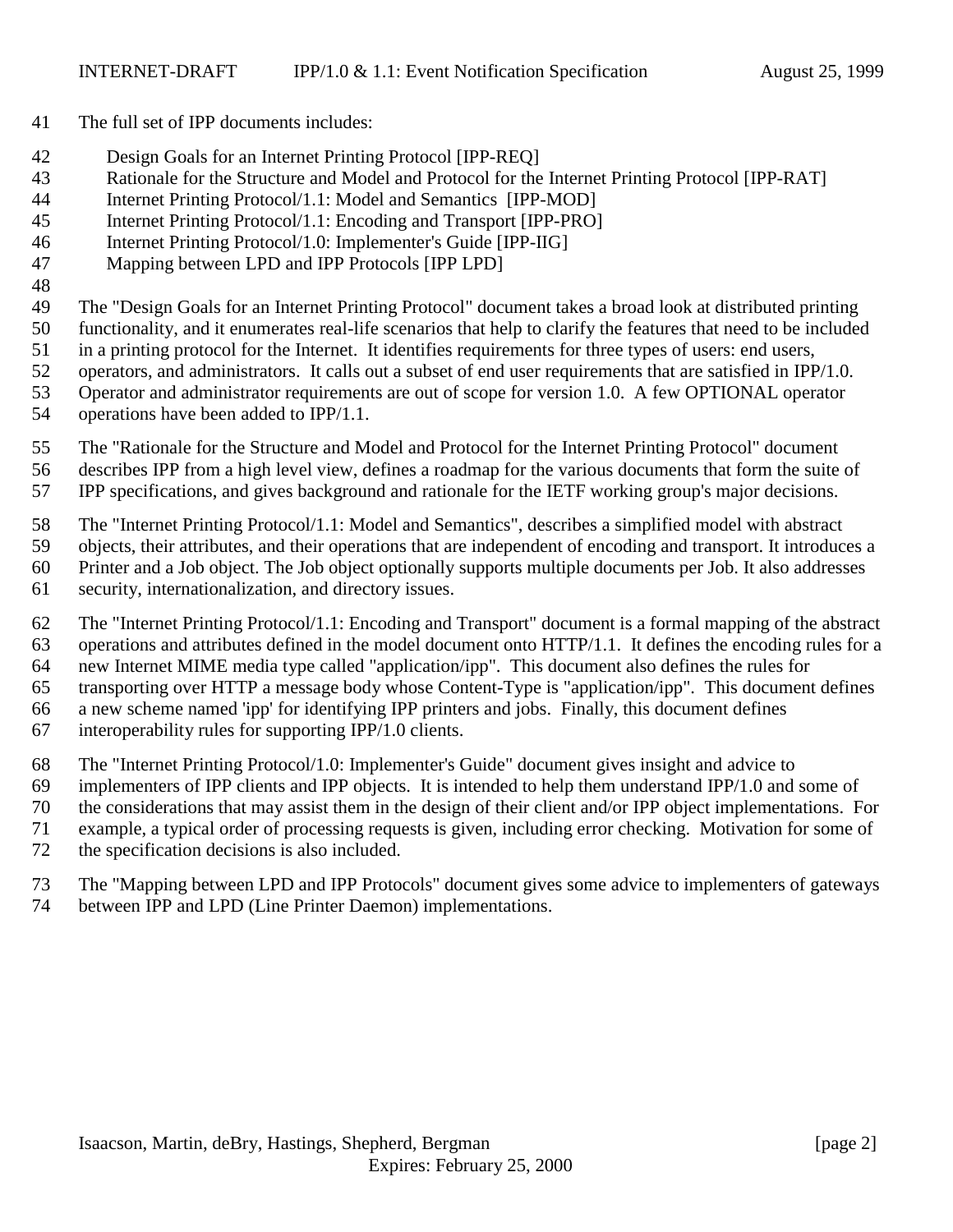| 75<br>76   |                |                | <b>Table of Contents</b>                                                             |  |
|------------|----------------|----------------|--------------------------------------------------------------------------------------|--|
| 77         | 1              |                |                                                                                      |  |
| 78         |                |                |                                                                                      |  |
| 79         | $\overline{2}$ |                |                                                                                      |  |
| 80         |                |                |                                                                                      |  |
| 81         |                |                |                                                                                      |  |
| 82         |                |                | 2.3 Relationship between the Printer object and the Notification Delivery Service 11 |  |
| 83         | 3              |                |                                                                                      |  |
| 84         |                |                |                                                                                      |  |
| 85         |                |                |                                                                                      |  |
| 86         | $\overline{4}$ |                |                                                                                      |  |
| 87         |                |                |                                                                                      |  |
| 88         | 5              |                |                                                                                      |  |
|            |                |                |                                                                                      |  |
| 89         |                |                |                                                                                      |  |
| 90<br>91   |                |                |                                                                                      |  |
| 92         |                | 5.3.1          |                                                                                      |  |
| 93         |                | 5.3.2          |                                                                                      |  |
| 94         |                | 5.3.3          |                                                                                      |  |
| 95         |                | 5.3.4          |                                                                                      |  |
| 96         |                | 5.3.5          |                                                                                      |  |
| 97         |                | 5.3.6          |                                                                                      |  |
| 98         |                | 5.3.7          |                                                                                      |  |
| 99         |                |                |                                                                                      |  |
| 100        |                | 5.4.1          |                                                                                      |  |
| 101        |                | 5.4.2          |                                                                                      |  |
| 102        |                | 5.4.3          |                                                                                      |  |
| 103        |                | 5.4.4          |                                                                                      |  |
| 104        |                | 5.4.5          |                                                                                      |  |
| 105        |                |                |                                                                                      |  |
| 106        |                | 5.5.1          |                                                                                      |  |
| 107<br>108 |                | 5.5.2          |                                                                                      |  |
| 109        |                | 5.5.3<br>5.5.4 |                                                                                      |  |
| 110        |                | 5.5.5          |                                                                                      |  |
| 111        |                | 5.5.6          |                                                                                      |  |
| 112        |                | 5.5.7          |                                                                                      |  |
| 113        |                | 5.5.8          |                                                                                      |  |
| 114        |                | 5.5.9          |                                                                                      |  |
| 115        |                |                |                                                                                      |  |
| 116        |                |                |                                                                                      |  |
| 117        |                |                |                                                                                      |  |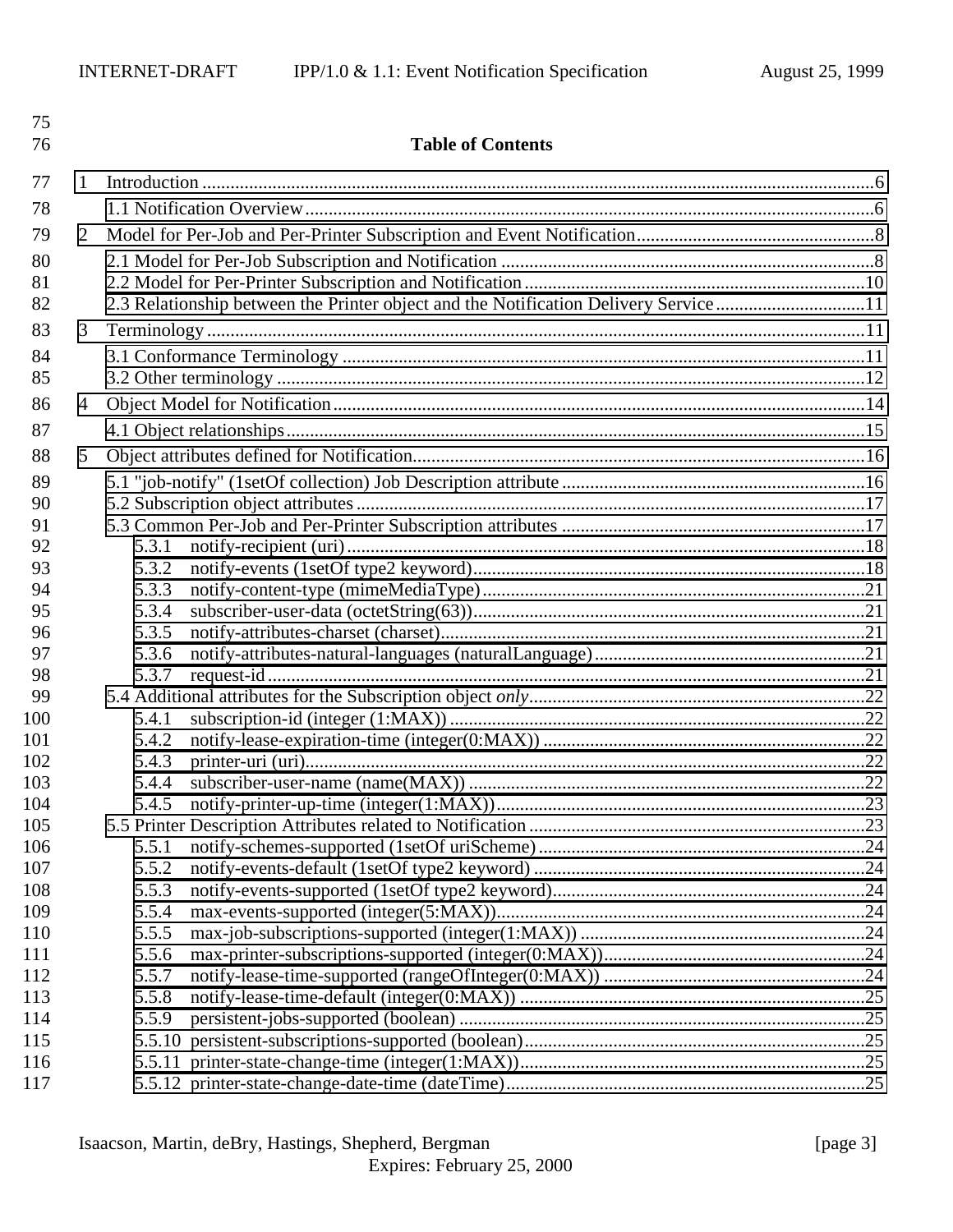| 118 | 6  |                                                                                    |  |
|-----|----|------------------------------------------------------------------------------------|--|
| 119 |    |                                                                                    |  |
| 120 |    |                                                                                    |  |
| 121 |    |                                                                                    |  |
| 122 |    |                                                                                    |  |
| 123 | 7  |                                                                                    |  |
| 124 |    | 7.1 Job Creation Operations (Create-Job, Print-Job, Print-URI) and Validate-Job 29 |  |
| 125 |    |                                                                                    |  |
| 126 |    |                                                                                    |  |
| 127 |    |                                                                                    |  |
| 128 | 8  |                                                                                    |  |
| 129 |    |                                                                                    |  |
| 130 |    |                                                                                    |  |
| 131 |    |                                                                                    |  |
| 132 |    |                                                                                    |  |
| 133 |    |                                                                                    |  |
| 134 | 9  | Comparison of Per-Job Submission Subscriptions versus Per-Printer Subscriptions37  |  |
| 135 | 10 |                                                                                    |  |
| 136 | 11 |                                                                                    |  |
| 137 | 12 |                                                                                    |  |
| 138 | 13 |                                                                                    |  |
| 139 | 14 |                                                                                    |  |
| 140 |    |                                                                                    |  |
| 141 |    |                                                                                    |  |
| 142 |    |                                                                                    |  |
| 143 | 15 |                                                                                    |  |
| 144 | 16 |                                                                                    |  |
| 145 | A. |                                                                                    |  |
| 146 | 17 |                                                                                    |  |
| 147 |    |                                                                                    |  |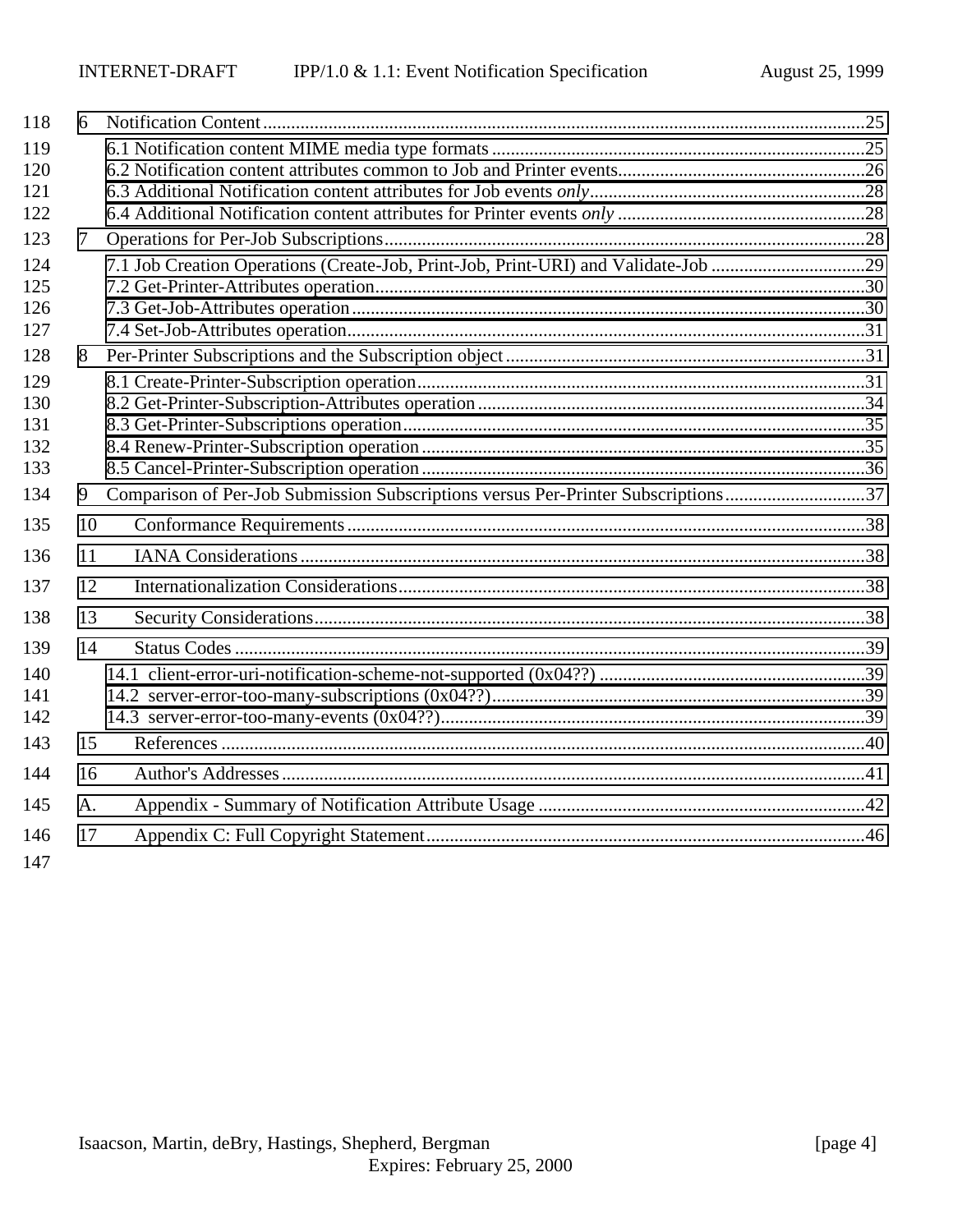### **Tables**

| 149        |                |  |
|------------|----------------|--|
| 150        |                |  |
| 151        |                |  |
| 152        |                |  |
| 153        |                |  |
| 154        |                |  |
| 155        |                |  |
| 156        |                |  |
| 157        |                |  |
| 158        |                |  |
| 159        | <b>Figures</b> |  |
| 160        |                |  |
| 161        |                |  |
| 162        |                |  |
| 163<br>164 |                |  |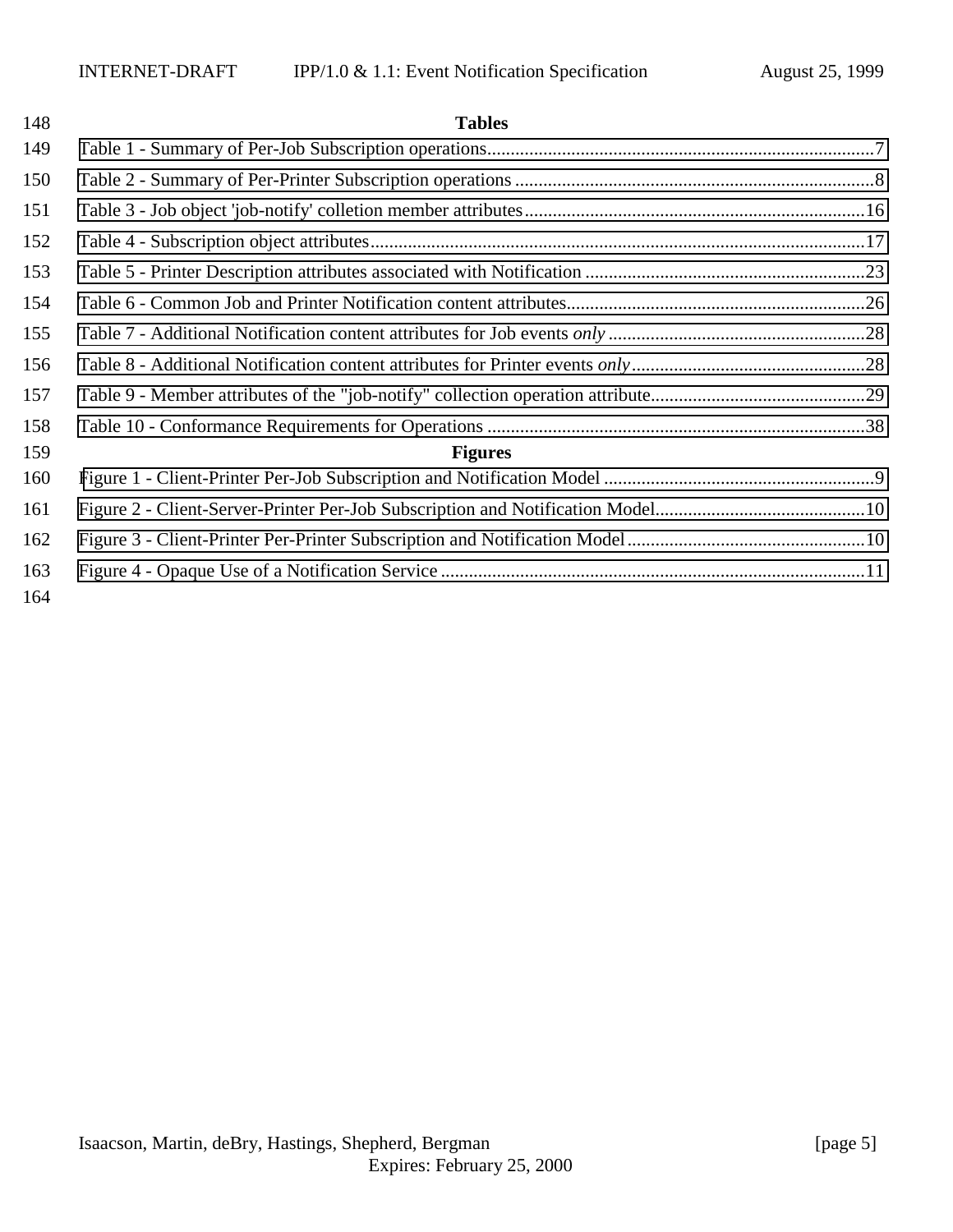# <span id="page-5-0"></span>**1 Introduction**

 This IPP notification specification is an extension to IPP/1.0 [RFC2568, RFC2569]. This document in combination with the following documents is intended to meet the notification requirements described in [ipp-not-req]: 170 Internet Printing Protocol/1.0 & 1.1: "Collection Attribute Syntax" [ipp-coll] 171 Internet Printing Protocol/1.0 & 1.1: "Job Progress Attributes" [ipp-prog] Internet Printing Protocol/1.0 & 1.1: "Notification Change History" [ipp-not-hist] The rest of this document is laid out as follows: - The rest of Section 1.1 is an overview of IPP Notification. - Section [2](#page-7-0) is the model for network entities that use IPP notification, including clients (desktop and servers), IPP Printers (servers and devices), and Notification Recipients. 177 - Section 3 is the terminology used throughout the document. - Section 4 is the object model for notification, including Job, Printer, and Subscription objects. 179 - Section 5 defines the notification attributes for each of the Job, Printer, and Subscription objects. - Section 6 defines the content of Human Consumable and Machine Consumable Event Notifications. - Sections 7, 8, and 9 define the Per-Job and Per-Printer Subscription mechanisms. 183 - Section 10 and 11 define the conformance requirements and IANA requirements, respectively. - Section 12 - 14 cover Internationalization, Security, and Status codes. **1.1 Notification Overview** A client can establish an event notification subscription so that when one of the specified events occurs, an asynchronous Notification is sent to a specified Notification Recipient. One or more Per-Job Submission subscriptions are specified by the client when submitting a job. One or more Per-Printer subscriptions are created by performing separate explicit Create-Printer-Subscription operations on the Printer. A Per-Job or Per-Printer subscription includes: 1. the names of Job and/or Printer events that are of interest to the Notification Recipient 2. the delivery method and address to use to deliver the notification to one Notification Recipient 3. whether Human Consumable or Machine Consumable notification content is to be sent 4. some opaque data that the subscriber wants to be send to the Notification Recipient in the Notification, perhaps to identify either the subscriber or the ultimate recipient

 5. the charset to use in the Notification, if it is to be different than the one used in the request that created the subscription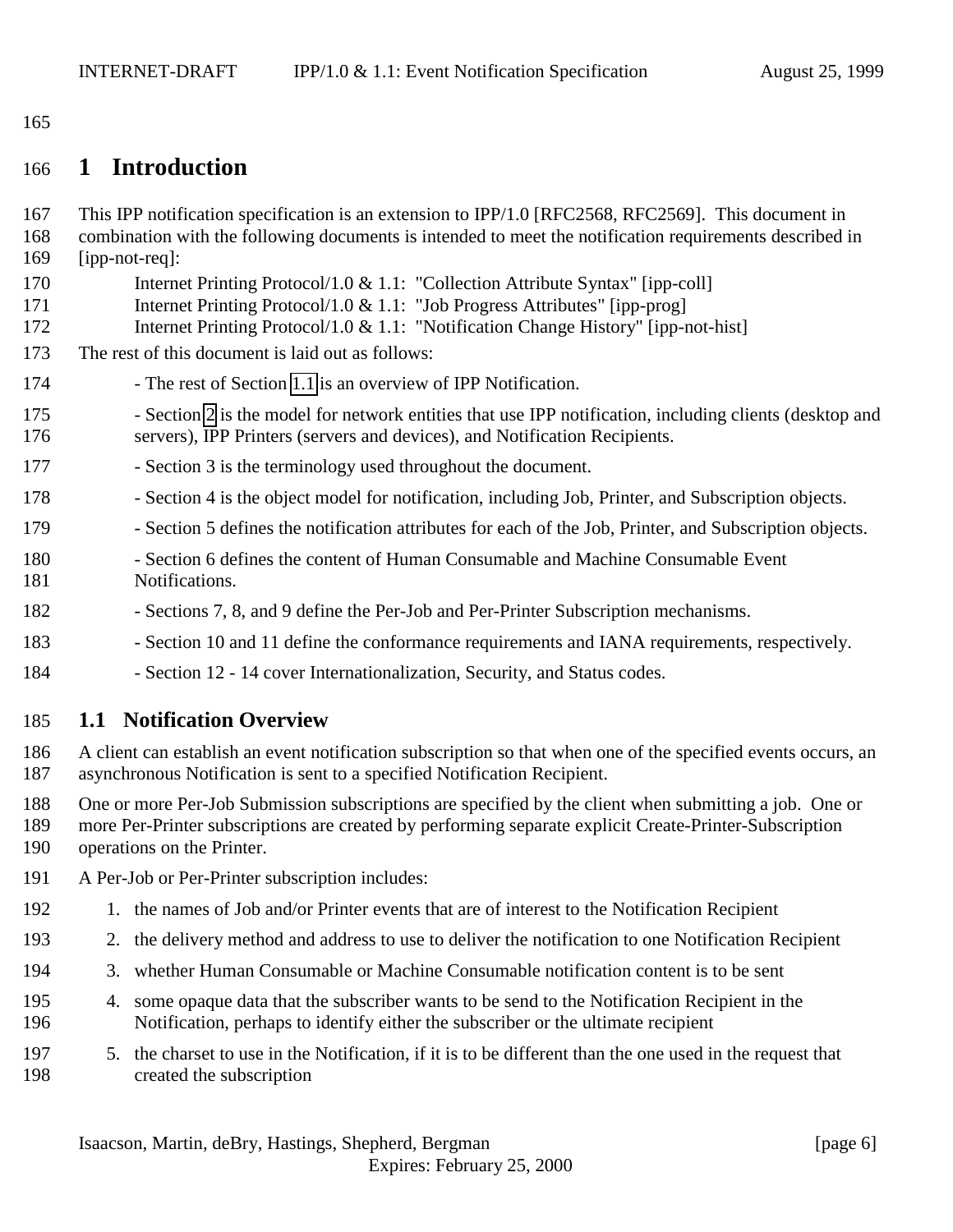- <span id="page-6-0"></span> 6. the natural language to use in the Human Consumable Notification, if it is to be different than the one used in the request that created the subscription
- 201 In addition, a Per-Printer subscription includes:
- 7. the requested lease time in seconds for the subscription
- 8. whether or not the subscription is requested to be persistent across power cycles.

 For Per-Job subscriptions, a client requests job and printer event notification using the "job-notify" operation attribute when creating a job with any of the Job Creation operation: Print-Job, Print-URI, and Create-Job. The "job-notify" operation attributes may be submitted to the Validate-Job in order to be validated. The "job-notify" operation attribute is copied to the Job object as a Job Description attribute and so may be queried using the Get-Job-Attributes and Get-Jobs operations (see [ipp-mod]). Also this "job- notify" Job Description attribute may be changed using the Set-Job-Attributes (see [ipp-set2]). The "job- notify" operation attribute contains one or more collection values, each consisting of a number of member attributes the specify a subscription, so that a Job can contain more than one Per-Job subscription. The 'collection' is a new attribute syntax (see [ipp-coll]). Table 1 summarizes the Per-Job Subscription operations and their salient input operation attributes. All operations are REQUIRED, except the Set-Job-Attributes operation.

| Operation:                          | salient inputs besides printer-uri:                                                                    |
|-------------------------------------|--------------------------------------------------------------------------------------------------------|
| Print-Job, Print-URI,<br>Create-Job | 1setOf {recipient, [events,] [content-type,] [user-data,] [charset,]<br>[natural-language] }           |
| Validate-Job                        | 1setOf {recipient, [events,] [content-type,] [user-data,] [charset,]<br>[natural-language] }           |
| Get-Job-Attributes                  | job-id, [requested-attributes]                                                                         |
| Set-Job-Attributes                  | job-id, 1setOf {[recipient,] [events,] [content-type,] [user-data,]<br>[charset,] [natural-language] } |

#### **Table 1 - Summary of Per-Job Subscription operations**

For Per-Printer subscriptions, a client requests job and printer event notification using new operations

independent of any job. The Printer keeps each subscription in a separate Subscription object which is

similar to a Job object in its operations and security. The Get-Printer-Attributes (see [ipp-mod]) returns the

supported notification capabilities supported. The Create-Printer-Subscription operation creates an instance

of the Subscription object supplying these new operation attributes and returns a subscription-id (analogous

to a job-id for a Job object). These operation attributes are copied to the Subscription object as

- Subscription Description attributes and so may be queried using the Get-Subscription-Attributes and Get-
- Subscriptions operations. The subscriber requests a lease time for each Per-Printer subscription which MAY be infinite. The Printer grants a lease time according to its configured policy. A client MUST renew
- the Subscription before the granted lease time expires using the Renew-Printer-Subscription operation.
- [Table 2](#page-7-0) summarizes the Per-Printer-Subscription operations and their salient input operation attributes.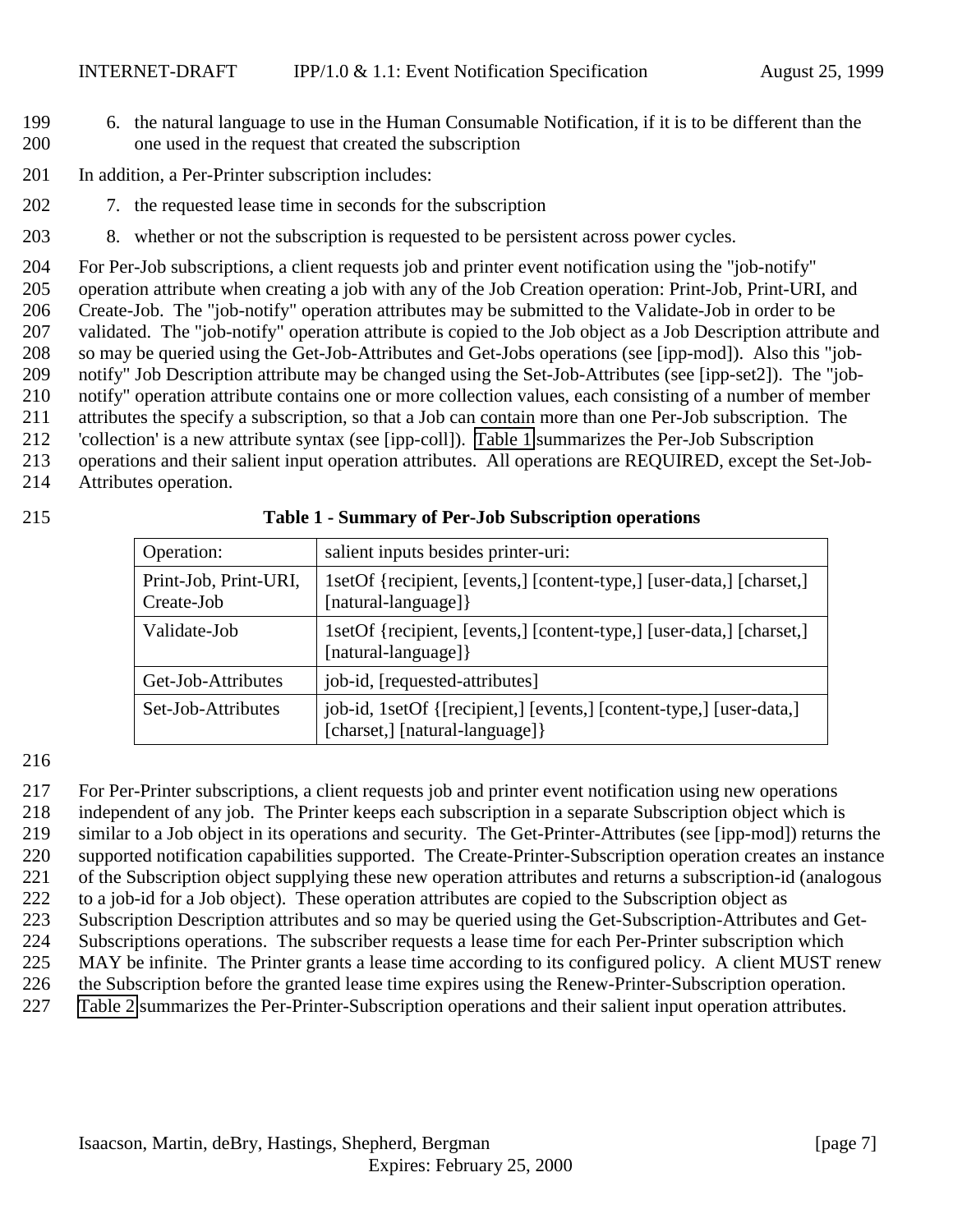| Operation:                          | salient inputs beside printer-uri:                                                                                                      |
|-------------------------------------|-----------------------------------------------------------------------------------------------------------------------------------------|
| Get-Printer-Attributes              | [requested-attributes]                                                                                                                  |
| Create-Printer-Subscription         | recipient, [events,] [content-type,][user-<br>data, [[charset, ][natural-language, ][lease-time-<br>requested,] [persistence-requested] |
| Get-Printer-Subscription-Attributes | subscription-id, [requested-attributes]                                                                                                 |
| Get-Printer-Subscriptions           | [my-printer-subscriptions,] [requested-attributes]                                                                                      |
| Renew-Printer-Subscription          | subscription-id, [lease time-requested]                                                                                                 |
| Cancel-Printer-Subscription         | subscription-id                                                                                                                         |

<span id="page-7-0"></span>

| 228 | Table 2 - Summary of Per-Printer Subscription operations |
|-----|----------------------------------------------------------|
|-----|----------------------------------------------------------|

230 There are two steps that IPP notification must take regarding each event – an internal event recording, and 231 an external notification:

- 232 1) As an events occurs, the printer internally records in the job objects and the printer objects those 233 events which are required to be supported by the system and those that are subscribed to by a 234 notification recipient.
- 235 2) As an events occurs, the Printer searches the set of subscriptions for any interest in that event. As 236 the Printer finds that some notification recipient is interested in that event (the notification recipient 237 is subscribed to the event), the "request-id" sequence number for that event is incremented and a 238 notification is generated and delivered using the methods and target addresses identified in the 239 subscription. The "request-id" sequence number permits a Notification Recipient to detect duplicate 240 notifications due either to duplicate subscriptions or retries and to detect dropped notifications.

# 241 **2 Model for Per-Job and Per-Printer Subscription and Event Notification**

### 242 **2.1 Model for Per-Job Subscription and Notification**

243 Per-Job subscriptions are created by a client (desktop or server acting as a client) as part of creation of the 244 job in an IPP Printer (printing device or server).. More than one subscription may be submitted with a job.

245 The IPP Printer object delivers a Notifications to the Notification Recipient supplied by the Client in each

- 246 subscription. A Notification Recipient can be the Job submitter or a third party.
- 247 [Figure 1](#page-8-0) shows the Per-Job subscription notification model for a simple Client Printer relationship.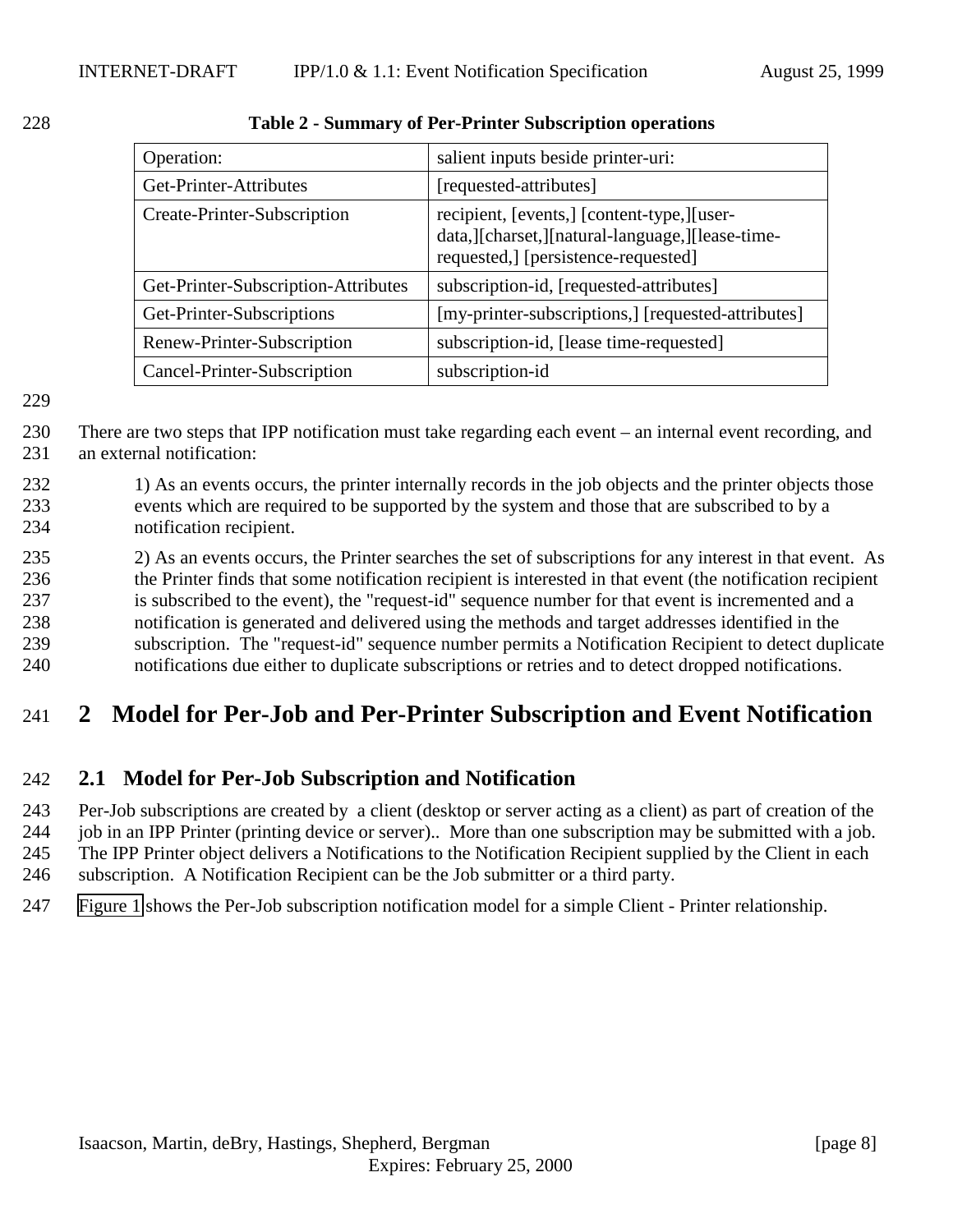```
249 embedded printer:
250 output device or server
251 desktop or server +---------------+
252 +--------+ | ########### |
253 | client |---IPP job submission------># Printer # |
254 +--------+ Per-Job subscription | # Object # |
255 | #####|##### |
256 +---------+ +-------|-------+
257 |recipient|<-----Notifications-------------+
258 +---------+ (Job and/or Printer events)
```
**Figure 1 - Client-Printer Per-Job Subscription and Notification Model**

 [Figure 2](#page-9-0) shows a (spooling or non-spooling) Server that implements two Printer objects (1 and 2) that represent two devices. The devices A and B in turn each implement an IPP Printer object (3 and 4, respectively). The Server implementation has three choices for how to support Per-Job subscriptions to the client (and itself):

### 1. forward the Per-Job subscriptions to the down stream IPP Printer and let it perform the notification directly to the Notification Recipients supplied by the Client (Notifications(C)) and use Per-Printer Subscriptions for the Server's own purposes.

#### 2. save the client-supplied Per-Job subscription on the Job object in the server and substitute its own Per-Job subscription with the Server as the Notification Recipient (Notifications(B)). Then 269 the Server relays Notifications to the client-supplied Notification Recipients (Notifications(A)).

 3. A combination of 1 and 2 in which the Server adds its own Per-Job subscriptions to those supplied by the client. Thus the IPP Job that goes to Printer object 4 has a combination of subscription information from both the Client and the Server. This latter approach is sometimes called "piggy-backing" because the Server is adding its Per-Job subscription information to that supplied by the client. Piggy-backing is especially useful, if device B also accepts (IPP or non- IPP) requests from other servers. Then when all the jobs from Server S have been completed by device B, there will be no more Job events sent to Server S. (Server S could still maintain a long term Per-Printer subscription with Printer D to that Server S can have Printer B's state track (shadow) that of Printer D or Server S could poll Printer D when queried about Printer B).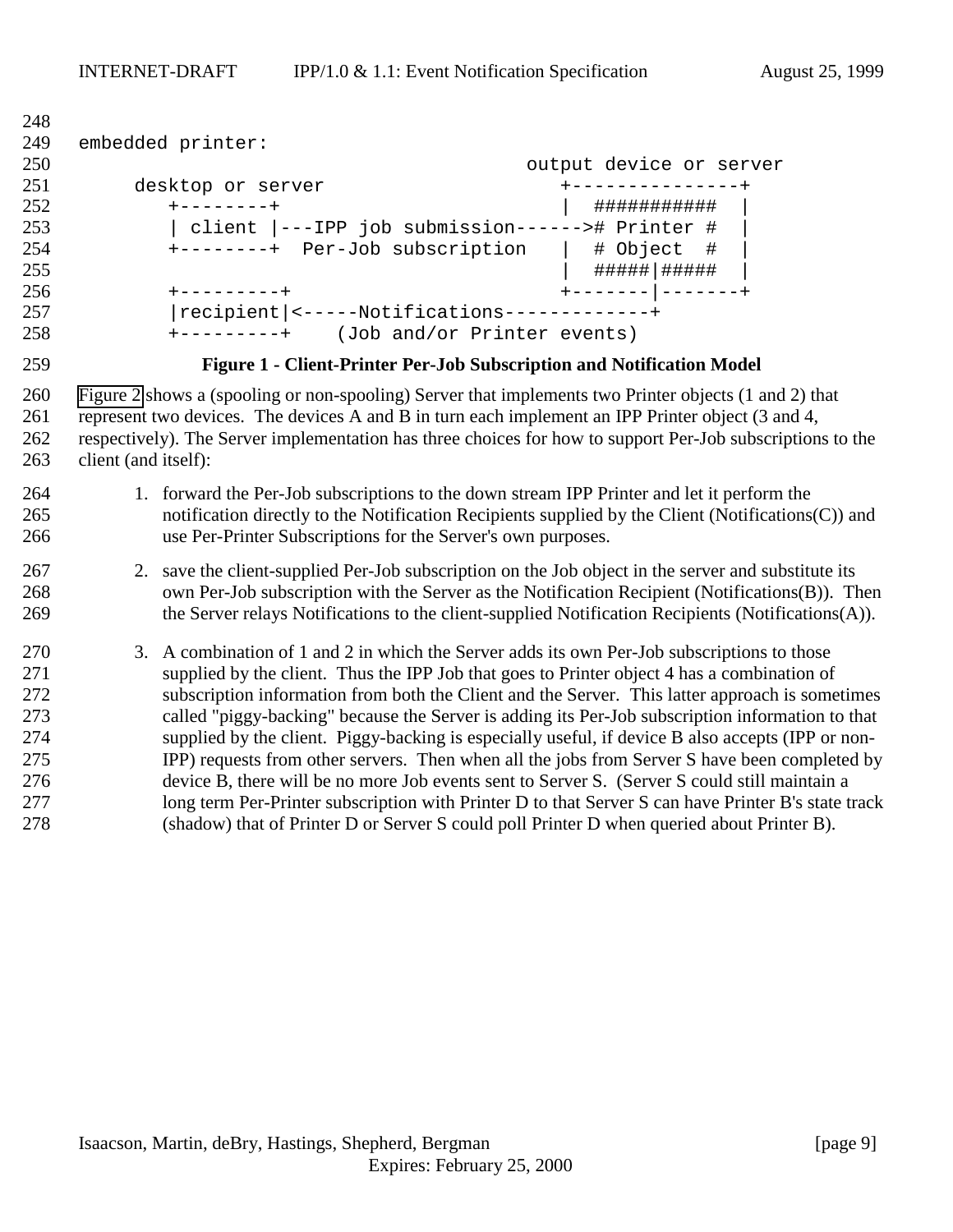<span id="page-9-0"></span>

| 279 |                                                                             |                                |
|-----|-----------------------------------------------------------------------------|--------------------------------|
| 280 |                                                                             | device A                       |
| 281 | server S                                                                    |                                |
| 282 |                                                                             | ###########                    |
| 283 | ###########<br>IPP Job<br>IPP Job                                           | # Printer #                    |
| 284 | --submission---># Printer # <br>  client                                    | ---submission-----># Object 3# |
| 285 | $ $ # Object 1# $ $<br>Per-Job<br>Per-Job<br>$------++$                     | ###########                    |
| 286 | subscription<br>###########<br>subscription                                 |                                |
| 287 |                                                                             | device B                       |
| 288 | ###########<br>IPP Job<br>-------+                                          | -----------                    |
| 289 | --submission---># Printer #<br>  client<br>IPP Job                          | ###########                    |
| 290 | $Per-Job$ # Object 2# ---submission-----># Printer #<br>$+ - - - - - - - +$ |                                |
| 291 | ###   #######  <br>subscription<br>Per-Job                                  | $ $ # Object $4$ #             |
| 292 | $--  ---$ +<br>subscription                                                 | #### # ####                    |
| 293 |                                                                             |                                |
| 294 |                                                                             |                                |
| 295 | ation Re   <-----------------Notifications(C)--------------------+          |                                |
| 296 | cipient                                                                     |                                |
| 297 |                                                                             |                                |

#### **Figure 2 - Client-Server-Printer Per-Job Subscription and Notification Model**

#### **2.2 Model for Per-Printer Subscription and Notification**

 Per-Printer subscriptions are created by a client (an end user, an operator, or a server acting as a client) using a Create-Printer-Subscription operation that is independent of Job Submission. The Printer object (printing device or server) creates a Subscription object to hold the attributes supplied by the subscriber. The client creates separate Per-Printer subscriptions if more than one Notification Recipient is desired. The Printer delivers Notifications to the Notification Recipient specified by each Per-Printer subscription. A Notification Recipient may be the subscriber or a third party. Figure 3 shows the Per-Printer subscription notification model for the Client - Printer relationship where the client may be an end user, an operator, or a server acting as a client.

| 309 | desktop or server                                    | server or printing device |
|-----|------------------------------------------------------|---------------------------|
| 310 |                                                      |                           |
| 311 |                                                      | ###########               |
| 312 | client  ---IPP job submission------># Printer #      |                           |
| 313 | +--------+ Per-Job subscription                      | # Object #                |
| 314 |                                                      | #####   #####             |
| 315 | +---------+                                          |                           |
| 316 | recipient <-----Notifications-------------+          |                           |
| 317 | (Job and/or Printer events)<br>$+ - - - - - - - - +$ |                           |
|     |                                                      |                           |

#### **Figure 3 - Client-Printer Per-Printer Subscription and Notification Model**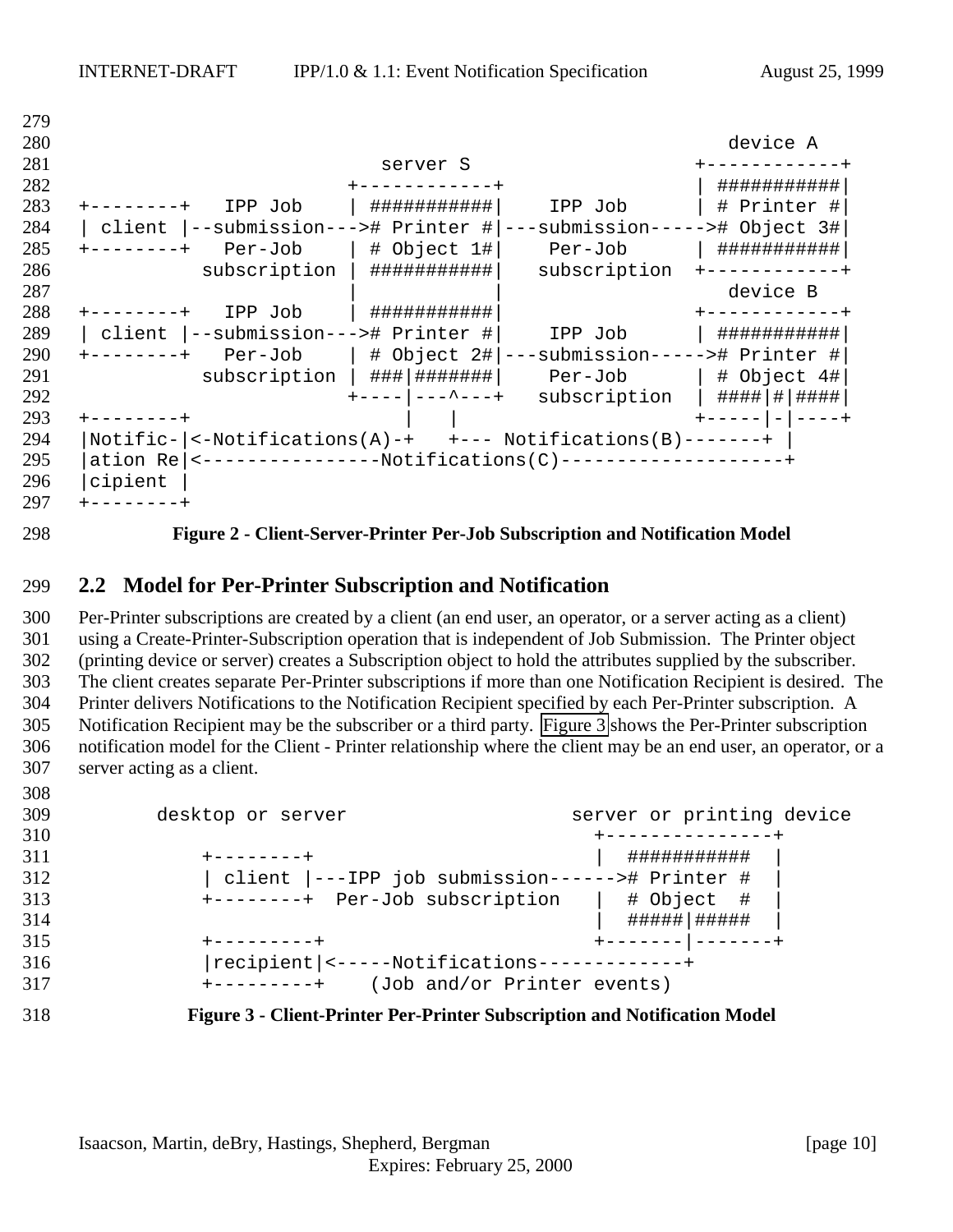### <span id="page-10-0"></span>**2.3 Relationship between the Printer object and the Notification Delivery Service**

320 The IPP Notification model does not mandate that the IPP Printer object implement the full semantics of subscription, report generation, and multiple delivery methods itself. An implementation may be configured to use some other notification service. Figure 4 shows this partitioning.

| 323 |                                                            |          |                           |
|-----|------------------------------------------------------------|----------|---------------------------|
| 324 | Create Request with                                        |          | ###########               |
| 325 | ----Subscriptions--------------------># IPP                |          | #                         |
| 326 |                                                            |          | # Printer #               |
| 327 |                                                            |          | Object<br>#<br>#          |
| 328 |                                                            |          | ###########               |
| 329 |                                                            |          |                           |
| 330 |                                                            |          |                           |
| 331 |                                                            | $\star$  | $^\star$<br>Subscriptions |
| 332 |                                                            | $^\star$ | $\star$<br>& Events       |
| 333 |                                                            | $^\star$ |                           |
| 334 |                                                            | $\star$  | $+ - - - - - - - - - - +$ |
| 335 |                                                            | $^\star$ | notification              |
| 336 | <---Job and Printer                                        | $*$ $-$  | service                   |
| 337 | Notifications                                              | $\star$  |                           |
| 338 |                                                            | $\star$  |                           |
| 339 |                                                            | $\star$  |                           |
| 340 |                                                            |          |                           |
| 341 | ***<br>Implementation configuration opaque boundary<br>$=$ |          |                           |
| 342 |                                                            |          |                           |

### **Figure 4 - Opaque Use of a Notification Service**

- If an IPP Printer does use some other notification service, it MAY do so in either of two ways:
- 1. The IPP Printer forwards the Subscriptions and the Events to the other notification service which then sends the Notifications to the proper Recipients.
- 2. The IPP Printer keeps the subscriptions and uses them to send Notifications to the other notification service which forwards them to Recipients that have also subscribed directly with the other notification service. Examples of this latter approach are paging and immediate messaging services.
- In any case, the interface between the IPP Printer and the other notification service is outside the scope of this document and is intended to be transparent to this specification.

# **3 Terminology**

This section defines terminology used throughout this document.

### **3.1 Conformance Terminology**

 Capitalized terms, such as MUST, MUST NOT, REQUIRED, SHOULD, SHOULD NOT, MAY, NEED NOT, and OPTIONAL, have special meaning relating to conformance to this specification.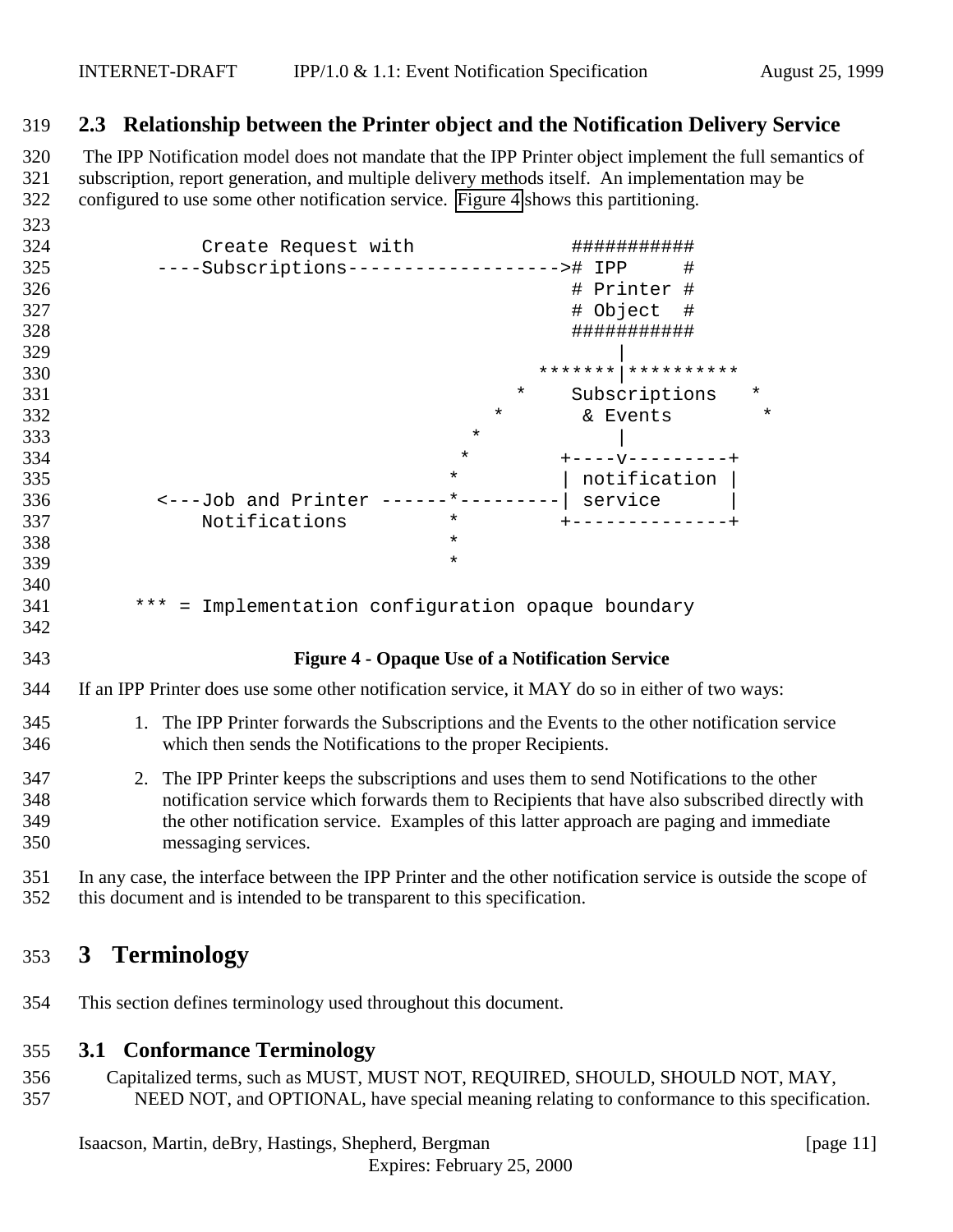<span id="page-11-0"></span> These terms are defined in [ipp-mod section 13.1 on conformance terminology, most of which is taken from RFC 2119 [RFC2119].

- *Since support of this entire notification specification is OPTIONAL for conformance to IPP/1.0 or IPP/1.1, the use of the term REQUIRED in this document means "REQUIRED if this notification specification is implemented". Likewise, the term RECOMMENDED means "RECOMMENDED if this notification specification is implemented".*
- READ-ONLY indicates an attribute that MUST NOT be settable using the Set-Job-Attributes or Set-Printer-Attributes operations (see [ipp-set2]).

### **3.2 Other terminology**

- **Job Submitting End User** A human end user who submits a print job to an IPP Printer. This person may or may not be within the same security domain as the Printer. This person may or may not be geographically near the printer.
- **Administrator**  A human user who established policy for and configures the print system.
- **Operator** A human user who carries out the policy established by the Administrator and controls the day to day running of the print system.
- **Job Submitting Application** An application (for example, a batch application), acting on behalf of a Job Submitting End User, which submits a print job to an IPP Printer. The application may or may not be within the same security domain as the Printer. This application may or may not be geographically near the printer.
- **Security Domain** The set of network components which can communicate without going through a proxy or firewall. A security domain may be geographically very large, for example - anyplace within IBM.COM.
- **IPP Client (or client)** The software component (desktop or server) that sends an IPP operation request to an IPP Printer object (server or printing device) and accepts the resulting operation response from the IPP Printer object.. **Job Recipient -** A human who is the ultimate consumer of the print job. In many cases this will be the same person as the Job Submitting End User, but need not be.
- Example: If I use IPP to print a document on a printer in a business partner's office, I am the Job Submitting End User, while the person I intend the document for in my business partner's office is the Job Recipient. Since one of the goals of IPP is to be able to print near the Job Recipient of the printed output, we would normally expect that person to be in the same security domain as, and geographically near, the Printer. However, this may not always be the case. For example, I submit a print job across the Internet to a Kinko's print shop. I am both the Submitting End User and the Job
- Recipient, but I am neither near nor in the same security domain as the Printer.
- **Job Recipient Proxy** A human acting on behalf of the Job Recipient. In particular, the Job Recipient Proxy physically picks up the printed document from the Printer, if the Job Recipient cannot perform that function. The Proxy is **by definition** geographically near and in the same security domain as the printer.
- Example: I submit a print job from home to be printed on a printer at work. I'd like my secretary to pick up the print job and put it on my desk. In this case, I am acting as both Job Submitting End User and Job Recipient. My secretary is acting as a Job Recipient Proxy
- **Notification Subscriber** (or **Subscriber**) A client that requests the IPP Printer to send Event Notifications to one or more Notification Recipients. A Notification Subscriber may be: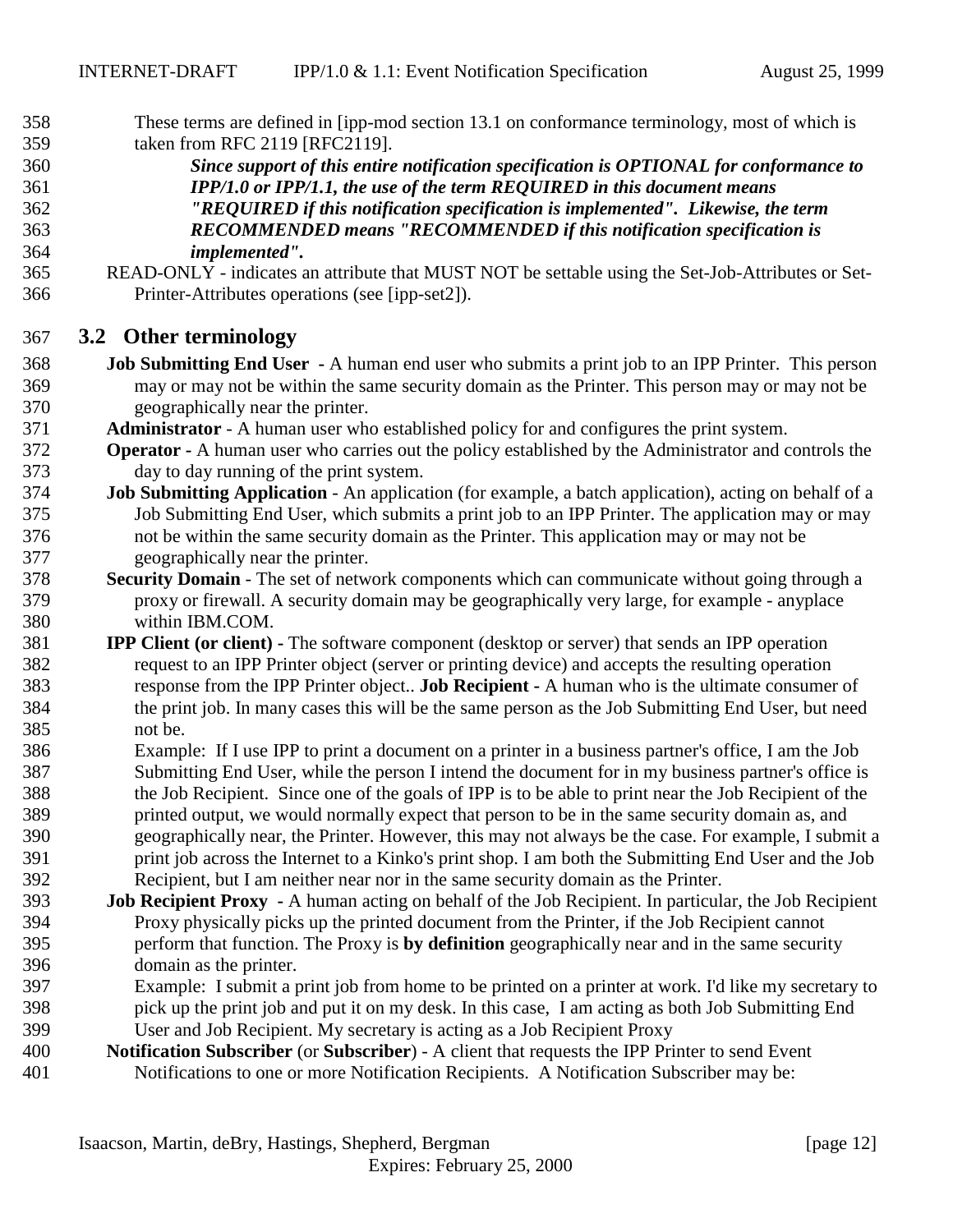- 1. a Job Submitting End User or Job Submitting Application (desktop or server) that is submitting a job or
- 2. an End User, an Operator, or an Administrator that is not submitting a job.
- **Subscription** A request by a Notification Subscriber to the IPP Printer to send Event Notifications to a specified Notification Recipient when the event occur. A Subscription is represented as a set of attributes that indicate the "what, where, who, and how" for notification. Notifications are generated for certain events (what) and delivered using various delivery methods (how) to certain addresses (where and who).
- **Per-Job Subscription** A Subscription that a client specifies as part of a create job operation (Print-Job, Print-URI, Create-Job), or a Validate-Job operation.
- **Per-Printer Subscription** A Subscription that a client specifies using an explicit Create-Printer-Subscription operation, that is attached to a Printer object.
- **Notification Source** The entity that sends Event Notifications.
- **Notification Recipient** The entity identified as a recipient within a subscription that receives IPP Notifications about Job and/or Printer events. A Notification Recipient may be a: Job Submitting End User, Job Submitting Application (desktop or server), Job Recipient, Job Recipient Proxy, Operator, or Administrator, etc., and their representative or log file or usage statistics gathering application or other active or passive entities.
- **Notification Recipient Agent** A program which receives Notifications on behalf of the Notification Recipient. The agent may take some action on behalf of the recipient, forward the notification to the recipient via some alternative means (for example, page the recipient), or queue the notification for later retrieval by the recipient.
- **Event** An event is some occurrence (either expected or unexpected) within the printing system of a change of state, condition, or configuration of a Job or Printer object. A property of an event is that it only occurs at one instant in time and does not span the time the physical event takes place. For instance, jam-occurred and jam-cleared are two distinct events. The jam-occurred event is reported only when the jam initially occurs and only if there is one or more event subscriptions outstanding for that event.
- Events can be classified along two dimensions:

- Either as Job Events or Printer Events, and
- Either as Errors, Warnings, or Reports
- A Job event is some interesting state change in the Job object, and a Printer event is some interesting change in the Printer object.
- A report event is purely informational, such as 'job-completed' or 'accepting-jobs'. A warning is not serious and processing continues. An error is serious and either the job is aborted or the printer stops. These are typical uses of the terms report, warning, and error, although the actual usage is implementation dependent.
- An event occurs for a job or printer whether any entity has subscribed to be notified for that event or not. A notification is only generated depending on the set of subscriptions outstanding.
- **Notification** When an event occurs, a Notification is generated that fully describes the event (what the event was, where it occurred, when it occurred, etc.). Notifications are delivered to each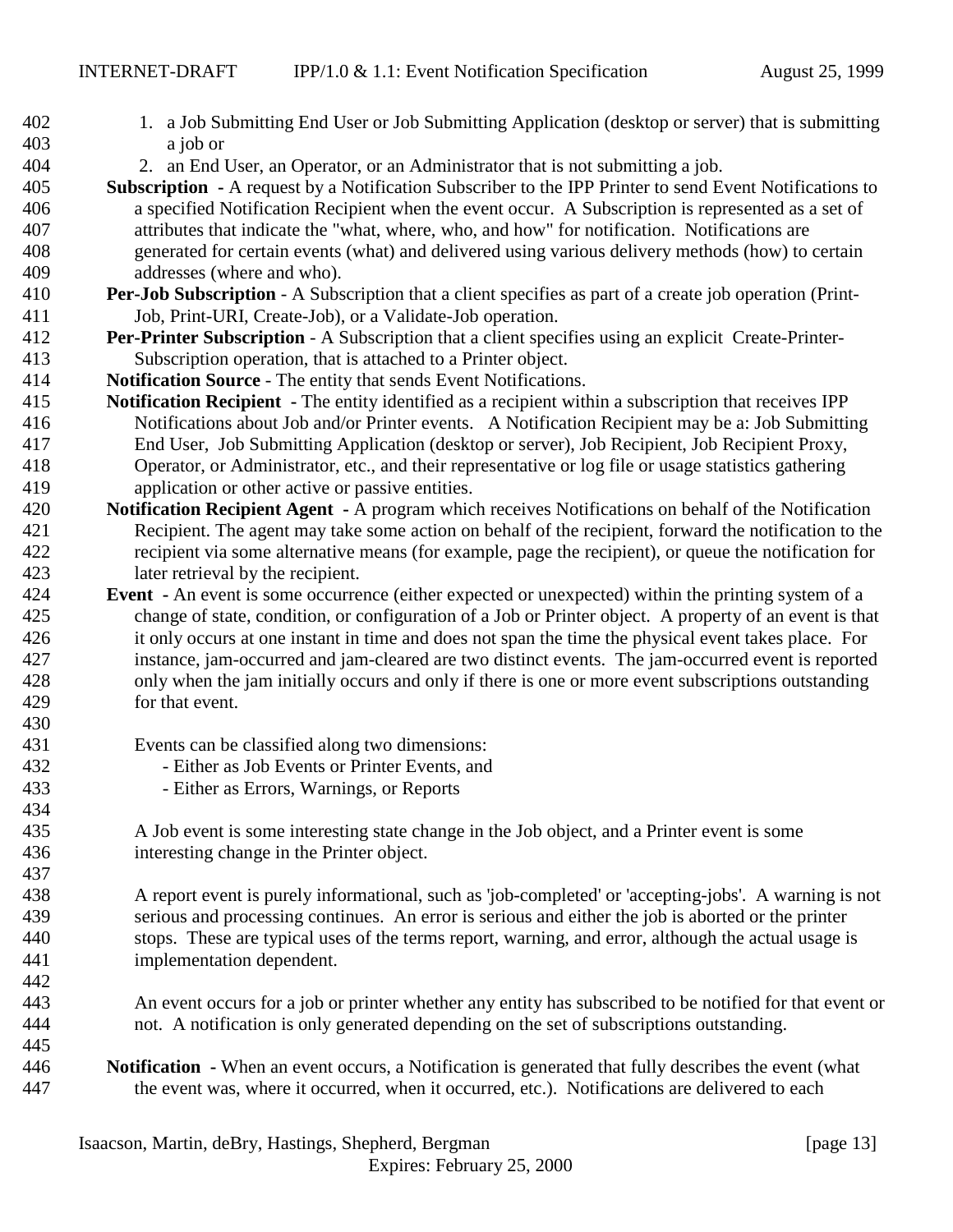<span id="page-13-0"></span> Notification Recipient that has a subscription that includes the event, if any. The Notification is delivered to the address of the Notification Recipient using the notification delivery method defined

 in the subscription. However, a Notification is sent ONLY if there is a corresponding subscription. **Notification Delivery Method (**or **Delivery Method** for short**)** - Notifications are delivered using a

method, such as email, TCP/IP, etc.

- **Immediate Notification** Notifications that are delivered using a delivery method which is not store- and-forward (e.g. TCP connection, UDP datagram). This can be on the order of several minutes subject to network latency.
- Store and Forward **Notification A** Notification which are not necessarily delivered to Notification Recipients immediately, but is queued for delivery by some intermediate network application, for later retrieval. Email is an example of a store and forward notification delivery method.
- **Human Consumable Notification** Notifications that are intended to be consumed by human End Users only. They are simple text that has been localized for the Notification Recipient as specified in the subscription. Programs are not intended to parse Human Consumable Notification, since it is localized and the content depends on implementation. There is no standardized format.
- **Machine Consumable Notification** Notifications that are intended for consumption by a program only**.** They use the encoding of an IPP response. The Notification Recipient must localize the contents, if displaying it to a human.

# **4 Object Model for Notification**

 This section describes the notification object model that adds a REQUIRED Subscription object which together with the Job and Printer object provide the complete notification semantics.

- Per-Job subscriptions do not use the Subscription object. Instead, a Job can have one or more Per-Job
- subscription which is represented entirely as a single Job attribute. Each Per-Job subscription is
- represented as a collection value of the "job-notify" Job attribute.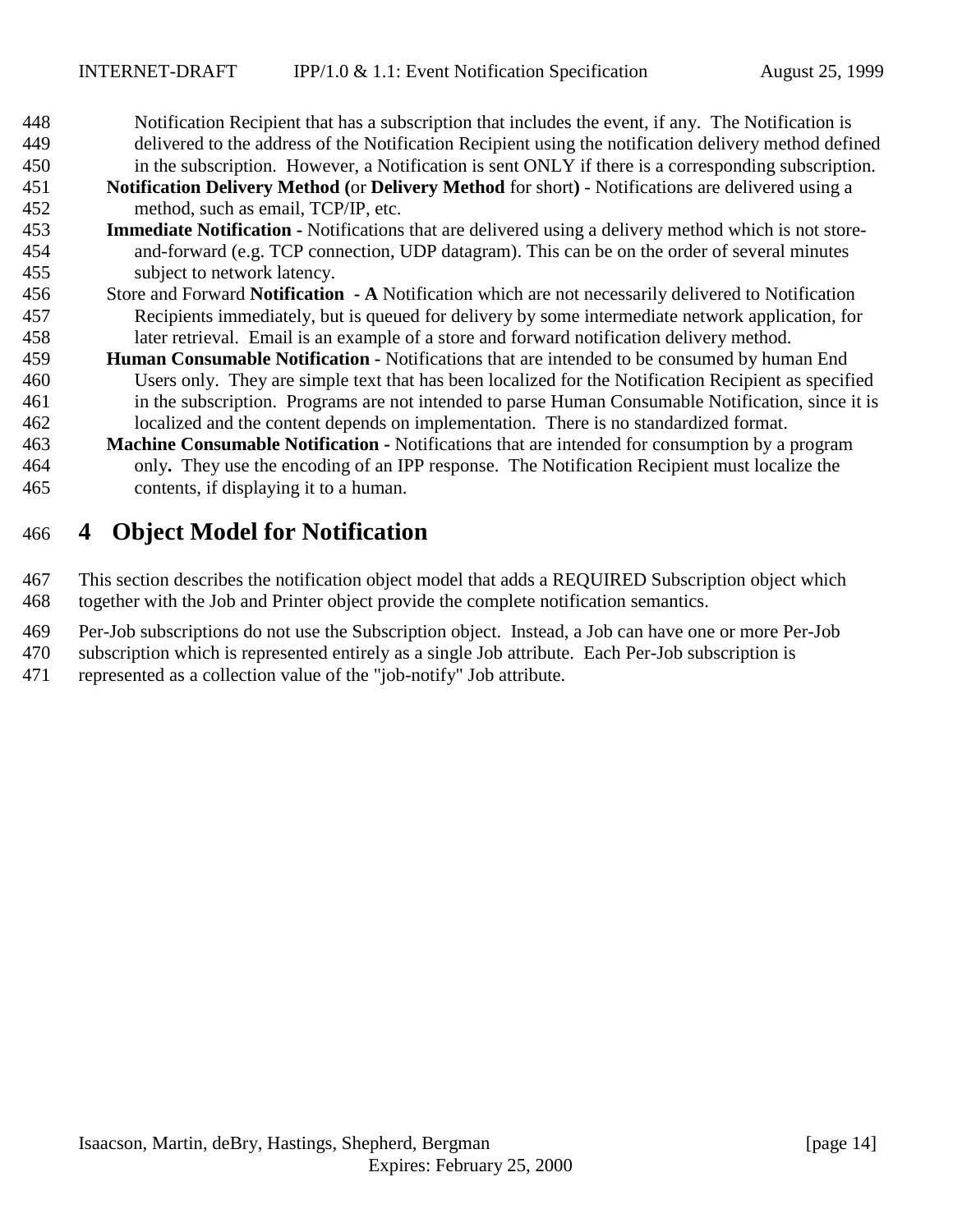<span id="page-14-0"></span>

|     | The object relationships can be seen pictorially as:                                                         |    |  |
|-----|--------------------------------------------------------------------------------------------------------------|----|--|
|     | Subscription objects (Per-Printer Subscriptions) Printer object                                              |    |  |
|     | $+ - - - +$                                                                                                  |    |  |
|     | $+ - - - + +$                                                                                                |    |  |
|     |                                                                                                              | p1 |  |
|     | $+ - - - + +$                                                                                                |    |  |
|     | $+ - - - - +$                                                                                                |    |  |
|     | Job objects                                                                                                  |    |  |
|     |                                                                                                              |    |  |
|     | j1                                                                                                           |    |  |
|     |                                                                                                              |    |  |
|     | s4 is a Per-Job subscription<br>$s4$                                                                         |    |  |
|     |                                                                                                              |    |  |
|     | j2                                                                                                           |    |  |
|     |                                                                                                              |    |  |
|     |                                                                                                              |    |  |
|     | s5 and s6 are Per-Job subscriptions<br>$s5$   $s6$  <br>++---+----++                                         |    |  |
|     |                                                                                                              |    |  |
|     | j3                                                                                                           |    |  |
|     |                                                                                                              |    |  |
|     |                                                                                                              |    |  |
|     | <b>Figure 5 - Object Model for Notification</b>                                                              |    |  |
|     | s1, s2, and s3 are Per-Printer Subscription objects and can identify Printer and/or Job events.              |    |  |
|     | s4, s5, and s6 are Per-Job subscriptions (not objects) and can identify Printer and/or Job events.           |    |  |
| 4.1 | <b>Object relationships</b>                                                                                  |    |  |
|     | The object relationships can be stated as follows:                                                           |    |  |
|     | 1. The Printer object contains zero or more Subscription objects (p1 contains s1-s3 Subscription             |    |  |
|     | objects).                                                                                                    |    |  |
|     | 2. Each Subscription object (s1, s2, and s3) is contained in one Printer object (p1) and represents one      |    |  |
|     | Per-Printer subscription.                                                                                    |    |  |
|     | 3. Each "Per-Printer" Subscription object identifies one or more Job and/or Printer events. Such Job         |    |  |
|     | events are for all jobs on the Printer. Such Printer events are for any Printer event, no matter which       |    |  |
|     | job is processing and when no jobs are processing.                                                           |    |  |
|     | 4. Each "Per-Job" subscription (not an object by itself, but is attributes of the Job object) identifies one |    |  |
|     | or more Job and/or Printer events. Such Job events are only for this job (different than "per-Printer"       |    |  |
|     | Subscriptions). Such Printer events are for <i>any</i> Printer event, no matter which job and when no jobs   |    |  |
|     | are processing (same as for "per-Printer" Subscriptions).                                                    |    |  |
|     |                                                                                                              |    |  |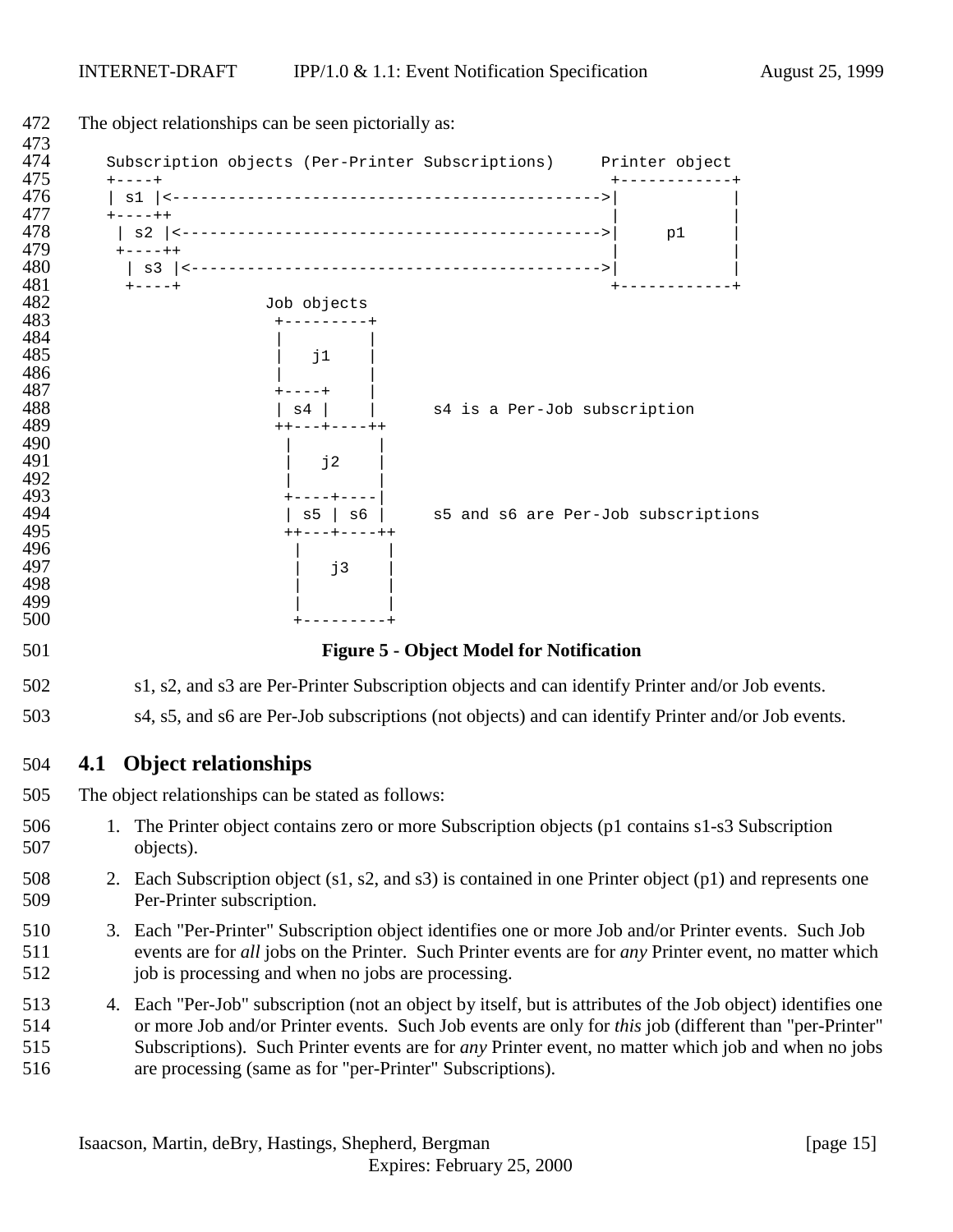- <span id="page-15-0"></span>517 5. A Job object contains zero or more Per-Job subscriptions (not an object). Job j1 contains Per-Job 518 subscription s4, Job j2 contains Per-Job subscription s5 and s6, and Job j3 does not contain a Per-519 Job subscription.
- 520 6. A Subscription object cannot be contained in or associated with more than one Printer object.
- 521 7. A Per-Job subscription cannot be contained in or associated with more than one Job object.

# 522 **5 Object attributes defined for Notification**

523 The following notification attributes are defined for each of the Printer, Job, and Subscription objects. The 524 definitions of the object attributes are specified here so that they can be referred to from the subsequence

525 definitions of the operations that set them.

### 526 **5.1 "job-notify" (1setOf collection) Job Description attribute**

 In order to permit more than one Per-Job subscription, each subscription is represented as a collection value of the "job-notify (1setOf collection)" Job Description attribute. An implementation MUST support at least one collection value of the "job-notify" attribute. Table 3 lists the member attributes of the "job-notify" attribute. Section [5.3](#page-16-0) defines each of the "job-notify" member attributes.

531 The "job-notify" Job Description attribute MAY be modified by the Set-Job-Attributes operation (see

532 section [7.4\)](#page-30-0) in which case all of its member attributes are replaced and the READ-ONLY "request-id"

533 member attribute is reset with a value of '0' (see section [5.3.7\)](#page-20-0).

| I<br>×<br>۰. | I<br>٠<br>v |  |
|--------------|-------------|--|

### 534 **Table 3 - Job object 'job-notify' colletion member attributes**

| R<br>job creation operation,<br>Set-Job-Attributes |
|----------------------------------------------------|
| R<br>job creation operation,<br>Set-Job-Attributes |
| R<br>job creation operation,<br>Set-Job-Attributes |
| R<br>job creation operation,<br>Set-Job-Attributes |
| job creation operation,<br>O<br>Set-Job-Attributes |
| job creation operation,<br>O<br>Set-Job-Attributes |
|                                                    |

535

| request-id (integer( $0$ :MAX)) |  | Printer - event occurring |
|---------------------------------|--|---------------------------|
|---------------------------------|--|---------------------------|

536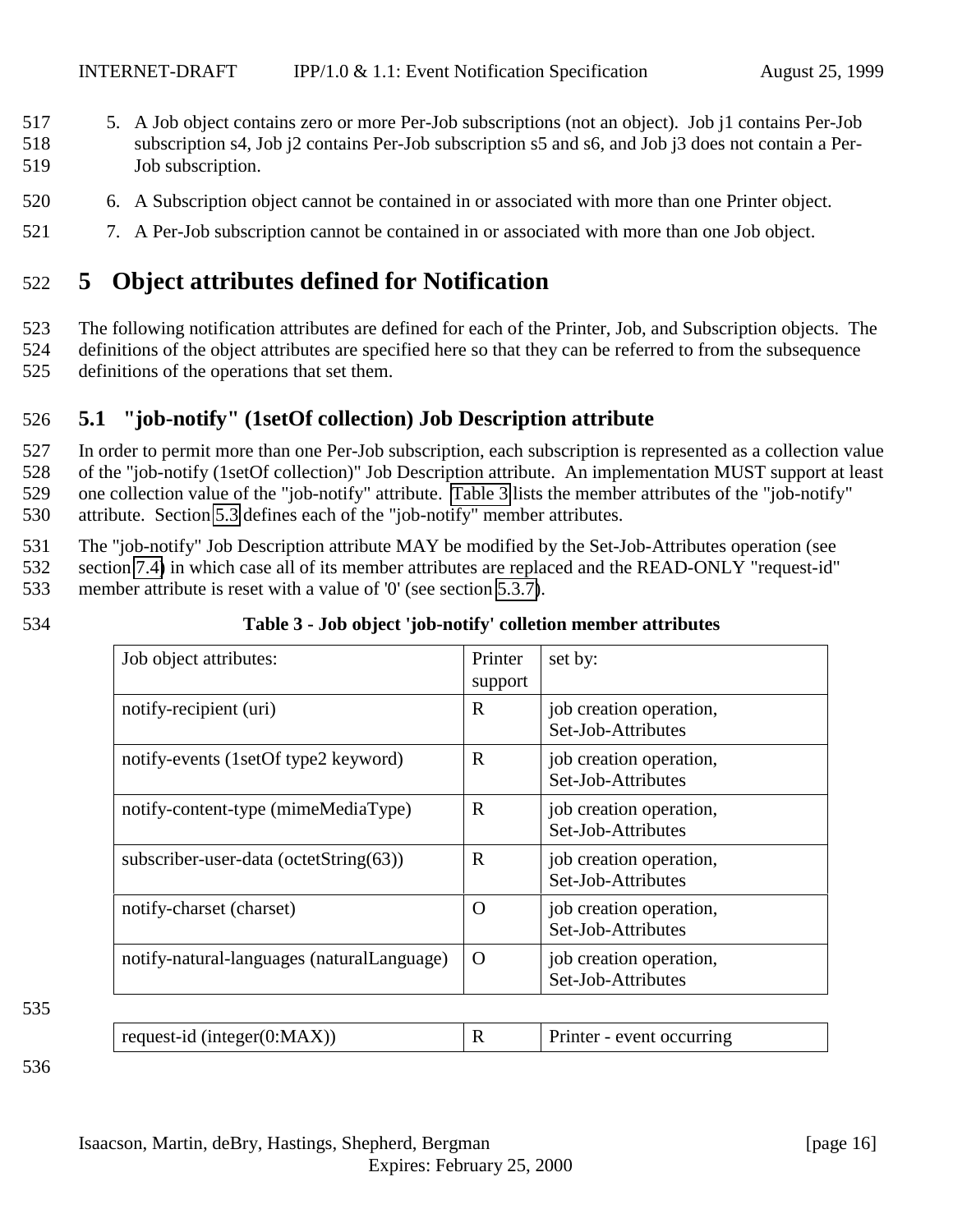### <span id="page-16-0"></span>537 **5.2 Subscription object attributes**

538 Each Per-Printer subscription is contained in a separate Subscription object. An implementation MUST

539 support at least one Subscription object instance. Table 4 lists the Subscription attributes defined for the

540 Subscription object. Sections 5.3 and [5.4](#page-21-0) define each of the Subscription attributes.

- 541 All of the Subscription object attributes are READ-ONLY. They are set by other operations.
- 

### 542 **Table 4 - Subscription object attributes**

| Subscription object attributes:                   | Printer<br>support | READ-ONLY, set by:                   |
|---------------------------------------------------|--------------------|--------------------------------------|
| notify-recipient (uri)                            | $\mathbf R$        | client - Create-Printer-Subscription |
| notify-events (1setOf type2 keyword)              | R                  | client - Create-Printer-Subscription |
| notify-content-type (mimeMediaType)               | R                  | client - Create-Printer-Subscription |
| subscriber-user-data (octetString(63))            | R                  | client - Create-Printer-Subscription |
|                                                   |                    |                                      |
| notify-charset (charset)                          | $\Omega$           | client - Create-Printer-Subscription |
| notify-natural-languages (1setOf naturalLanguage) | $\Omega$           | client - Create-Printer-Subscription |

#### 543

| request-id (integer $(0:MAX)$ ) | Printer - event occurring |  |
|---------------------------------|---------------------------|--|
|                                 |                           |  |

544

#### 545 Not in a Per-Job subscription:

| subscription-id (integer $(1:MAX)$ )              | R | Printer - Create-Printer-Subscription                                |
|---------------------------------------------------|---|----------------------------------------------------------------------|
| notify-lease-expiration-time (integer $(0:MAX)$ ) | R | Printer - Create-Printer-Subscription,<br>Renew-Printer-Subscription |
| printer-uri (uri)                                 | R | Printer - Create-Printer-Subscription                                |
| subscriber-user-name (name(MAX))                  | R | Printer - Create-Printer-Subscription                                |

546

| notify-printer-up-time (integer $(1:MAX)$ ) | $\mathbb{R}$ | Printer - returned by Get-Printer- |
|---------------------------------------------|--------------|------------------------------------|
|                                             |              | Subscription-Attributes and Get-   |
|                                             |              | Printer-Subscriptions              |

### 547 **5.3 Common Per-Job and Per-Printer Subscription attributes**

548 The following sub-sections define attributes that are in common to both Per-Job and Per-Printer

549 subscriptions, i.e., are member attributes of the "job-notify" collection Job Description attribute and are

550 Subscription object attributes. Section [5.4](#page-21-0) defines additional attributes that are only Subscription object

551 attributes.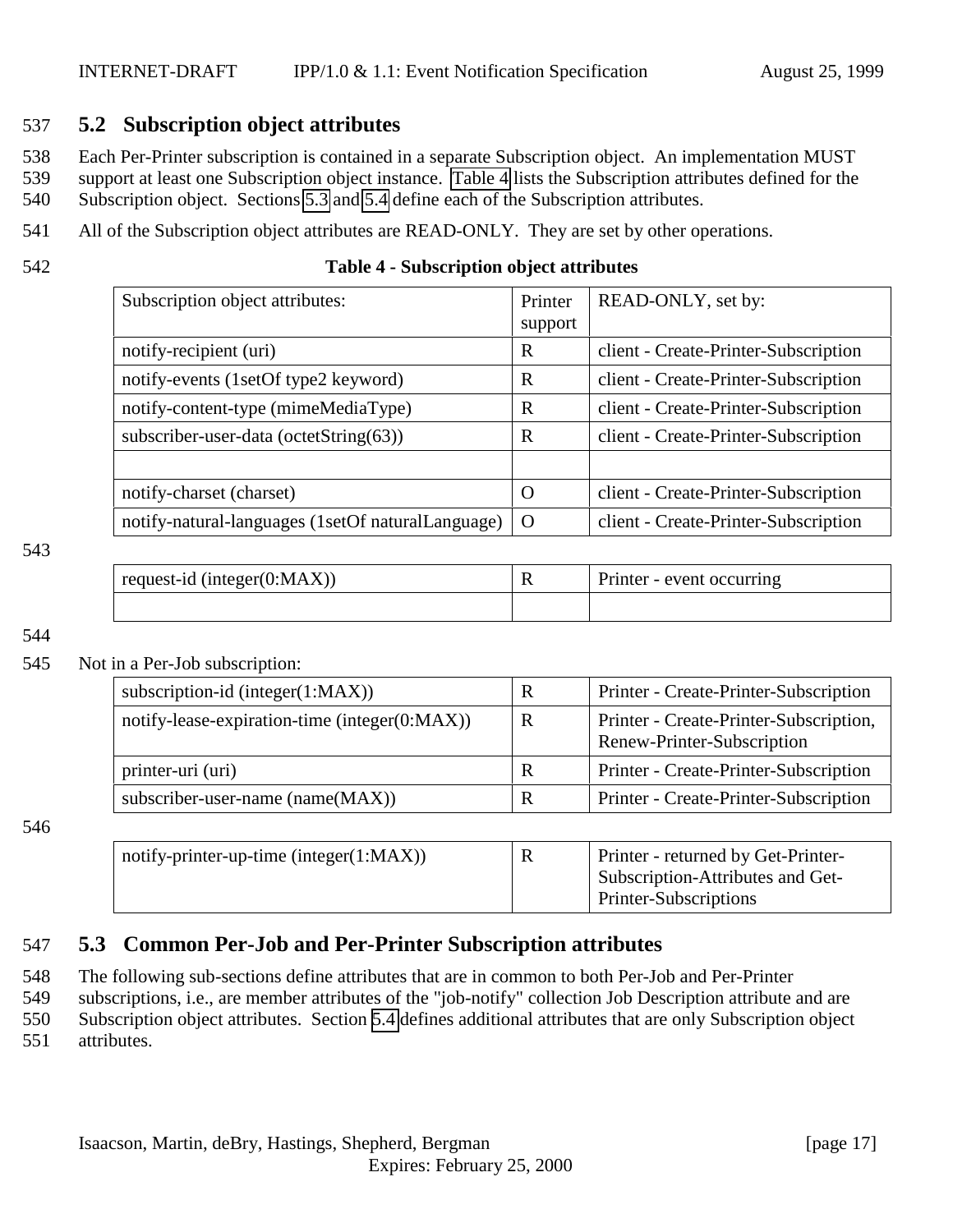### <span id="page-17-0"></span>**5.3.1 notify-recipient (uri)**

 This REQUIRED attribute describes both where (the address of the Notification Recipient) and how (the delivery method) notifications are to be delivered to the Notification Recipient when any of the events specified in the "notify-events" attribute occur.

 There are potentially many different notification delivery methods for IPP notifications, standardized as well as proprietary. This document does not define any of these delivery mechanisms; they will each be described in separate complementary documents.

- Each of the notification delivery method documents must provide at least the following information:
- 1) The URI scheme used.
- 2) The supported and default delivery format, and if not one of the specified types in Section [5.3.3,](#page-20-0) description of the notification content.
- 3) Any content length restrictions imposed by the delivery protocol.
- 4) The latency of the delivery protocol used.
- 5) The reliability of the transport and delivery protocol used.
- 6) The security aspects of the transport and delivery protocol used, e.g. how it is handled in firewalls.
- 7) How the delivery protocol is initiated, e.g. does it have to be initiated by the receiving user (pull), or is it initiated by the notification service (push).

 ISSUE 1: Once a number of delivery solutions have been developed and evaluated, we may want to make 570 one or several of them REQUIRED for implementation to ensure a minimum set of interoperability. Which 571 one or ones should be REQUIRED?

### **5.3.2 notify-events (1setOf type2 keyword)**

 This REQUIRED attribute identifies the job and/or printer events that are to be delivered to the Notification Recipient as Notifications as defined in section [6.](#page-24-0) If the client did not supply this attribute when supplying the subscription, the Printer object populates this attribute with its "notify-events-default" attribute value (see section [5.5.2\)](#page-23-0).

- There are both job events and printer events. Each job and printer event is assigned a keyword to use in this attribute and in the Notification.
- The events are defined to be disjoint.
- A Printer MUST support the events indicated as "REQUIRED".
- The standard job event keyword values are:
- **'none':** REQUIRED no notifications of any events (an IPP object can use this value to indicate that it is configured not to support event notification; a client would not subscribe to this event).
- **'job-created'**: REQUIRED the Printer object has accepted a job creation operation (Print-Job, Print-URI, or Create-Job) and the job's "time-at-creation" attribute value is set (see [ipp-mod] section
- 
- 4.3.14.1). The Printer puts the job in the 'pending', 'pending-held' or 'processing' states.
- Note: This event is separate from the 'job-state-changed' event so that it can be subscribed to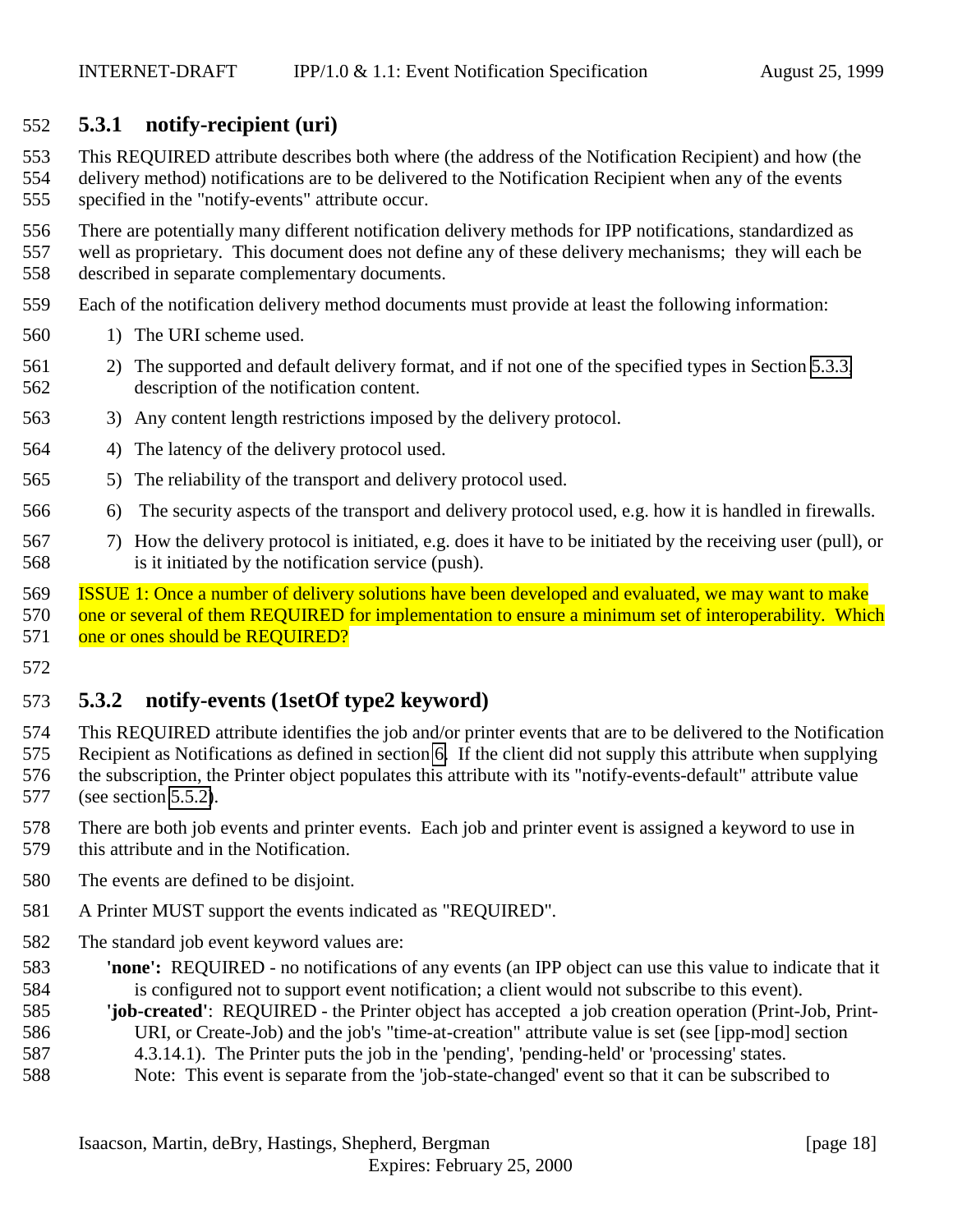without having to get every job state change event for a Notification Recipient that is only

| 590 | interested in when the job is first created.                                                              |
|-----|-----------------------------------------------------------------------------------------------------------|
| 591 | 'job-completed': REQUIRED - the job has reached one of the completed states, i.e., the value of the       |
| 592 | job's "job-state" attribute has changed to: 'completed', 'aborted', or 'canceled'. The Job's "time-at-    |
| 593 | completed" and "date-time-at-completed" (if supported) attributes are set (see [ipp-mod] section          |
| 594 | $4.3.14$ ).                                                                                               |
| 595 | Note: This event is separate from 'job-state-changed' so that it can be subscribed to without having      |
| 596 | to get every job state change event for a Notification Recipient that is only interested in when the      |
| 597 | job is completed.                                                                                         |
| 598 | 'job-state-changed': REQUIRED - the job has changed from any state to any other state and/or a            |
| 599 | value has been added or removed from the job's "job-state-reasons" attribute, except when the job is      |
| 600 | created or when the job moves to any of the "completed" job states ('completed', 'aborted', or            |
| 601 | 'canceled').                                                                                              |
|     |                                                                                                           |
| 602 |                                                                                                           |
| 603 | This event also indicates that one or more values have been added to or removed from the Job's            |
| 604 | "job-state-reasons" attribute, such as 'job-queued' or 'job-printing', whether or not the job's state has |
| 605 | changed. If job state reasons are added when the job is created, only the 'job-created' event is          |
| 606 | generated, in order to keep the events disjoint. If job state reasons are added or removed when the       |
| 607 | job is completed, only the 'job-completed' event is generated, in order to keep the events disjoint.      |
| 608 |                                                                                                           |
| 609 | A client that wants to subscribe to all job state changes, including creation and completion, includes    |
| 610 | the 'job-created', 'job-state-changed', and 'job-completed' in the notification subscription. When a      |
| 611 | job is finally removed from the Job History (see [ipp-mod] 4.3.7.1) no event is generated, i.e.,          |
| 612 | neither a 'job-state-changed' event nor a 'job-purged' event is generated.                                |
| 613 | 'job-config-changed': OPTIONAL - when the configuration of a job has changed, i.e., the value of          |
| 614 | the "job-message-from-operator" or any of the non-READ-ONLY Job attributes have changed, such             |
| 615 | as any of the job template attributes or the "job-name" attribute. Typically, such a change is the        |
| 616 | result of the user or the operator performing a Set-Job-Attributes operation (see [ipp-set2]) on the      |
| 617 | Job object. The client performs a Get-Job-Attributes to find out the new values of the changed            |
| 618 | attributes. This event is useful for GUI clients and drivers to update the job information to the user.   |
| 619 | 'job-purged': OPTIONAL - when a 'not-completed' job (i.e., not 'completed', 'canceled', or 'aborted')     |
| 620 | was purged from the printer using the Purge-Jobs operation. No event, including this event, is            |
| 621 | generated when a job is aged out of the Job History or moved out explicitly with the Purge-Jobs           |
| 622 | operation.                                                                                                |
| 623 | 'job-progress' - a sheet or copy has completed. See separate [ipp-prog] spec.                             |
| 624 |                                                                                                           |
| 625 | The standard Printer event keywords values are:                                                           |
| 626 | 'none': REQUIRED - no notification of any events (an IPP object can use this value to indicate that it    |
|     |                                                                                                           |
| 627 | is configured not to support event notification; a client would not subscribe to this event).             |
| 628 | 'printer-restarted': OPTIONAL - when the printer is powered up or the Restart-Printer operation is        |
| 629 | performed (see [ipp-set2]).                                                                               |
| 630 | Note: This event is separate from the 'printer-state-changed' event so that it can be subscribed to       |
| 631 | without having to get every printer state change event, for a Notification Recipient that is only         |
| 632 | interested in when the Printer first comes up.                                                            |
| 633 | 'printer-shutdown': OPTIONAL - when the device is being powered down or the Shutdown-Printer              |
| 634 | operation has been performed with either power-off or standby options (see [ipp-set2]).                   |
|     |                                                                                                           |
|     | Isaacson, Martin, deBry, Hastings, Shepherd, Bergman<br>[page $19$ ]                                      |
|     | Expires: February 25, 2000                                                                                |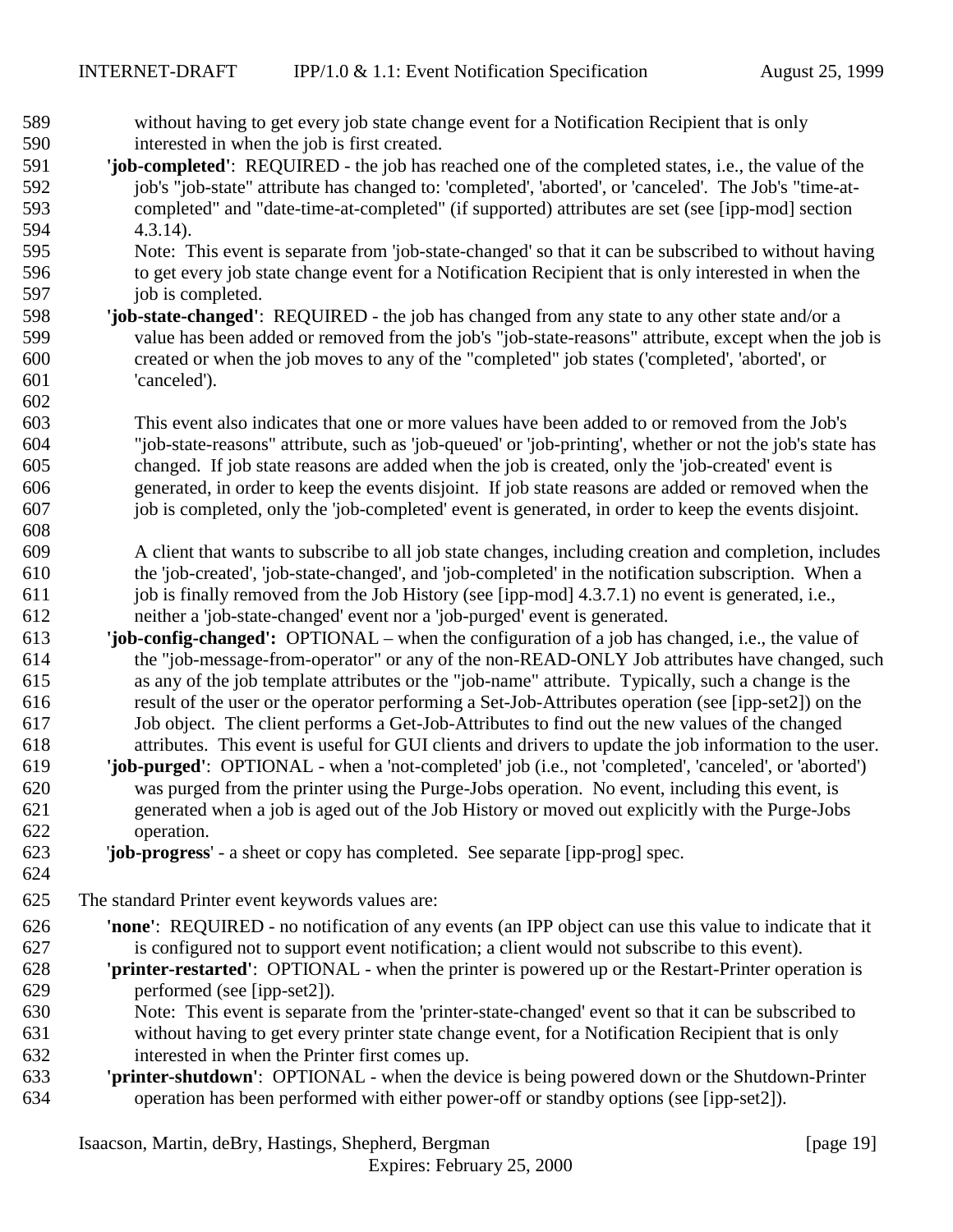- Note: This event is separate from 'printer-state-changed' so that it can be subscribed to without having to get every Printer state change event, for a Notification Recipient that is only interested in when the Printer is powered down or shutdown.
- **'printer-state-changed'**: REQUIRED the Printer changed state, i.e., the value of the Printer's "printer-state", "printer-state-reasons" (whether "printer-state" changed or not), and/or "printer-is- accepting-jobs" attributes changed, except when the Printer starts up or is shutdown. If printer state reasons are added when the Printer is started up, only the 'printer-restarted' event is generated, in order to keep the events disjoint. If printer state reasons are added or removed when the printer is powered-down or shutdown, only the 'printer-shutdown' event is generated, in order to keep the events disjoint.
- 
- A client that wants to subscribe to all printer state changes, including restart and power- down/shutdown, includes the 'printer-restarted', 'printer-state-changed', and 'printer-shutdown' in the notification subscription.
- **'printer-media-changed'**:OPTIONAL when the media loaded on a printer has been changed, i.e., the "media-ready" attribute has changed. This event includes both an actual media change and filling an empty input tray with the same or different media. The client must check the "media- ready" Printer attribute (see [ipp-mod] section 4.2.11) separately to find out what new media was loaded or filled.
- **'printer-config-changed'**:OPTIONAL when the configuration of a Printer has changed, i.e., the value of the "printer-message-from-operator" or any non-READ-ONLY Printer attribute has changed, except for "media-ready" (which has its own event), whether through the Set-Printer- Attributes operation or by other means and whether initiated by a human or not. For example, any "xxx-supported", "xxx-default", "printer-message-from-operator", etc. values have changed. The client has to perform a Get-Printer-Attributes to find out the new values of these changed attributes. This event is useful for GUI clients and drivers to update the available printer capabilities to the user.
- **'printer-queue-changed'**: OPTIONAL the order of jobs in the Printer's queue has changed, so that an application that is monitoring the queue can perform a Get-Jobs operation to determine the new order. This event does not include when a job enters the queue (the 'job-created' event covers that) and does not include when a job leaves the queue (the 'job-completed' event covers that).
- **'printer-no-longer-full'**: OPTIONAL when the Printer can now accept a Print-Job, Print-URI, Create-Job, Send-Document, or Send-URI request. This event is used when there is more than one client feeding a printer/server (fan-in), and the Printer may still be printing but has acquired more buffer space to accept jobs. This event only occurs when the Printer did not have room to accept jobs previously and rejected a Print-Job, Print-URI, Create-Job, Send-Document, or Send-URI operation.
- **'printer-almost-idle'**:OPTIONAL when the Printer needs another Job in order to stay busy. This event is used when a spooler is feeding more than one printer/server (fan-out), and the spooler holds jobs until a Printer requests them, rather than committing jobs to IPP Printers before it is necessary. This event MAY be used by a Printer implementation to request a new job from any subscribers sufficiently ahead of time so that the device does not run out of work between jobs.
-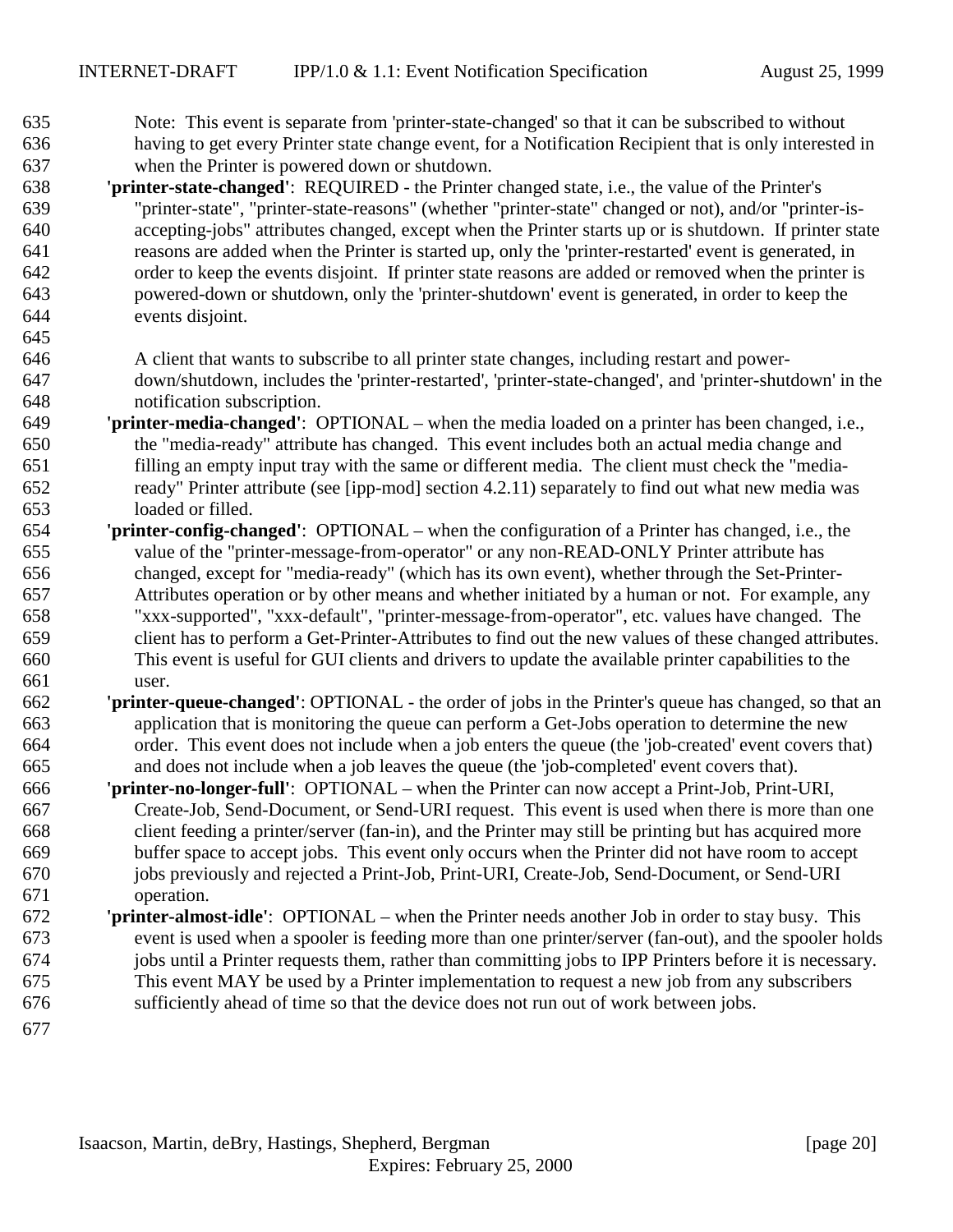### <span id="page-20-0"></span>**5.3.3 notify-content-type (mimeMediaType)**

- This REQUIRED attribute specifies the type of content that is to be sent in the notifications. Thus the
- subscriber can control whether the event notification content is Human Readable or Machine Readable.
- Most delivery methods support both forms of content type and MUST define one of them as the default. If
- a delivery method only supports one form of content type, then that form is also the default.
- If the MIME media type registration permits a charset parameter, than such a specification MUST be used (instead of the "notify-charset" attribute) in order to indicate the charset to be used in the notification
- content.
- If the Subscriber did not supply this attribute when requesting the subscription, the Printer object populates this attribute from the default value defined for the delivery method.
- Standard mimeMediaType values are:
- 'application/ipp' the Machine Consumable notification content using the 'application/ipp' MIME media type [ipp-mod] as defined in section [6.](#page-24-0)
- 'text/plain; charset=utf-8': A plain text document in ISO 10646 represented as UTF-8 [RFC-2044] as defined in section [6.](#page-24-0)
- 

### **5.3.4 subscriber-user-data (octetString(63))**

 This REQUIRED attribute holds opaque information being sent from the Subscriber to the Notification Recipient, such as the identify of the Subscriber or a path or index to some Subscriber information. Or it MAY contain a key that the Notification Recipient needs in order to process the Notification, such as the ultimate recipient, if the Notification Recipient is a general application that in turn forwards notifications.

### **5.3.5 notify-attributes-charset (charset)**

 This OPTIONAL attribute specifies the charset to be used in the Notification content sent to the notification recipient. This attribute MUST NOT be used when the "notify-content-type" attribute value specifies the charset parameter in its MIME media type value.

### **5.3.6 notify-attributes-natural-languages (naturalLanguage)**

 This OPTIONAL attribute specifies the natural language for the IPP object to use in the Notification content that is sent to the Notification Recipient.

### **5.3.7 request-id**

- This REQUIRED READ-ONLY attribute holds the most recent request-id sequence number delivered in a
- Notification content to the Notification Recipient. A value of 0 indicates that no Notifications have been
- sent for this subscription. The first request-id sent for a subscription MUST be 1. Each Notification
- Recipient has its own monotonically increasing series of request-ids, i.e., no gaps, in order to be able to
- detect a missing notification.
- For a Per-Job subscription, "request-id" is a READ-ONLY member attribute of each collection value. All
- of the other member attributes (see section [5.1\)](#page-15-0) are not READ-ONLY and MAY be modified by a Set-Job-
- Attributes operation (see [7.4\)](#page-30-0).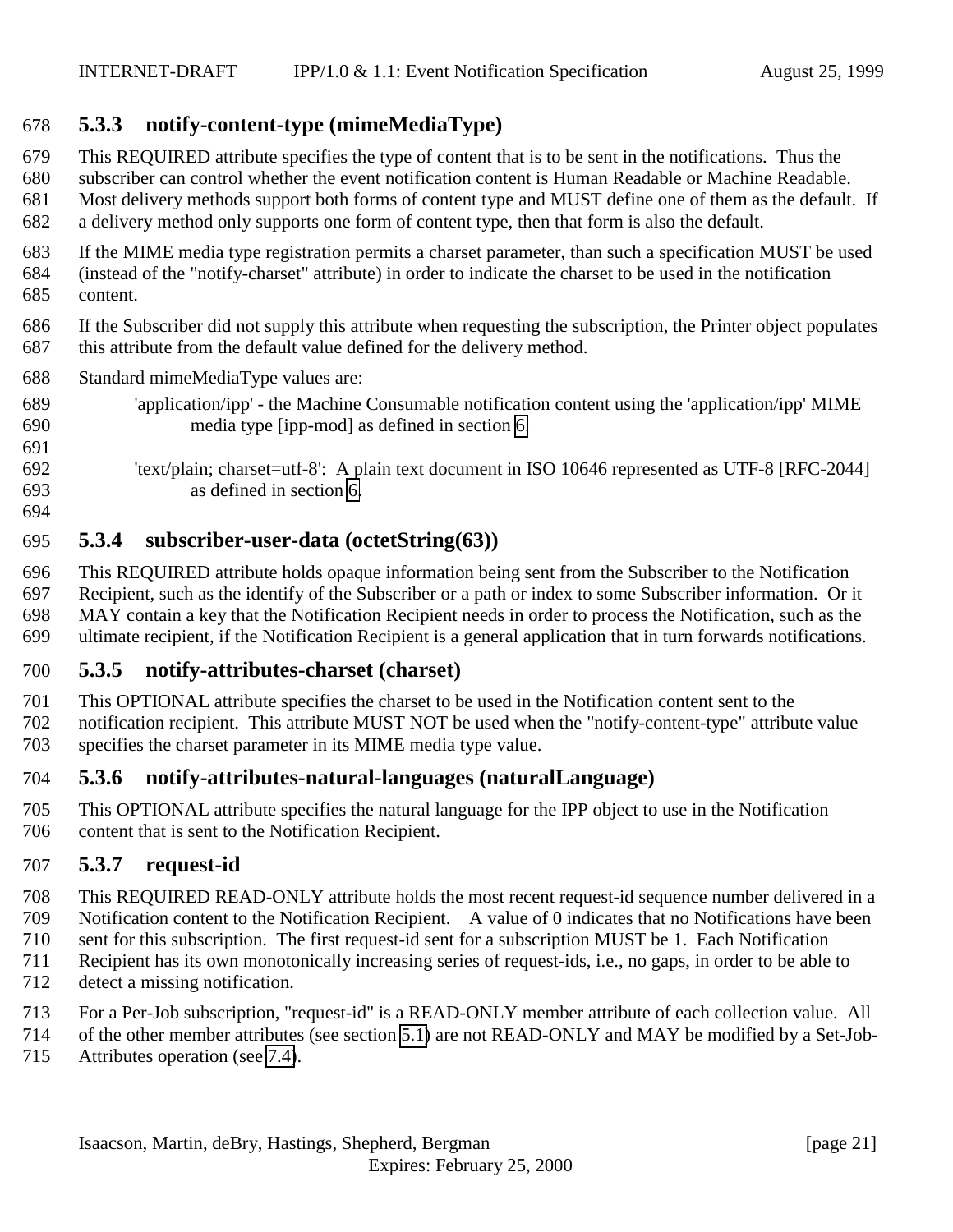### <span id="page-21-0"></span>**5.4 Additional attributes for the Subscription object** *only*

 The following sub-sections define additional attributes that are only for the Subscription object and have no counter part in Per-Job subscriptions.

### **5.4.1 subscription-id (integer (1:MAX))**

This REQUIRED READ-ONLY Subscription object attribute uniquely identifies this Subscription object

instance on this Printer. The Printer object, on acceptance of a Create-Printer-Subscription request,

generates an ID which identifies the new Subscription object on that Printer. The Printer returns the value

of the "subscription-id" attribute as part of the response to a Create-Printer-Subscription request. The 0

 value is not included to allow for compatibility with "job-id" and with SNMP index values which also cannot be 0.

It is RECOMMENDED that Per-Printer Subscription objects be persistent. Then the Subscription objects

including the subscription-id remains unique across power-cycles. Even if an implementation does not

make Per-Printer subscription objects persist, the implementation SHOULD make every attempt not to re-

use subscription ids that subscribers might still think are valid. In other words, the Printer SHOULD at

least keep the next subscription-id to be assigned in non-volatile memory.

# **5.4.2 notify-lease-expiration-time (integer(0:MAX))**

This REQUIRED READ-ONLY Subscription object attribute specifies the time in the future when the

subscription lease will expire, i.e., the "printer-up-time" value at which the lease will expire. When the

Printer object creates a Subscription object, it populates this attribute with the appropriate value. When the

indicated time arrives, the Printer MUST delete the Per-Printer Subscription object.

 A client is able to extend a lease using the Renew-Printer-Subscription operation (see section [8.4\)](#page-34-0). A value of 0 indicates an infinite time, if such a policy is supported as indicated in the "notify-lease-time-supported"

(integer(0:MAX)) Printer Description attribute (see section [5.5.7\)](#page-23-0) and the subscriber is authorized to

request an infinite lease.

 Note: In order to compute the number of seconds remaining in a Per-Printer Subscription lease, a client can subtract the "notify-printer-up-time" Printer object attribute (see section [5.4.5\)](#page-22-0) from the "notify-lease-time"

Subscription object attribute.

# **5.4.3 printer-uri (uri)**

This REQUIRED READ-ONLY Subscription object attribute identifies the Printer object that created this

Subscription object. When a Printer object creates a Subscription object, it populates this attribute with the

Printer object URI that was used in the create request. This attribute permits a client to identify the Printer

object URI that was used to create this Subscription object, i.e., what security scheme was used.

# **5.4.4 subscriber-user-name (name(MAX))**

 This REQUIRED READ-ONLY Subscription object attribute contains the name of the user that created the Subscription object. The Printer object sets this attribute to the most authenticated printable name that it

can obtain from the authentication service over which the IPP operation was received. This attribute is

intended to help a human user determine for which Per-Printer Subscriptions they are the Subscriber. Only

if such is not available, does the Printer object use the value supplied by the client in the "requesting-user-

name" operation attribute of the create operation (see [IPP-MOD] Sections 4.4.2, 4.4.3, and 8).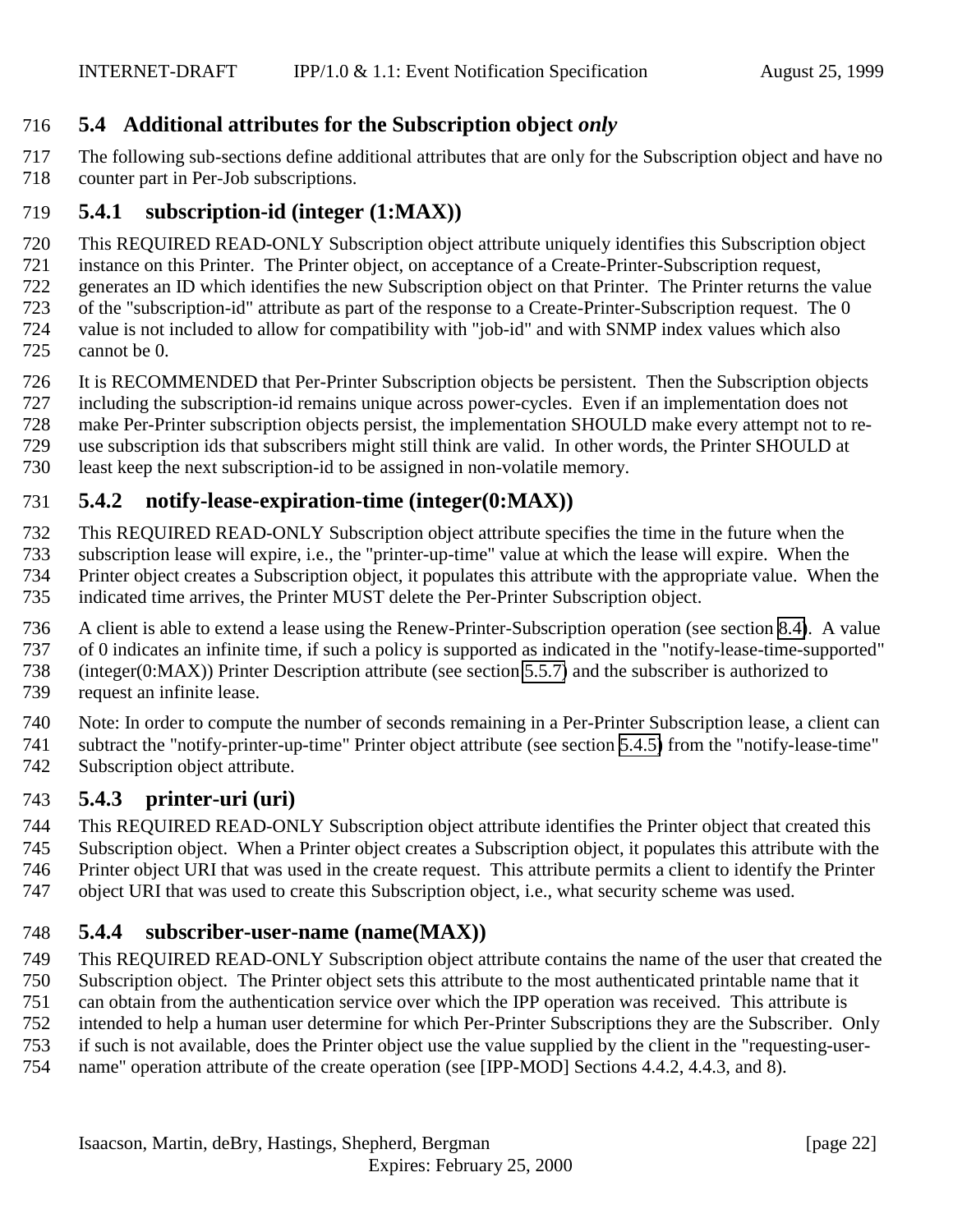<span id="page-22-0"></span>755 ISSUE 2 - What is the value of the "subscriber-user-name" when the Subscriber is a server send a job to an 756 IPP Printer? The original Job Submitting End User use name or some "user name" that identifies the 757 Server?

758 Note: The Printer object needs to keep an internal originating user id of some form, typically as a

759 credential of a principal, with the Subscription object. Since such an internal attribute is implementation-

760 dependent and not of interest to clients, it is not specified as a Subscription Description attribute. This

761 originating user id is used for authorization checks (if any) on all subsequent operations.

### 762 **5.4.5 notify-printer-up-time (integer(1:MAX))**

 This REQUIRED READ-ONLY Subscription object attribute indicates the amount of time (in seconds) that the Printer implementation has been up and running. This attribute is an alias for the Printer's "printer- up-time" attribute" (see [ipp-mod] section 4.4.29), in an analogous way that the Job's "job-printer-up-time" is an alias for "printer-up-time" (see [ipp-mod] section 4.3.13.4).

767 Note: A client can request this attribute in a Get-Printer-Subscription-Attributes or Get-Printer-

768 Subscriptions request and use the value returned in combination with the "notify-subscription-expiration-

769 time" (see section [5.4.2\)](#page-21-0) in order to display wall clock time equivalent to the user. The difference between

770 this attribute and the 'integer' value of the "notify-subscription-expiration-time" attribute is the number of

771 seconds in the future that the subscription will expire. A client can compute the wall-clock time at which

772 the subscription will expire by adding this difference to the client's wall-clock time.

### 773 **5.5 Printer Description Attributes related to Notification**

774 This section defines the Printer Description attributes that are related to Notification.

|  | × |
|--|---|

### 775 **Table 5 - Printer Description attributes associated with Notification**

| Printer object attributes:                           | Printer<br>support | READ-ONLY, set by:           |
|------------------------------------------------------|--------------------|------------------------------|
| notify-schemes-supported (1setOf uriScheme)          | $\mathbf R$        | Administrator/implementation |
| notify-events-default (1setOf type2 keyword)         | $\mathbf R$        | Administrator/implementation |
| notify-events-supported (1setOf type2 keyword)       | $\mathbf R$        | Administrator/implementation |
| max-events-supported (integer(5:MAX))                | $\mathbf R$        | Administrator/implementation |
| max-job-subscriptions-supported (integer(1:MAX))     | $\mathbf R$        | Administrator/implementation |
| max-printer-subscriptions-supported (integer(0:MAX)) | $\mathbf R$        | Administrator/implementation |
| notify-lease-time-supported (rangeOfInteger(0:MAX))  | $\mathbf R$        | Administrator/implementation |
| notify-lease-time-default (integer(0:MAX))           | $\mathbf R$        | Administrator/implementation |
| persistent-jobs-supported (boolean)                  | $\Omega$           | Administrator/implementation |
| persistent-subscriptions-supported (boolean)         | $\Omega$           | Administrator/implementation |
| printer-state-change-time (integer(1:MAX))           | $\overline{O}$     | Administrator/implementation |
| printer-state-change-date-time (dateTime)            | $\mathbf O$        | Administrator/implementation |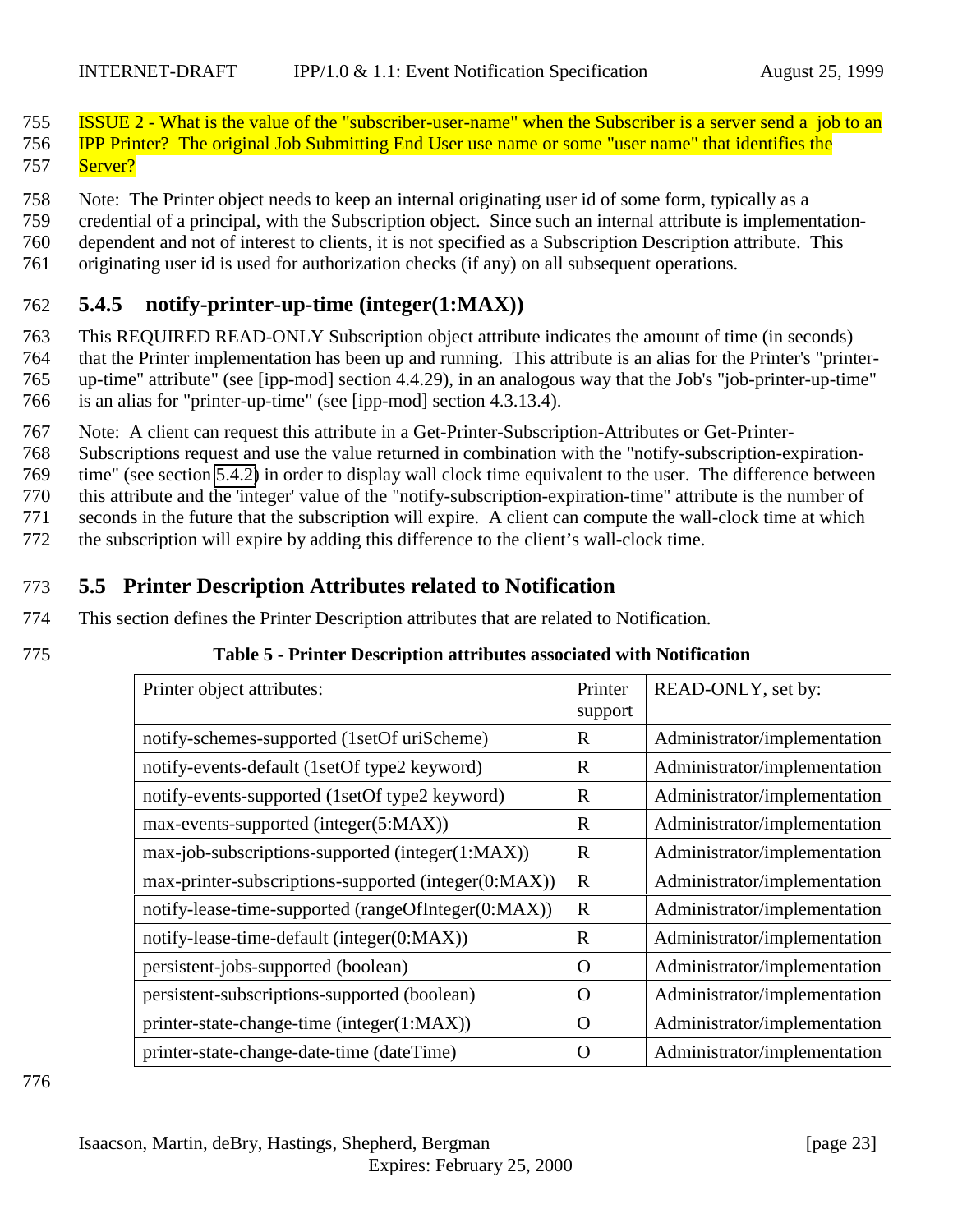### <span id="page-23-0"></span>**5.5.1 notify-schemes-supported (1setOf uriScheme)**

 This REQUIRED Printer attribute describes the notification delivery methods supported by this Printer object. Standard values are defined in Section [5.3.1\)](#page-17-0).

### **5.5.2 notify-events-default (1setOf type2 keyword)**

This REQUIRED Printer attribute identifies the event values if the client does not supply the "notify-

events" operation attribute in either a Job creation request or the Create-Printer-Subscription request. Any

value in this attribute MUST also appear in the notify-events-supported attribute, i.e., be a supported event.

# **5.5.3 notify-events-supported (1setOf type2 keyword)**

 This REQUIRED Printer attribute identifies the events supported by this Printer object for both Per-Job and Per-Printer subscriptions which MUST be the same. Standard values are defined in Section [5.3.2.](#page-17-0)

# **5.5.4 max-events-supported (integer(5:MAX))**

 This REQUIRED Printer attribute specifies the maximum number of events that are supported in a single Per-Job or Per-Printer subscription which must be the same. A Printer MUST support at least 5 events per subscription, so that clients can depend on at least 5 events in a single subscription. If the number of events supplied by a client in a subscription exceed this number, the Printer rejects the request and returns the

'server-error-too-many-events (see section [14.3\)](#page-38-0). If notification is not supported, this attribute MUST NOT

be supported.

### **5.5.5 max-job-subscriptions-supported (integer(1:MAX))**

 This REQUIRED Printer attribute specifies the maximum number of Per-Job subscriptions that are supported in a single Job Creation request, i.e., the maximum number of collection values for the "job- notify" operation attribute. A value of 0 indicates no effective maximum. A Printer MUST support at least 1 Per-Job subscription. If the number of Per-Job subscriptions supplied by a client in a Job Creation request exceed this number, the Printer rejects the request and returns the 'server-error-too-many-subscriptions' (see section [14.2\)](#page-38-0).

# **5.5.6 max-printer-subscriptions-supported (integer(0:MAX))**

 This REQUIRED Printer attribute specifies the maximum number of Per-Printer subscriptions that are supported by multiple Create-Printer-Subscription requests, i.e., the maximum number of un-expired Subscription objects that the Printer supports at a time. A value of 0 indicates no effective maximum. A Printer MUST support at least 1 Per-Printer subscription. If the number of Per-Printer subscriptions would exceed this number, the Printer rejects the Create-Printer-Subscription request and returns the 'server-error-too-many-subscriptions' (see section [14.2\)](#page-38-0).

### **5.5.7 notify-lease-time-supported (rangeOfInteger(0:MAX))**

This REQUIRED Printer attribute specifies the range of values in seconds that are supported for the

"notify-lease-time-requested" operation attribute in a Create-Printer-Subscription or Renew-Printer-

Subscription request. When the lease time expires for a Per-Printer Subscription without renewing, the

Printer MUST delete the Subscription object. If the client requests a value outside this range, the Printer

MUST grant a value that is in this range (see section [5.4.2\)](#page-21-0). A value of 0 indicates an infinite lease, i.e.,

814 one that does not expire.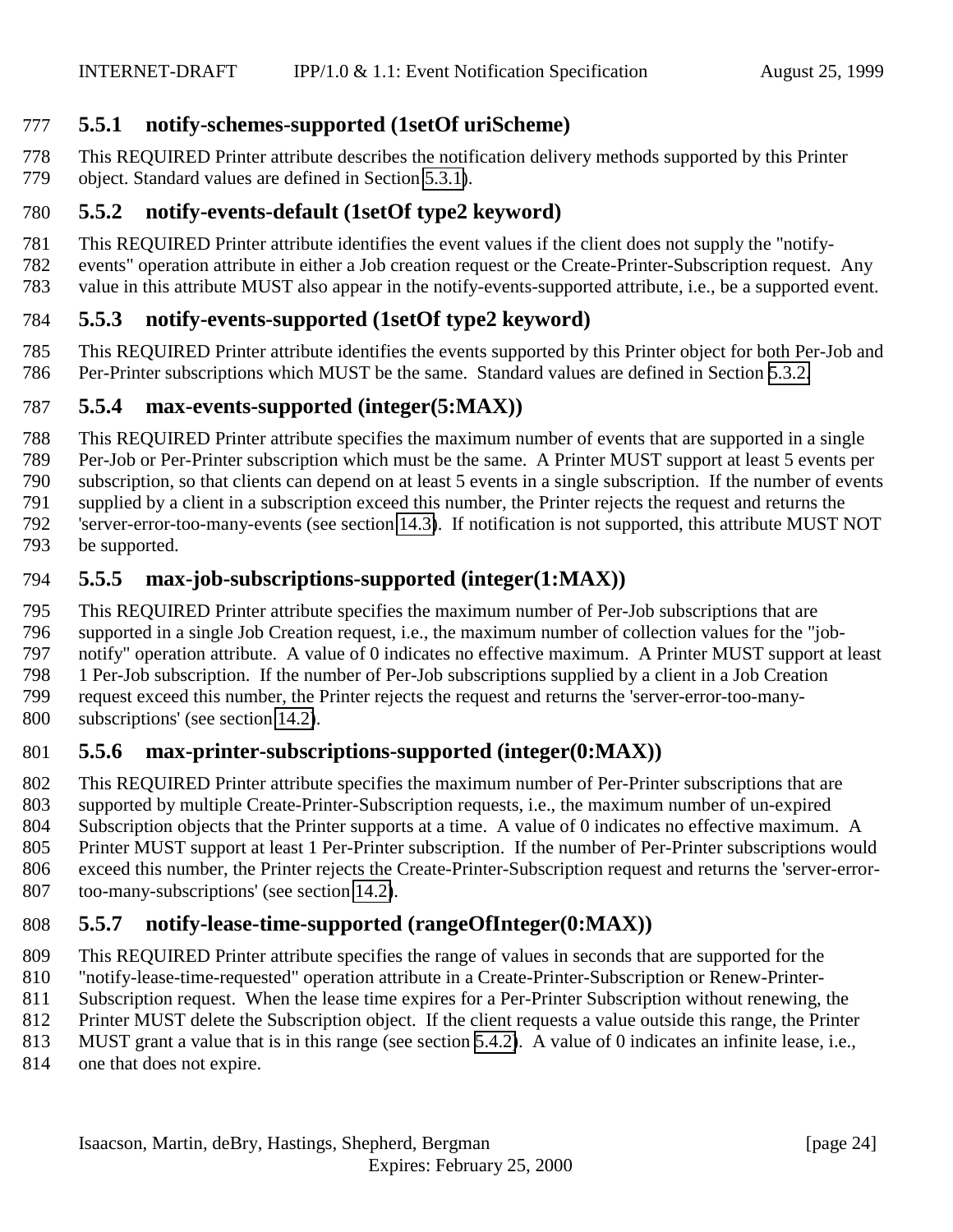### <span id="page-24-0"></span>**5.5.8 notify-lease-time-default (integer(0:MAX))**

- This REQUIRED Printer attribute specifies the value of the lease time that the Printer object has been
- configured to assume if the client does not supply a "notify-lease-time-requested" operation attribute in the
- Create-Printer-Subscription or Renew-Printer-Subscription requests.

### **5.5.9 persistent-jobs-supported (boolean)**

- This OPTIONAL Printer attribute indicates whether or not the Printer supports persistent Jobs, i.e., Jobs
- object that are preserved across power cycles. If Jobs are persistent, then Per-Job Subscriptions MUST also
- be persistent, since they are part of the Job object. It is RECOMMENDED that Jobs (and Per-Job
- Subscriptions) be persistent.

# **5.5.10 persistent-subscriptions-supported (boolean)**

- This OPTIONAL Printer attribute indicates whether or not the Printer supports persistent Per-Printer
- Subscriptions, i.e., Subscription objects that are preserved across power cycles. When this value is 'true'
- the implementation MAY support some that are persistent and some that are not. If the value is 'false' or
- the attribute is not supported, Per-Printer Subscriptions MUST NOT be persistent. It is RECOMMENDED that Per-Printer subscriptions be persistent.

# **5.5.11 printer-state-change-time (integer(1:MAX))**

- This OPTIONAL Printer attribute records the time, i.e., copy of the Printer's "printer-up-time" attribute,
- 832 that the Printer's "printer-state" attribute was last changed. On power-up, the Printer populates the "printer-
- state-change-time" from its "printer-up-time" attribute, so that it always has a value.

### **5.5.12 printer-state-change-date-time (dateTime)**

- This OPTIONAL Printer attribute records the date and time, i.e., copy of the Printer's "printer-current-time" attribute, that the Printer's "printer-state" attribute was last changed. On power-up, the Printer populates the
- "printer-state-change-date-time" from its "printer-current-time" attribute, so that it always has a value.

# **6 Notification Content**

- This section defines the Notification content that is sent to a Notification Recipient when an event occurs.
- The Notification MAY be sent by the IPP Printer or a third party Notification Service (see section [2.3\)](#page-10-0).
- There are two notification content types: Machine Consumable and Human Consumable. For most
- notification delivery methods both content types are defined. Some of the notification delivery methods are
- 843 defined to support only one content type. A Printer MUST support all content types defined for a
- notification delivery method, if it supports that notification delivery method.

# **6.1 Notification content MIME media type formats**

- This section defines the Notification content that the Notification Source sends asynchronously to each
- Notification Recipient based on the subscription information stored with the subscription.
- Notifications are generated using the following content formats:
- **'application/ipp**' Machine Consumable notification content using the 'application/ipp' MIME media type [ipp-mod] using the Get-Job-Attributes response encoding for job events and Get-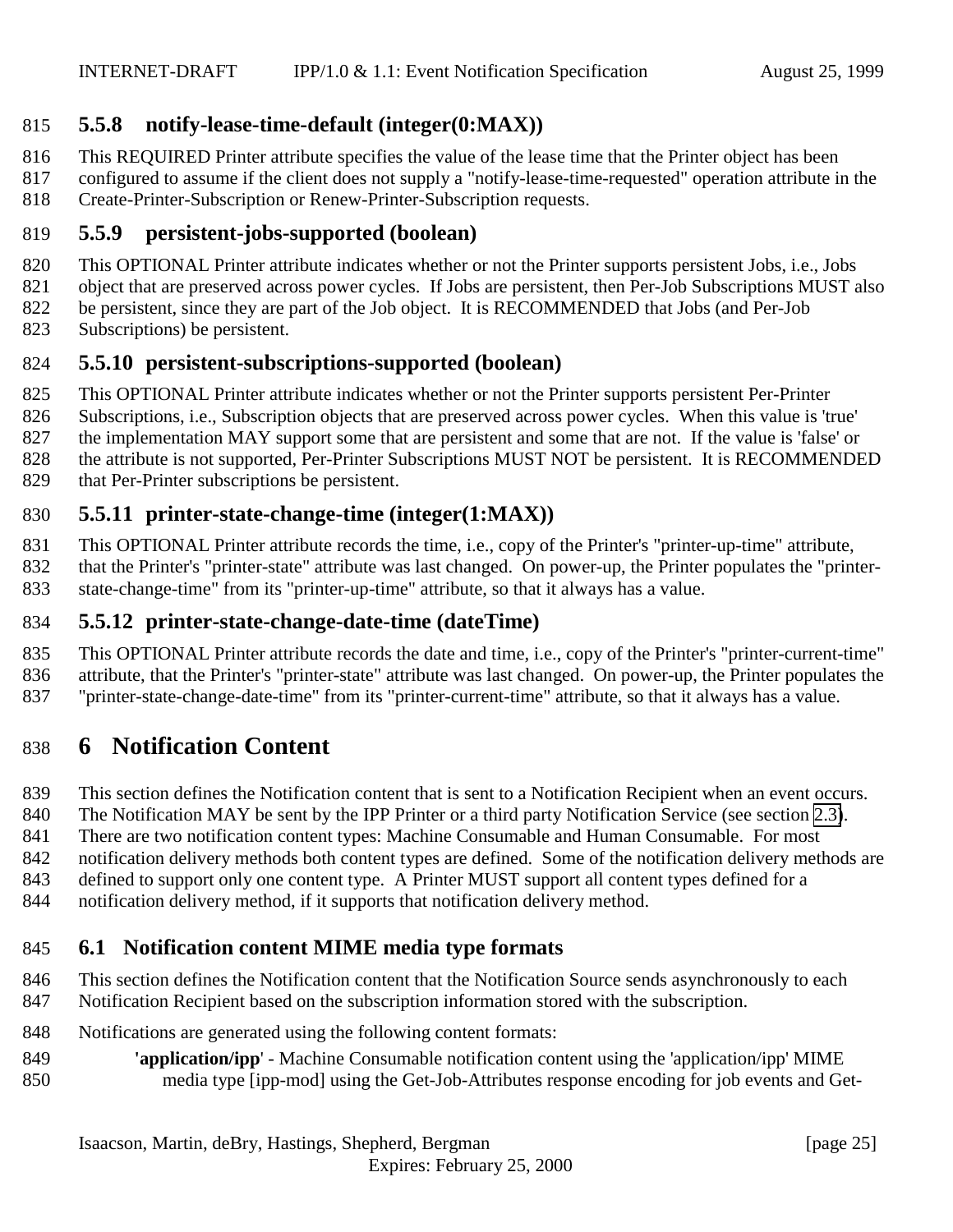<span id="page-25-0"></span> Printer-Attributes for printer events. The attributes listed in sections 6.2 and [6.3](#page-27-0) are sent in an notification for Job events. The attributes listed in sections 6.2 and [6.4](#page-27-0) are sent in an notification for Printer events. For any string in any notification, the charset and natural language rules that apply to all IPP operations apply to the notification strings as well, since they are represented as operation responses. The Unsupported Attributes Group in the response is not sent. If the values of any of the attributes sent in an notification content are not known, the value sent in the report content is the out-of-band 'unknown' value, rather than omitting the attribute (see the beginning of [ipp-mod] section 4.1).

- An implementation MAY extend the contents of the Machine Consumable notification by adding additional attributes.
- **'text/plain; charset=utf-8'** Human Consumable notification content type [RFC2046]. The text message SHOULD include information about the attributes in sections [6.2](#page-27-0) and [6.3](#page-27-0) for job events or in sections 6.2 and [6.4](#page-27-0) for printer events. This information is localized according to the information about natural language and charset in the subscription.
- An implementation MAY extend the contents of a Human Consumable notification by adding additional information.

### **6.2 Notification content attributes common to Job and Printer events**

 This section lists the parameters and attributes that are included in both Job and Printer event Notifications. Some events do not include all of these attributes as shown in Table 6. Each notification content contains a single Job or Printer event, whether that event was subscribed using the Job Submission Subscription mechanism or the Per-Printer subscription mechanism. If either kind of subscription subscribed to both Job and Printer events, then they will be sent as separate Job notification content and Printer notification contents to the same Notification Recipient.

#### **Table 6 - Common Job and Printer Notification content attributes**

|                                                     | Reference         | Events         |             |
|-----------------------------------------------------|-------------------|----------------|-------------|
| <b>Attributes</b>                                   |                   | 'job-progress' | all others  |
| version-number (integer $(0.32767)$ )               | mod 3.1.1         | R              | R           |
| 2.<br>status-code (integer $(0.32767)$ )            | mod 3.1.1         | $\mathbf R$    | $\mathbf R$ |
| 3.<br>request-id (integer $(0:MAX)$ )               | 5.3.7 & mod 3.1.1 | $\mathbf R$    | R           |
| attributes-charset (charset)<br>4.                  | 5.3.5 & mod 3.1.4 | $\mathbf R$    | $\mathbf R$ |
| 5.<br>attributes-natural-language (naturalLanguage) | 5.3.6 & mod 3.1.4 | $\mathbf R$    | $\mathbf R$ |
| printer-uri (uri)<br>6.                             | 5.4.3             | $\mathbf R$    | $\mathbf R$ |
| printer-name (name $(127)$ )<br>7.                  | mod 4.4.4         |                | R           |
| 8. job-id (integer $(1:MAX)$ )                      | mod 4.3.2         | $\mathbf R$    | $R^{**}$    |
| 9. job-name (name(MAX))                             | mod 4.3.5         |                | $R**$       |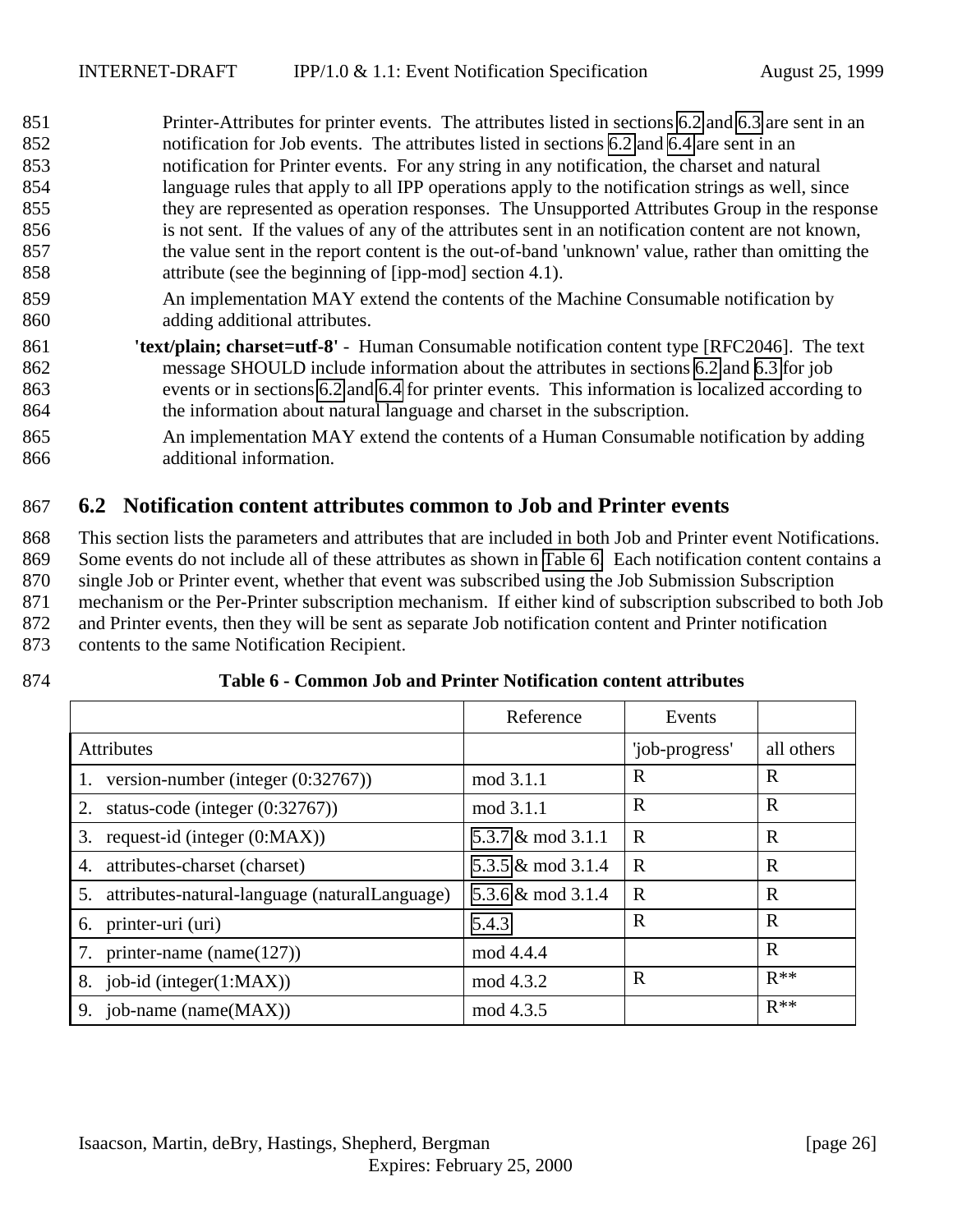|                                            | Reference | Events         |             |
|--------------------------------------------|-----------|----------------|-------------|
| <b>Attributes</b>                          |           | 'job-progress' | all others  |
| 10. trigger-event (type2 keyword)          | 5.3.2     | R              | R           |
| 11. trigger-time (integer(MIN:MAX))        |           | R              | R           |
| 12. trigger-date-time (dateTime)           |           |                | $\bigcirc$  |
| 13. subscription-id (integer(1:MAX))       | 5.4.1     | R              | R           |
| 14. subscriber-user-name (name(MAX))       | 5.4.4     |                | $\mathbf R$ |
| 15. subscriber-user-data (octetString(63)) | 5.3.4     |                | $\bf R$     |

- Attribute Notes:
- "status-code" a value of 600 for a Job event and 601 for a Printer event.

"request-id" - the sequence number for this subscription, starting at 1 for each subscription.

- "attributes-charset" the value comes from the "notify-attributes-charset" in the "job-notify" Per-Job Subscription and the "notify-attributes-charset" in the Per-Printer Subscription object.
- "attributes-natural-language" the value comes from the "notify-attributes-natural-language" in the "job- notify" Per-Job Subscription and the "notify-attributes-natural-language" in the Per-Printer Subscription object.
- "printer-uri" the value comes from the "job-printer-uri" Job attribute for Per-Job subscriptions.
- \*\*"job-id" and "job-name" included in Printer event Notifications only for Per-Job subscriptions.
- "trigger-event" the event that caused this Notification to be delivered.
- "trigger-time" the "printer-up-time" value when the event occurred.
- "trigger-date-time" the "printer-current-time" value when the event occurred OPTIONAL to support.
- "job-name" SNMP delivery method can truncate to less than 255 octets, since the Notification needs to fit into 484 octets or so on some transports that SNMP is defined for.
- "subscription-id" for Per-Job subscriptions, the value is the index of the "job-notify" collection value, starting with 1 for the first collection value.
- "subscriber-user-name" comes from "requesting-user-name" Job attribute for Per-Job subscriptions. SNMP delivery method can truncate to less than 255 octets, since the Notification needs to fit into 894 484 octets or so on some transports that SNMP is defined for.
- "subscriber-user-data" opaque user data that may identify either the Subscriber and/or the ultimate Notification Recipient.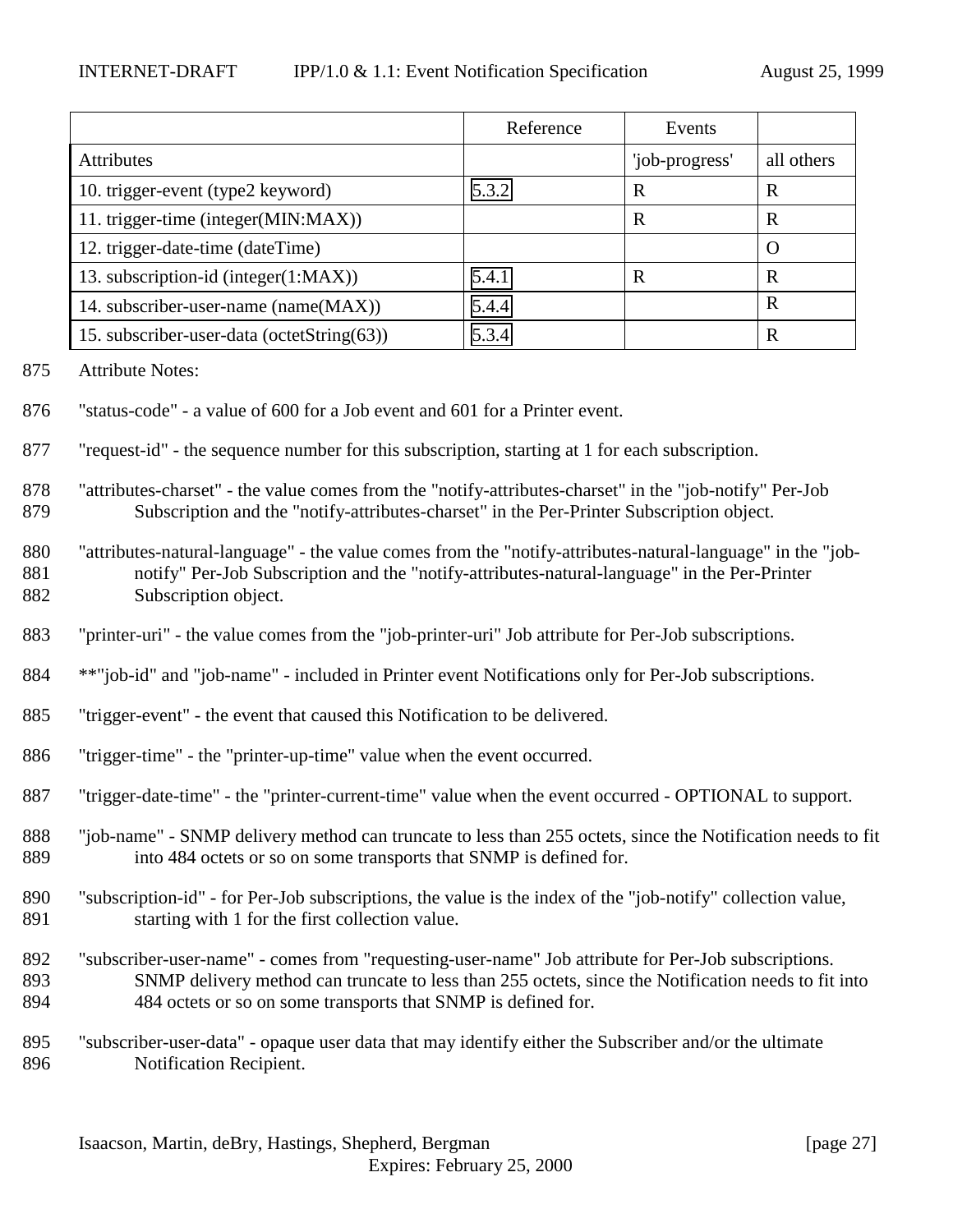### <span id="page-27-0"></span>897 **6.3 Additional Notification content attributes for Job events** *only*

898 This section lists the additional attributes that are included only in Job event Notifications. Some events do 899 not include all of these attributes as shown in Table 7.

#### 900 **Table 7 - Additional Notification content attributes for Job events** *only*

|                                                             |              | Events             |                     |               |
|-------------------------------------------------------------|--------------|--------------------|---------------------|---------------|
| <b>Attributes</b>                                           | Reference    | 'job-<br>progress' | 'job-<br>completed' | all<br>others |
| 16. job-state (type1 enum)                                  | mod 4.3.7    |                    | $\mathbf R$         | $\mathbf R$   |
| 17. job-state-reasons (1setOf type2 keyword)                | mod 4.3.8    |                    | $\mathbf R$         | R             |
| 18. job-k-octets-processed (integer(0:MAX))                 | mod 4.3.18.1 | $\Omega$           | $\Omega$            |               |
| 19. job-impressions-completed (integer(0:MAX))              | mod 4.3.18.2 | $\Omega$           | O                   |               |
| 20. job-media-sheets-completed (integer(0:MAX))             | mod 4.3.18.3 | $\Omega$           | O                   |               |
| 21. job-collation-type (type2 enum)                         | [ipp-prog]   | $\mathbf R$        |                     |               |
| 22. sheet-completed-copy-number (integer(-2:MAX))           | [ipp-prog]   | $\mathbb{R}$       |                     |               |
| 23. sheet-completed-document-number(integer(-2:MAX))        | [ipp-prog]   | $\mathbf R$        |                     |               |
| 24. impressions-interpreted (integer(-2:MAX))               | [ipp-prog]   | $\mathbf R$        |                     |               |
| 25. impressions-completed-current-copy (integer(-<br>2:MAX) | [ipp-prog]   | $\mathbb{R}$       |                     |               |

### 901 **6.4 Additional Notification content attributes for Printer events** *only*

902 Table 8 lists the additional attributes that are included only in Printer event Notifications.

#### 903 **Table 8 - Additional Notification content attributes for Printer events** *only*

|                                                  |            | Events             |
|--------------------------------------------------|------------|--------------------|
| <b>Attributes</b>                                | Reference  | all printer events |
| 26. printer-state (type1 enum)                   | mod 4.4.11 | R                  |
| 27. printer-state-reasons (1setOf type2 keyword) | mod 4.4.12 | R                  |
| 28. printer-is-accepting-jobs (boolean)          | mod 4.4.23 | R                  |

904

# 905 **7 Operations for Per-Job Subscriptions**

906 This section defines the REQUIRED operation requests and responses that are related to Per-Job 907 subscriptions. Section [8](#page-30-0) defines the REQUIRED operation requests and responses associated with the 908 REQUIRED Per-Printer subscription and its Subscription object.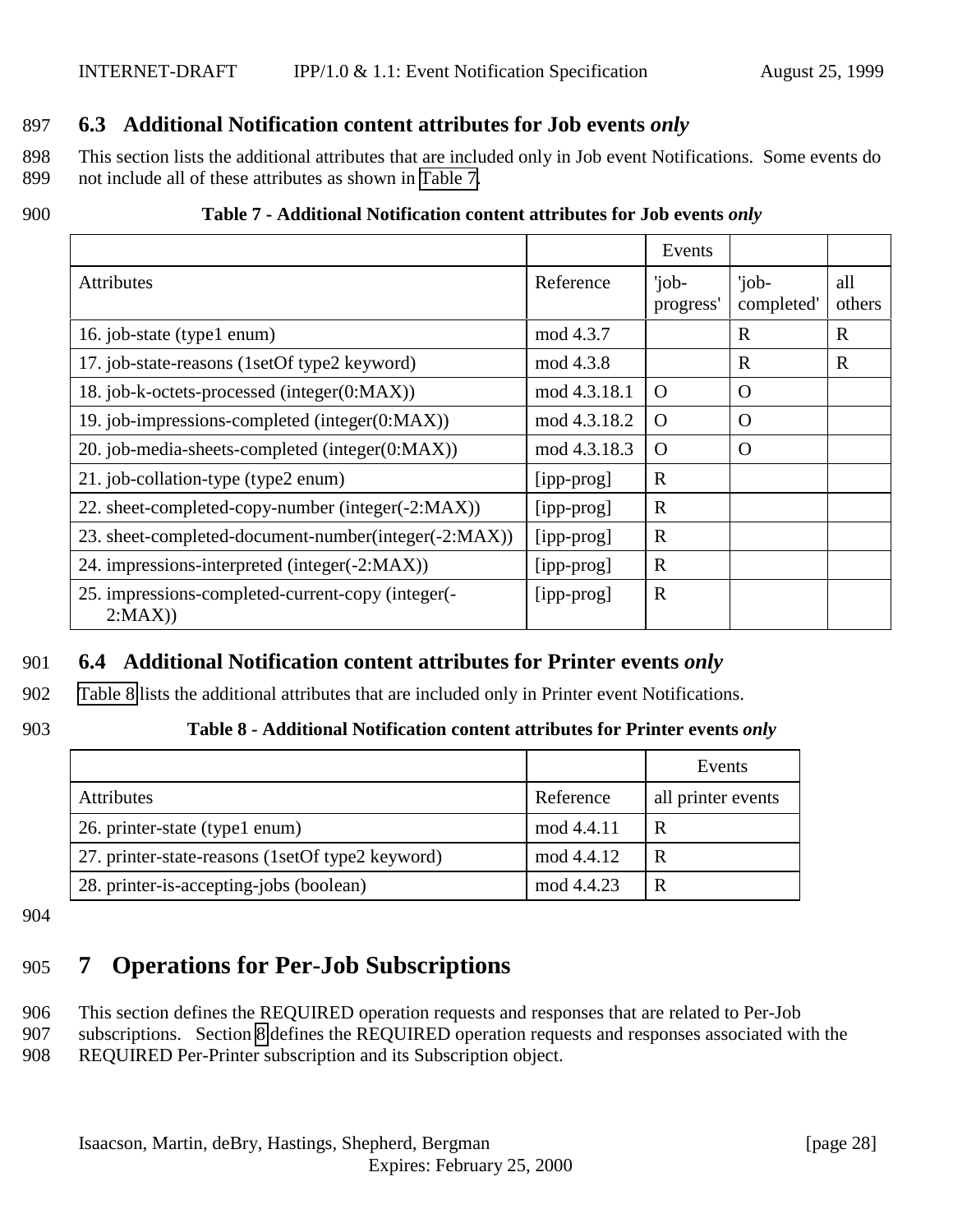### <span id="page-28-0"></span>**7.1 Job Creation Operations (Create-Job, Print-Job, Print-URI) and Validate-Job**

The usual method for a client to associate one subscription with a Job is to specify the subscription when

911 the job is created. For a Per-Job Subscription, the client supplies the "job-notify (1setOf collection)"

operation attribute with the member attributes listed in Table 9 with any of the job creation operations

913 (Create-Job, Print-Job, Print-URI), plus Validate-Job (which doesn't create a job or subscription). If the client does not supply the "iob-notify" attribute in the create operation, there is no subscription made (eit

client does not supply the "job-notify" attribute in the create operation, there is no subscription made (either

implicitly or explicitly).

If a Printer does not support this notification specification, then it MUST ignore the "job-notify" operation

attribute and return it in the response indicated as an attribute that is not supported. See [ipp-mod] section

3.1.7 for details on returning Unsupported Attributes.

### **Table 9 - Member attributes of the "job-notify" collection operation attribute**

| Member attribute of "job-notify" collection          | Referen | <b>REQUIRED</b> | Printer support |
|------------------------------------------------------|---------|-----------------|-----------------|
|                                                      | ce      | in request      |                 |
| notify-recipient (uri)                               | 5.3.1   | yes             | <b>REQUIRED</b> |
| notify-events (1setOf type2 keyword)                 | 5.3.2   | no              | <b>REQUIRED</b> |
| notify-content-type (mimeMediaType)                  | 5.3.3   | no              | <b>REQUIRED</b> |
| subscriber-user-data (octetString(63))               | 5.3.4   | no              | <b>REQUIRED</b> |
|                                                      |         |                 |                 |
| notify-attributes-charset (charset)                  | 5.3.5   | no              | <b>OPTIONAL</b> |
| notify-attributes-natural-language (naturalLanguage) | 5.3.6   | no              | <b>OPTIONAL</b> |

 See the referenced sections for a definition of these operation attributes, since they are copied to the Job object as the Job Description attributes described in section [5.3.](#page-16-0)

- 
- The following rules apply to Per-Job subscriptions:
- 1. Any subscription can contain job events, printer events, or both.
- 2. The Job Submission Subscription is only valid while the job is "not-completed". The job is "not- completed" while it is in the 'pending', 'pending-held', 'processing', and 'processing-stopped' states. The job changes from being "not-completed" to "retained" when it is done processing and enters any of the 'completed', 'canceled', or 'aborted' states. The job becomes "not-completed" again when it is restarted using the Restart-Job operation (see [ipp-mod]).
- 3. Since no job is created for the Validate-Job operation, the only purpose of supplying the subscription operation attributes in the Validate-Job operation is to validate that the values are supported; the Printer object does not establish a notification subscription as a result of the Validate-Job operation.
- 4. Since a Job Submission Subscription is included within a job submission operation, any interest in job events is limited to "this job" only (the Job object created because of this job creation operation). There is no mechanism to subscribe to events for all jobs or specifically some job other than this job in a create operation. But see the Create-Printer-Subscription operation (section [8.1\)](#page-30-0) for an explicit operation to subscribe for job and/or printer events independently of any particular job submission.
- 5. Event reporting only occurs when a notification recipient has specified a subscription to any event(s).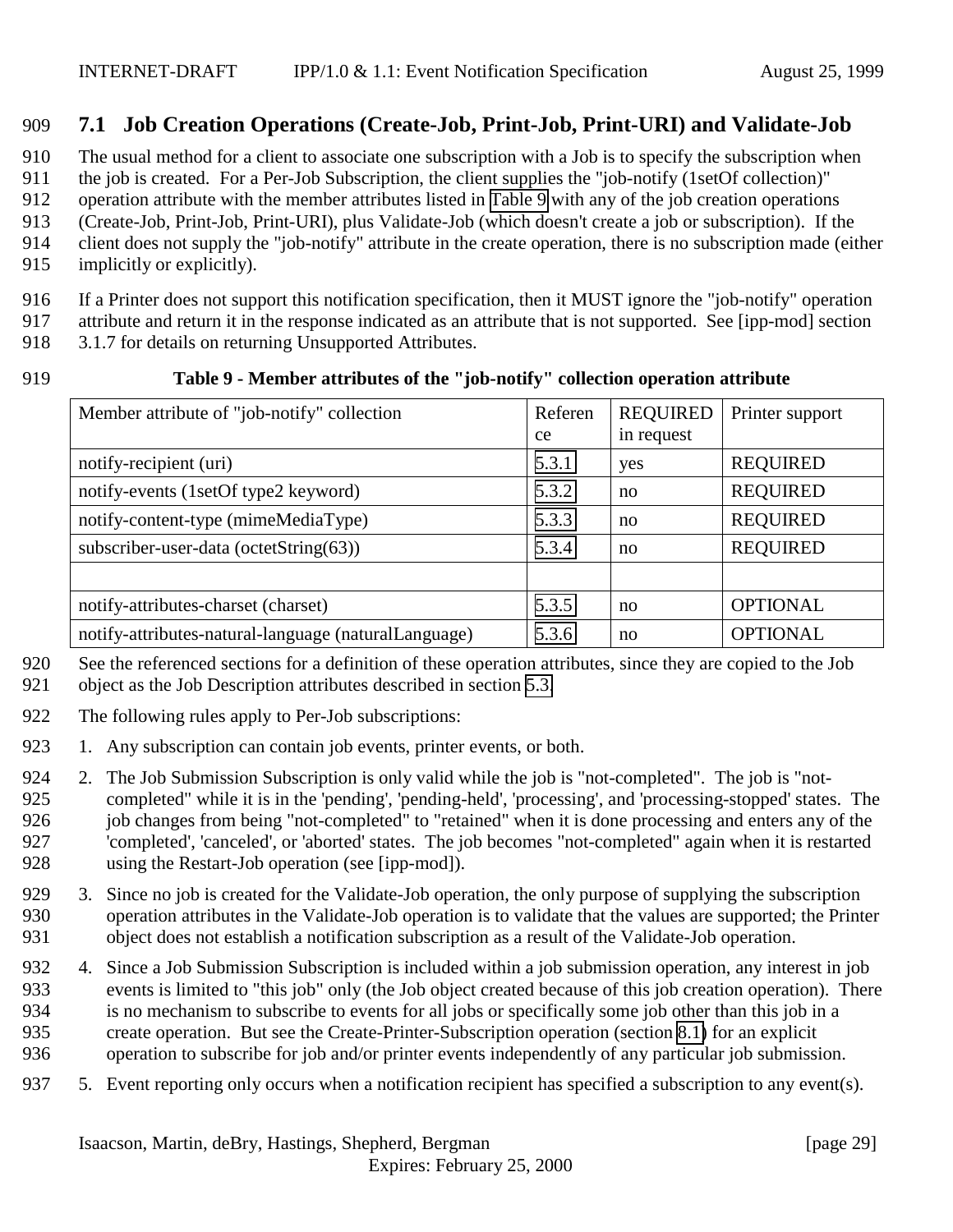- <span id="page-29-0"></span> 6. The notification implementation MAY allow an administrator to configure a policy on what events may be dropped.
- 7. If the OPTIONAL "notify-attributes-charset" attribute is not supported or the supplied value is not supported, the IPP Printer MUST return the attribute in the Unsupported Attributes Group but still accept the operation, as with all Job create operations. In this case, the Printer MUST use the natural language supplied in the "attributes-charset" Job creation operation attribute, if that natural language value is supported by the Printer, else the Printer object MUST use the Printer's "charset-configured" value. See the Print-Job operation in [ipp-mod].
- 8. If the OPTIONAL "notify-attributes-natural-language" attribute is not supported or the supplied value is not supported, the IPP Printer MUST return the attribute in the Unsupported Attributes Group but still accept the operation, as with all Job create operations. In this case, the Printer MUST use the natural language supplied in the "attributes-natural-language" Job creation operation attribute, if that natural language value is supported by the Printer, else the Printer object MUST use the Printer's "natural-language-configured" value. See the Print-Job operation in [ipp-mod].

### **7.2 Get-Printer-Attributes operation**

The REQUIRED (by [ipp-mod]) Get-Printer-Attributes can be used to request the additional Printer

Description attributes that indicate the notification supported. See section [5.5.](#page-22-0)

### **7.3 Get-Job-Attributes operation**

 The REQUIRED (by [ipp-mod]) Get-Job-Attributes can be used to request the additional Job Description attributes that relate to notification. See section [5.5.](#page-22-0)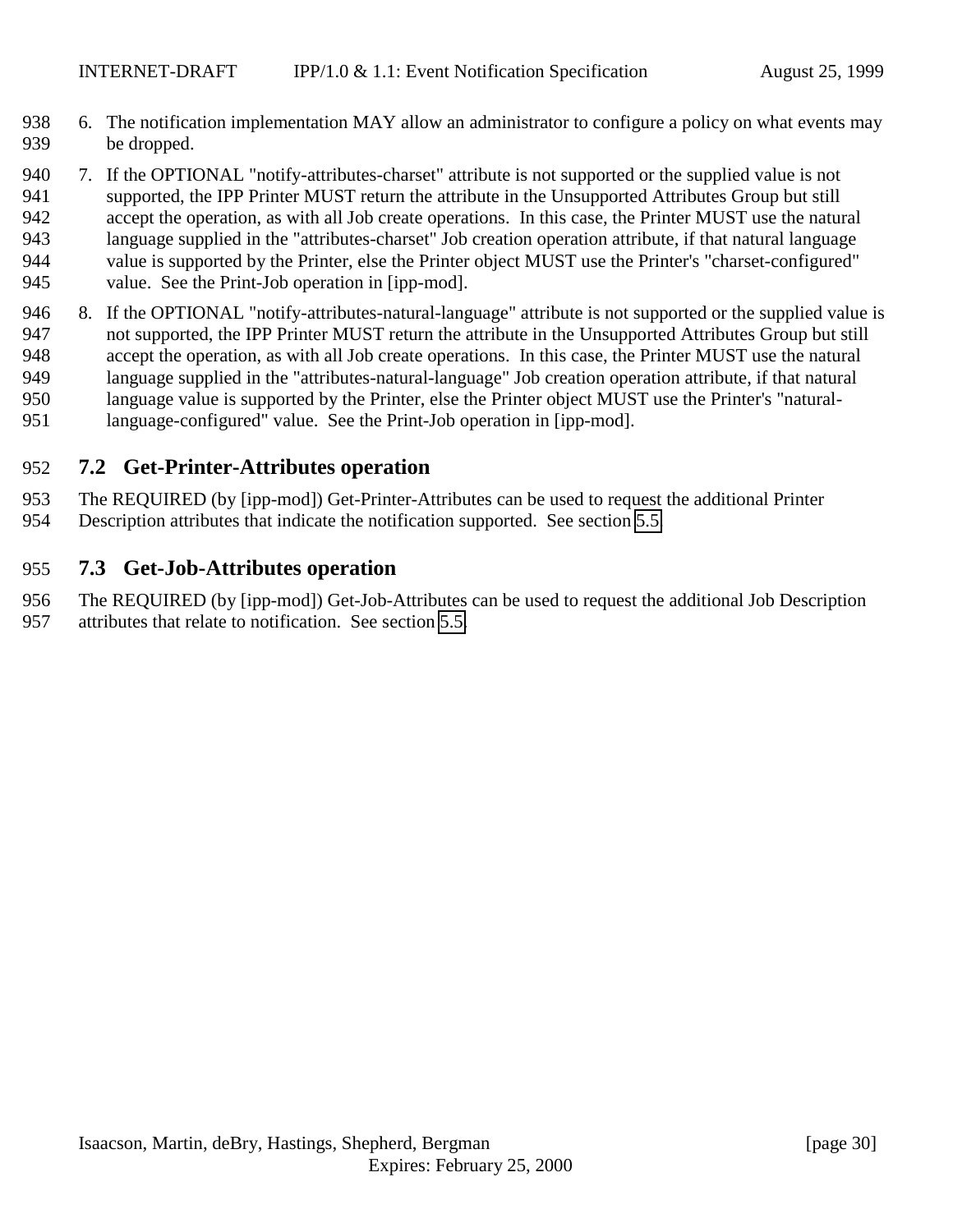### <span id="page-30-0"></span>958 **7.4 Set-Job-Attributes operation**

959 The OPTIONAL Set-Job-Attributes operation (see [ipp-set2]) allows a client to change the Job attributes of

960 the Job's Per-Job subscription, including to add them in the first place if they had not been supplied in the 961 Job creation operation and to remove them from the Job object. This operation replaces all the collection

962 values of the supplied "job-notify (1setOf collection) notification attribute.

963 In order to cancel all Per-Job subscriptions, the client supplies the "job-notify" attribute with an out-of-band 964 'none' value (see [ipp-coll]).

965 Request:

| <b>Group 1: Operation Attributes</b>            | Printer support    |
|-------------------------------------------------|--------------------|
| "attributes-charset" (charset)                  | R                  |
| "attributes-natural-language" (naturalLanguage) | R                  |
| "printer-uri" (uri)                             | R                  |
| "requesting-user-name" (name(MAX))              | <b>RECOMMENDED</b> |
| "job-notify" (1setOf collection)                | R                  |
|                                                 |                    |
|                                                 |                    |
|                                                 |                    |
|                                                 |                    |
|                                                 |                    |

#### 966 Response:

| Group 1: Operation Attributes                   | Printer support |
|-------------------------------------------------|-----------------|
| "status-code" (type2 enum)                      | R               |
| "attributes-charset" (charset)                  | R               |
| "attributes-natural-language" (naturalLanguage) |                 |
| ["status-message" $(text(255))]$                |                 |
| ["detailed-status-message" (text(MAX))]         |                 |
| Group 2: Unsupported Attributes                 | R               |

967 The "job-notify" operation attribute is copied to the "job-notify" Job Description attribute. See section [5.1](#page-15-0) 968 for a definition of the "job-notify" Job Description attribute.

# 969 **8 Per-Printer Subscriptions and the Subscription object**

- 970 This section lists the REQUIRED Per-Printer Subscriptions operation requests and responses and the
- 971 Subscription object that MUST be supported.

972 ISSUE 3 - Are these abbreviated operation definitions ok for understandability and conformance, or should 973 we use the more verbose definition style of the [ipp-mod]?

### 974 **8.1 Create-Printer-Subscription operation**

975 The REQUIRED Create-Printer-Subscription operation creates a Per-Printer subscription by creating a Per-

976 Printer Subscription object which is added to the Printer object. The client can specify one or more job

977 and/or printer events to be delivered as notifications to one Notification Recipient. The job events are for

978 any job submitted to the Printer. The printer events are any events generated by that Printer.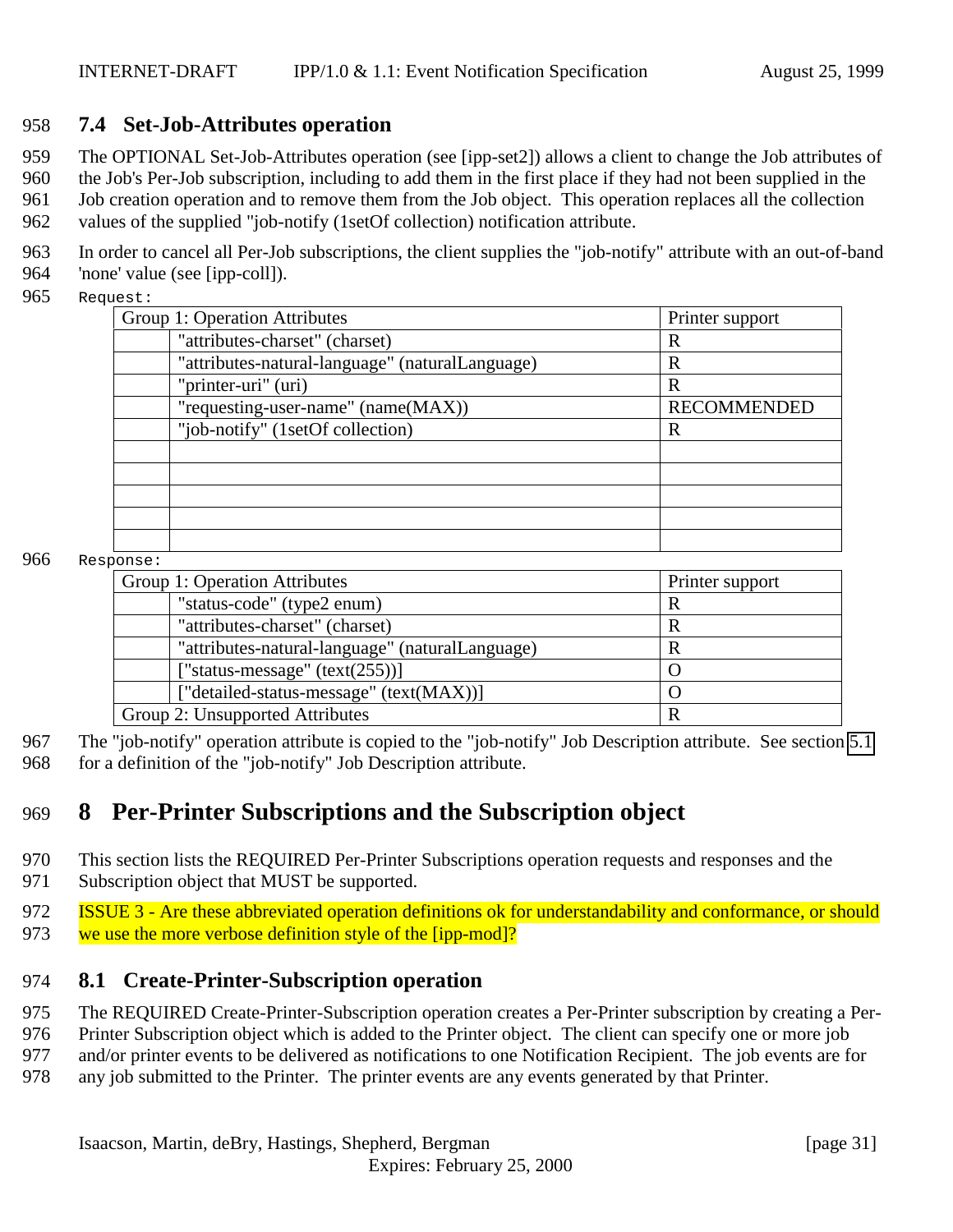- The Printer returns a subscription id and the length of time for which it has granted a lease for the
- subscription. The client must renew the subscription using the Renew-Printer-Subscription operation (see
- section [8.4\)](#page-34-0) before the lease runs out in order to maintain the subscription. A client can unsubscribe using
- the Cancel-Printer-Subscription operation (section [8.5\)](#page-35-0) and the subscription id.
- Two Create-Printer-Subscription operations with the same events and same Notification Recipient MUST
- be kept as distinct subscriptions and be assigned distinct subscription ids. A Printer MUST allow such
- duplicate subscriptions such that Cancel-Printer-Subscription doesn't unsubscribe both subscriptions and
- MUST send the Notifications twice to the Notification Recipient, since the "request-id" is supposed to
- count monotonically for each subscription.
- If the Printer has a bounded set of concurrent subscriptions (for the specified events or any events), the
- printer rejects the operation and returns the 'server-error-too-many-subscriptions' status code. The client
- 990 SHOULD try again later.
- Access Rights: The authenticated user (see [IPP-MOD] section 8.3) performing this operation MUST have
- operator or administrator access rights for the Printer object (see [IPP-MOD] sections 1 and 8.5).
- Otherwise the IPP object MUST reject the operation and return: client-error-forbidden, client-error-not-
- authenticated, and client-error-not-authorized as appropriate.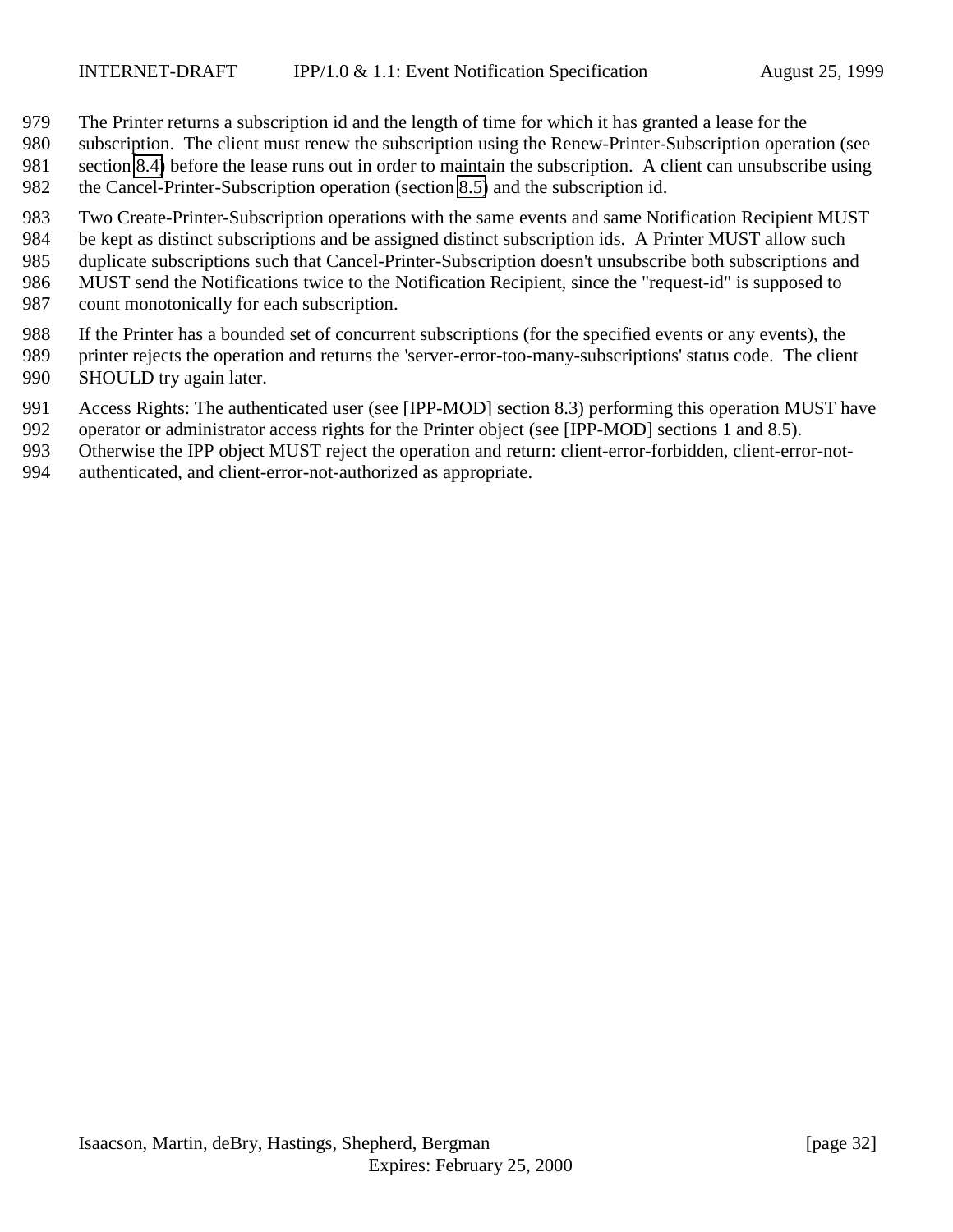#### 995 Request:

| Group 1: Operation Attributes                            | Printer support    |
|----------------------------------------------------------|--------------------|
| "attributes-charset" (charset)                           | R                  |
| "attributes-natural-language" (naturalLanguage)          | R                  |
| "printer-uri" (uri)                                      | R                  |
| ["requesting-user-name" (name(MAX))]                     | <b>RECOMMENDED</b> |
| ["notify-recipient" (uri)]                               | R                  |
| ["notify-events" (1setOf type2 keyword)]                 | R                  |
| ["notify-content-type" (mimeMediaType)]                  | R                  |
| ["subscriber-user-data" (octetString(63))]               | $\mathbf R$        |
|                                                          |                    |
| ["notify-attributes-charset" (charset)]                  | $\Omega$           |
| ["notify-attributes-natural-language" (naturalLanguage)] | $\left( \right)$   |
| ["notify-lease-time-requested" (integer(0:MAX))]         | R                  |
| ["notify-persistence-requested" (boolean)]               | $\left( \right)$   |

#### 996 Response:

| Group 1: Operation Attributes                   | <b>Printer Support</b> |
|-------------------------------------------------|------------------------|
| "status-code" (type2 enum)                      | R                      |
| "attributes-charset" (charset)                  | R                      |
| "attributes-natural-language" (naturalLanguage) | R                      |
| ["status-message" $(text(255))]$                |                        |
| ["detailed-status-message" (text(MAX))]         |                        |
| "subscription-id" (integer(1:MAX))              | R                      |
| "notify-lease-expiration-time" (integer(0:MAX)) | R                      |
| "notify-lease-time-granted" (integer(0:MAX))    | R                      |
| "notify-persistence-granted" (boolean)          | R                      |
| Group 2: Unsupported Attributes                 | R                      |

- 997 Attribute Notes:
- 998 "notify-recipient" (uri) the client MUST supply this attribute in order to have a subscription.

 "notify-lease-time-requested" (integer(0:MAX) - the number of seconds requested for the Per-Printer subscription lease. A value of 0 indicates a request that the Per-Printer Subscription lease never expire. Supplying a 0 value MAY require authentication in order to be used, if 0 is supported at all. If the client does not supply this attribute, the Printer uses its "notify-lease-time-default" value (see section [5.5.8\)](#page-24-0).

- 1004 "notify-persistence-requested" (boolean) whether or not the Per-Printer Subscription is to be persistent, 1005 i.e., saved across power cycles. Note: Persistent trap registrations is a client option in SNMPv3 1006 [RFC2573].
- 1007 "notify-lease-expiration-time" (integer(0:MAX)) The Printer object MUST return this attribute
- 1008 which is the time in the future at which the subscription lease will expire, i.e., the "printer-up-time"
- 1009 value (in time ticks see [ipp-mod] section 4.4.29) at which the Printer will delete the Subscription. 1010 A value of 0 indicates that the lease subscription will never expire.
	-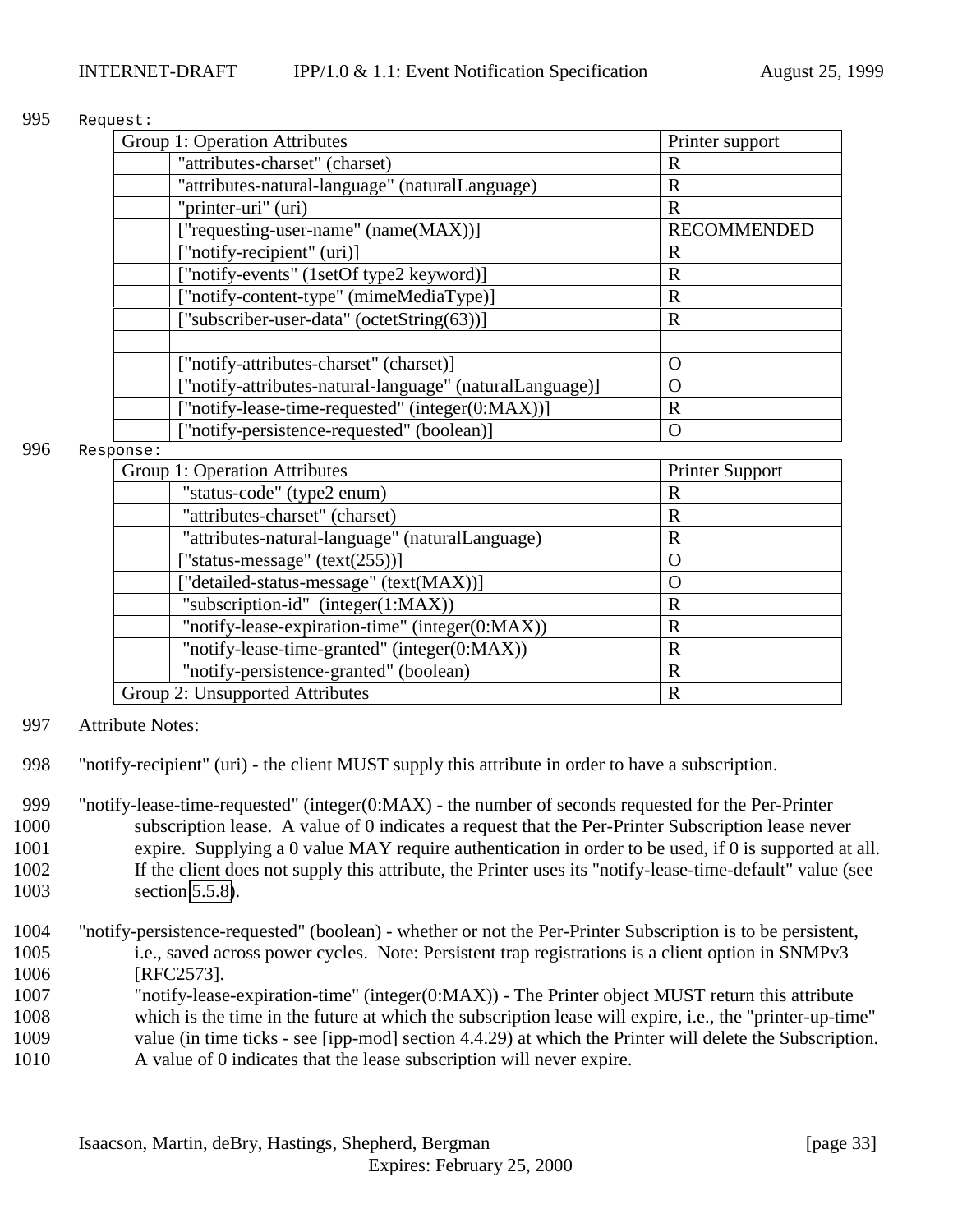- <span id="page-33-0"></span>1011 "notify-lease-time-granted" - The Printer object MUST return this attribute which is the number of seconds 1012 of time actually granted. The value of "notify-lease-time-granted" may be less than the requester 1013 requested in the "notify-lease-time-requested" if it was greater than the MAX supported or more 1014 than the requester requested if it was less than the MIN supported, as indicated in the Printer's 1015 "notify-lease-time-supported" (rangeOfInteger(0:MAX)) attribute.
- 1016 "notify-persistence-granted" whether or not this Per-Printer Subscription object instance is persistent. 1017 This attribute MUST be returned whether "notify-persistence-requested" is supported or not, so that 1018 the client knows which.

### 1019 **8.2 Get-Printer-Subscription-Attributes operation**

- 1020 The REQUIRED Get-Printer-Subscription-Attributes returns the requested attributes of the identified Per-
- 1021 Printer Subscription object. See sections [5.3](#page-16-0) and [5.4.](#page-21-0)
- 1022 Request:

|      | Group 1: Operation Attributes                                             | Printer support    |
|------|---------------------------------------------------------------------------|--------------------|
|      | "attributes-charset" (charset)                                            | R                  |
|      | "attributes-natural-language" (naturalLanguage)                           | R                  |
|      | "printer-uri" (uri)                                                       | R                  |
|      | ["requesting-user-name" (name(MAX))]                                      | <b>RECOMMENDED</b> |
|      | "subscription-id" (integer(1:MAX))                                        | $\mathbb{R}$       |
|      | ["requested-attributes" (1setOf type2 keyword)]                           | R                  |
| 1023 | Response:                                                                 |                    |
|      | Group 1: Operation Attributes                                             | Printer support    |
|      | "status-code" (type2 enum)                                                | R                  |
|      | "attributes-charset" (charset)                                            | $\mathbb{R}$       |
|      | "attributes-natural-language" (naturalLanguage)                           | $\mathbf R$        |
|      | ["status-message" $(text(255))]$                                          | $\Omega$           |
|      | ["detailed-status-message (text(MAX))]                                    | $\Omega$           |
|      | Group 2: Unsupported Attributes                                           | $\mathbf R$        |
|      | Group 3: <the attributes="" object="" requested="" subscription=""></the> | $\mathbf R$        |

1024 This operation is similar to the Get-Printer-Attributes operation. If the client omits the "requested-

1025 attributes" operation attribute, the Printer MUST respond as if the client had supplied the 'all' value, i.e.,

1026 return all of the attributes supported for the Subscription object.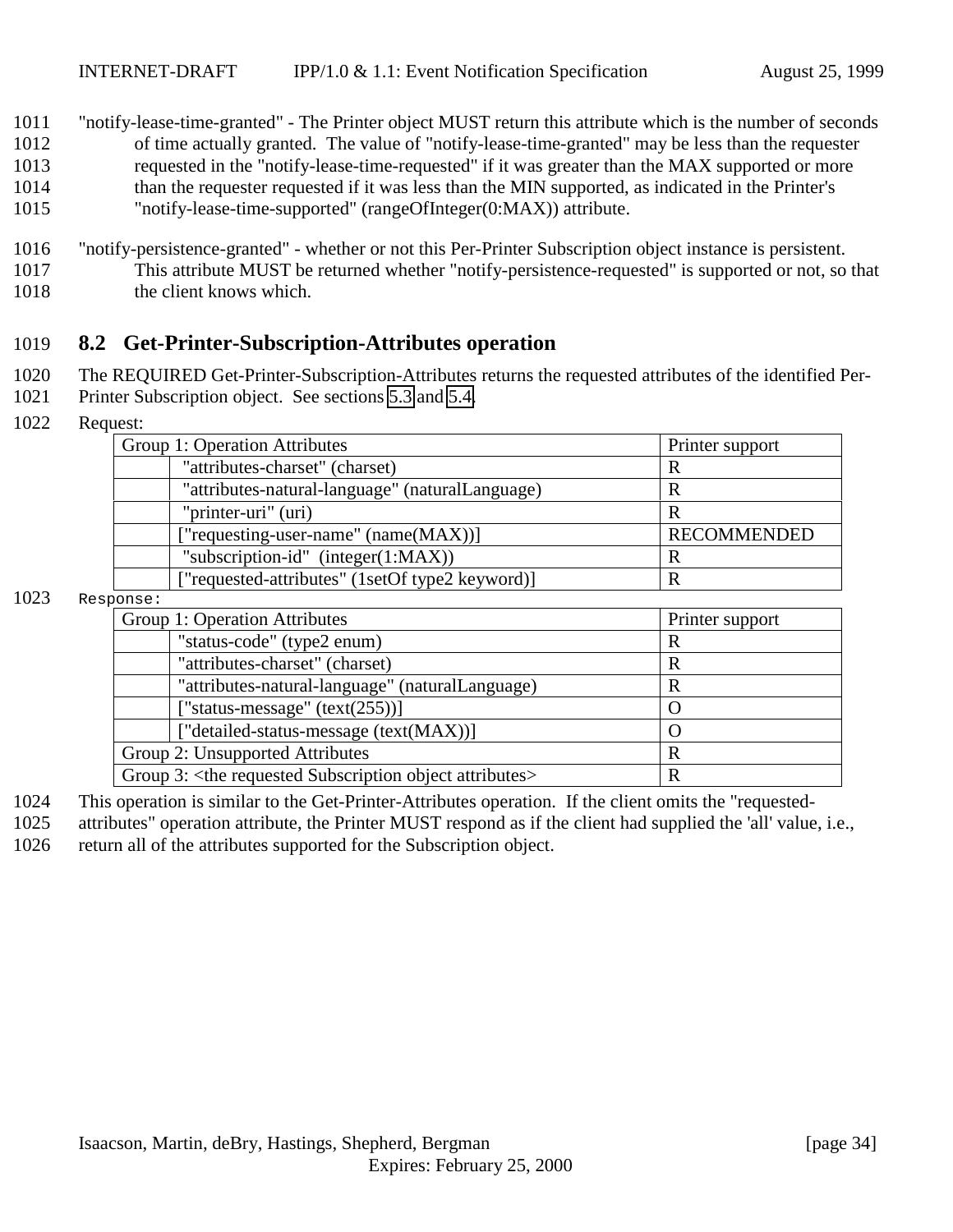### <span id="page-34-0"></span>1027 **8.3 Get-Printer-Subscriptions operation**

- 1028 The REQUIRED Get-Printer-Subscriptions operation returns Per-Printer subscriptions, i.e., Subscription
- 1029 objects.
- 1030 Request:

| Group 1: Operation Attributes                   | Printer support    |
|-------------------------------------------------|--------------------|
| "attributes-charset" (charset)                  | R                  |
| "attributes-natural-language" (naturalLanguage) |                    |
| "printer-uri" (uri)                             |                    |
| ["requesting-user-name" (name(MAX))]            | <b>RECOMMENDED</b> |
| [" $limit$ " (integer( $1:MAX$ )]               |                    |
| ["requested-attributes" (1setOf type2 keyword)] |                    |
| ["my-subscriptions" (boolean)]                  |                    |

#### 1031 Response:

| • סבונט                                                                                              |                 |
|------------------------------------------------------------------------------------------------------|-----------------|
| Group 1: Operation Attributes                                                                        | Printer support |
| "status-code" (type2 enum)                                                                           | R               |
| "attributes-charset" (charset)                                                                       | R               |
| "attributes-natural-language" (naturalLanguage)                                                      | R               |
| ["status-message" (text)]                                                                            | $\Omega$        |
| ["detailed-status-message" (text(MAX))]                                                              | $\Omega$        |
| Group 2: Unsupported Attributes                                                                      | R               |
| Group 3 to N: <the attributes="" each<="" for="" requested="" subscription="" td=""><td>R</td></the> | R               |
| Subscription object in a separate group>                                                             |                 |
|                                                                                                      |                 |

### 1032

 Notes: This operation is similar to the Get-Jobs operation (see [ipp-mod]). If the client wants any attributes returned, including the "subscription-id", it must include the attribute keyword name in the "requested-attributes" operation attribute. If the "requested-attributes operation attribute is omitted, the Printer MUST respond as if the client supplied the value: 'subscription-id'. If the client supplies the "my- subscriptions" with a 'false' value or omits it, the Printer returns all subscriptions, subject to the security policy in force.

### 1039 **8.4 Renew-Printer-Subscription operation**

- 1040 The REQUIRED Renew-Printer-Subscription operation permits a client to request the IPP Printer to extend
- 1041 the lease on a Per-Printer Subscription object instance.
- 1042 *Access Rights*: The authenticated user (see [IPP-MOD] section 8.3) performing this operation MUST either
- 1043 be the owner of the Subscription object or have operator or administrator access rights for the Printer object
- 1044 (see [IPP-MOD] sections 1 and 8.5). Otherwise the IPP object MUST reject the operation and return:
- 1045 client-error-forbidden, client-error-not-authenticated, and client-error-not-authorized as appropriate.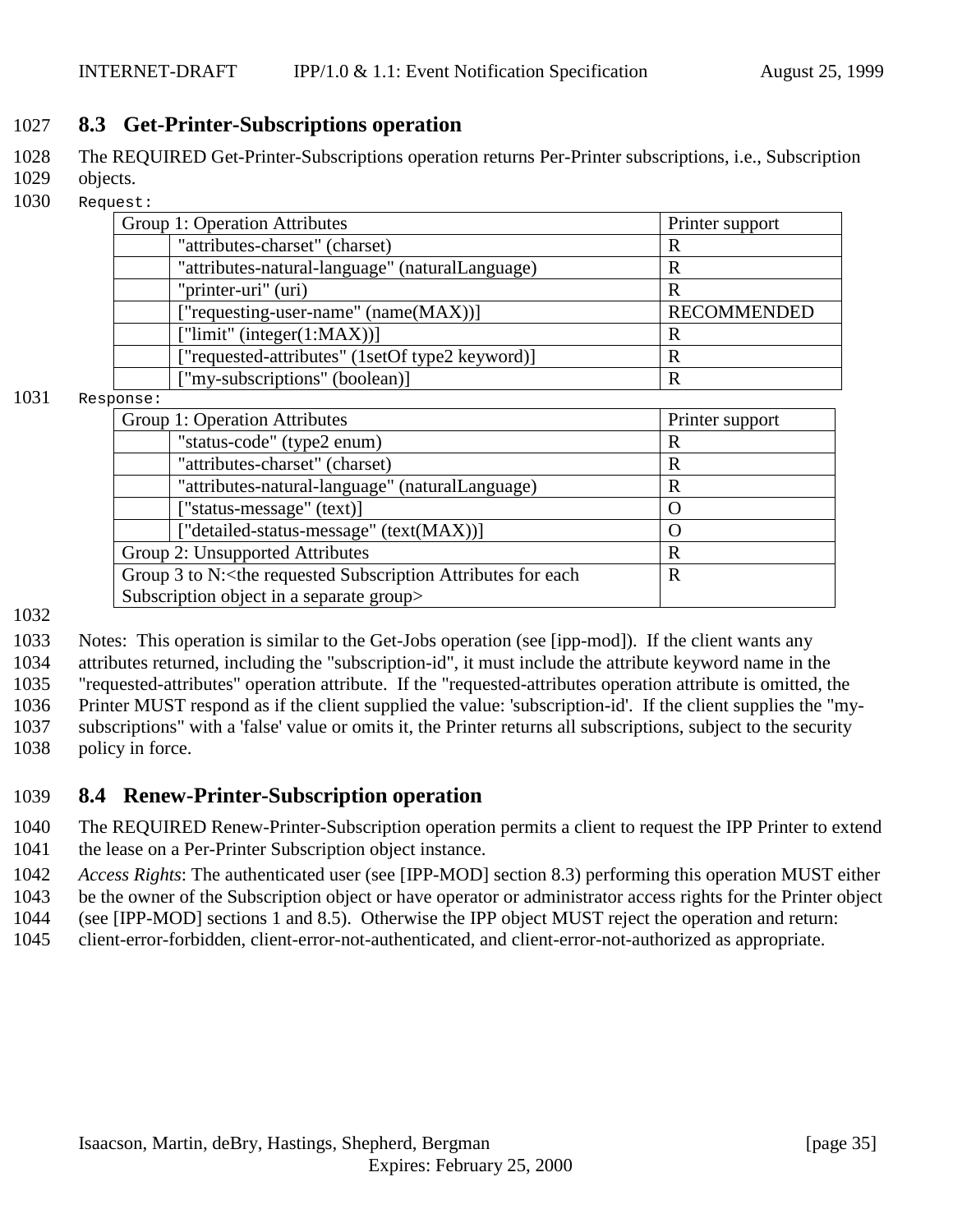#### <span id="page-35-0"></span>1046 Request:

| Printer support    |
|--------------------|
| R                  |
|                    |
| R                  |
| <b>RECOMMENDED</b> |
| R                  |
|                    |
|                    |

#### 1047 Response:

| Group 1: Operation Attributes                   | Printer support    |
|-------------------------------------------------|--------------------|
| "status-code" (type2 enum)                      | R                  |
| "attributes-charset" (charset)                  | R                  |
| "attributes-natural-language" (naturalLanguage) | R                  |
| ["status-message" $(text(255))]$                | $\left( \ \right)$ |
| ["detailed-status-message" (text(MAX))]         |                    |
| "notify-lease-expiration-time" (integer(0:MAX)) | R                  |
| "notify-lease-time-granted" (integer(0:MAX))    | R                  |
| Group 2: Unsupported Attributes                 | R                  |
|                                                 |                    |

#### 1048 Attribute Notes:

- 1049 "notify-lease-time-requested" (integer(0:MAX) the number of seconds requested for the Per-Printer 1050 subscription lease. Same as Create-Printer-Subscriptions (see section [8.1\)](#page-30-0).
- 1051 "notify-lease-expiration-time" the time in the future when the subscription will expire. Same as for the 1052 Create-Printer-Subscription operation (see section [7.1\)](#page-28-0).
- 1053 "notify-lease-time-granted" the lease time (number of seconds) actually granted. Same as for the Create-1054 Printer-Subscription operation (see section [7.1\)](#page-28-0).
- 1055 Note: There is no way to change any of the Subscription object attributes, except the "notify-lease-
- 1056 expiration-time" attribute. In order to change other attributes, a client can create a new Subscription object
- 1057 and then use the Cancel-Printer-Subscription operation to cancel the old one (or do this in the other order, 1058 in case there is a limit on the number of Subscription object instances, as long as a short window with no 1059 Notifications is ok).
- 1060 Note: There is no need to renew a Per-Job Subscription, since it is effectively the time that the Job is active 1061 (see section [7.1\)](#page-28-0).

### 1062 **8.5 Cancel-Printer-Subscription operation**

- 1063 The REQUIRED Cancel-Printer-Subscription operation allows a client to remove a Per-Printer 1064 Subscription object from the Printer. No more Notifications are delivered for that Subscription. Once 1065 performed, there is no way to use that Subscription in the future. Subscription-ids should not be reused 1066 immediately, so that a stale reference situation is not created. Same as for Cancel-Job and job-ids.
- 1067 *Access Rights*: The authenticated user (see [IPP-MOD] section 8.3) performing this operation MUST either
- 1068 be the owner of the Subscription object or have operator or administrator access rights for the Printer object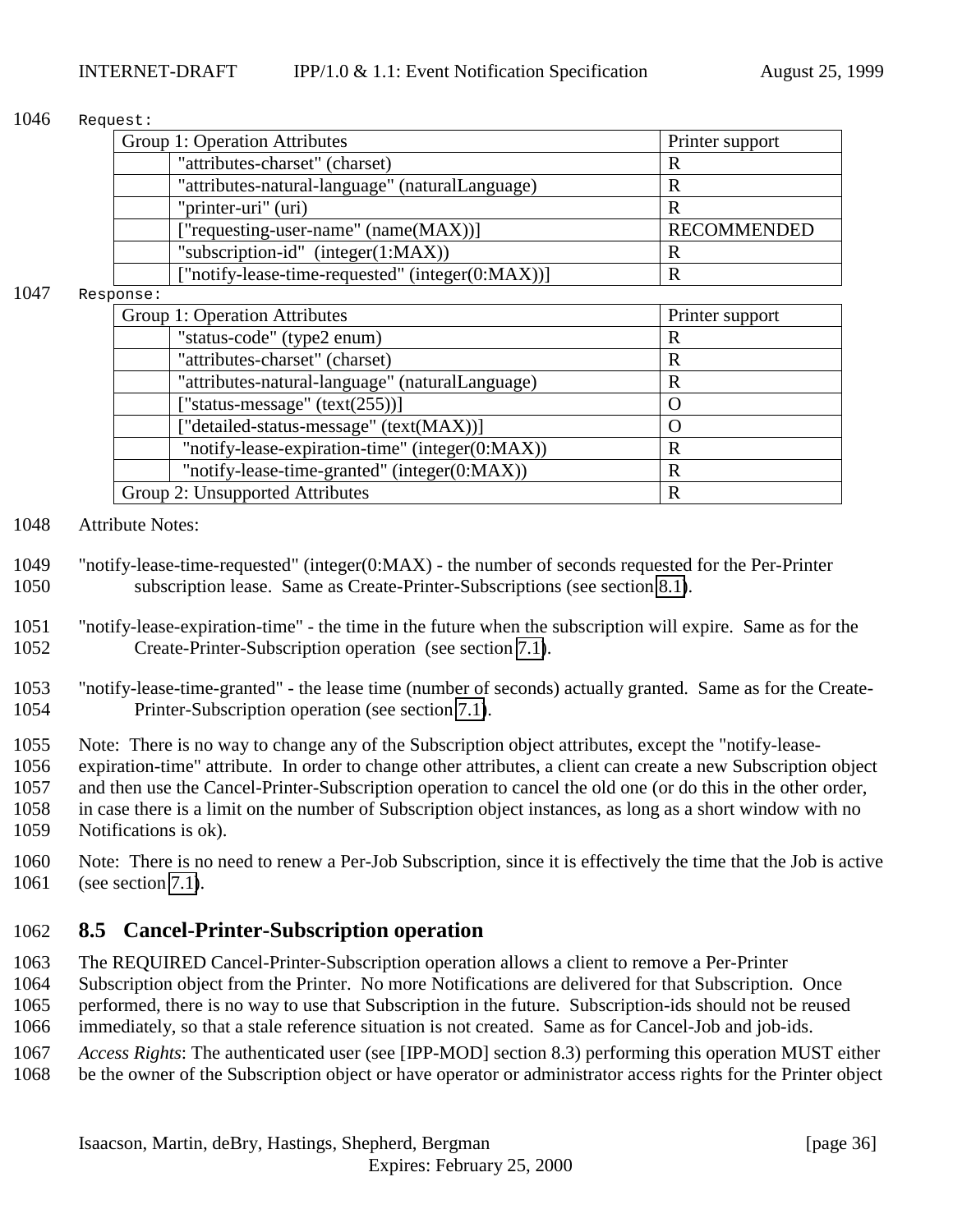- <span id="page-36-0"></span>1069 (see [IPP-MOD] sections 1 and 8.5). Otherwise the IPP object MUST reject the operation and return:
- 1070 client-error-forbidden, client-error-not-authenticated, and client-error-not-authorized as appropriate.
- 1071 Request:

| Group 1: Operation Attributes                   | Printer support    |
|-------------------------------------------------|--------------------|
| "attributes-charset" (charset)                  |                    |
| "attributes-natural-language" (naturalLanguage) |                    |
| "printer-uri" (uri)                             |                    |
| ["requesting-user-name" (name(MAX))]            | <b>RECOMMENDED</b> |
| "subscription-id" (integer(1:MAX))              |                    |
| nnea                                            |                    |

#### $1072$  Resp

| onse -                                          |                 |
|-------------------------------------------------|-----------------|
| Group 1: Operation Attributes                   | Printer support |
| "status-code" (type2 enum)                      | R               |
| "attributes-charset" (charset)                  | R               |
| "attributes-natural-language" (naturalLanguage) | R               |
| ["status-message" $(text(255))]$                |                 |
| ["detailed-status-message" (text(MAX))]         |                 |
| Group 2: Unsupported Attributes                 | R               |

#### 1073

# 1074 **9 Comparison of Per-Job Submission Subscriptions versus Per-Printer** 1075 **Subscriptions**

 Per-Job and Per-Printer subscriptions are quite similar. However, there are some semantic differences between Per-Job subscriptions and Per-Printer subscriptions. A Per-Job Submission Subscription is established by the client when submitting a job. A Per-Printer Subscription is established between a client and a Printer using the new Create-Printer-Subscription operation. Some specific differences are:

- 1080 1. Either type of subscription can subscribe to Job events, Printer events, or both.
- 1081 2. For Per-Job Subscriptions, the subscription is only valid while the job is "not-complete" (see sections 1082 [6.2](#page-25-0) and [6.3\)](#page-27-0).
- 1083 3. For the Per-Printer Subscriptions, the subscription is valid until it is explicitly canceled with a Cancel-1084 Printer-Subscription operation or the time (in seconds) that the Printer returned in the "notify-lease-1085 time-granted" operation attribute expires, whichever occurs first.
- 1086 4. Job Events in a Per-Job Subscription apply only to "one job" (the Job created by the job creation 1087 operation).
- 1088 5. Job Events in a Per-Printer-Subscription apply to ALL jobs contained in the IPP Printer object.
- 1089 6. Printer Events in both kinds of subscriptions apply no matter which job is being processed, if any.
- 1090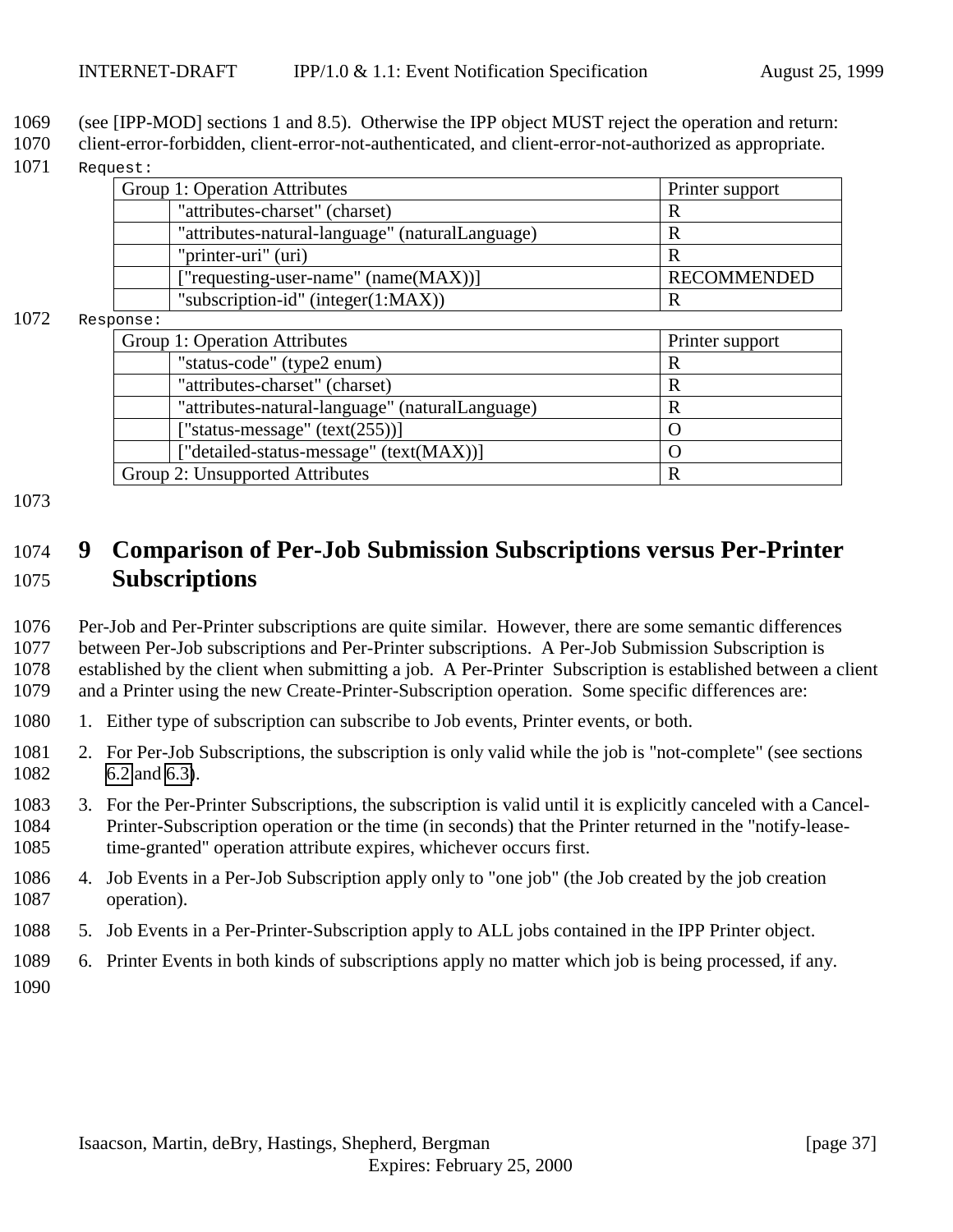# <span id="page-37-0"></span>**10 Conformance Requirements**

This section further enhances the Conformance Requirements detailed in [IPP-MOD] section 5. Extensions

 made to the events herein must be made such that new events or event attributes are backward compatible to clients who implemented early versions of this notification specification.

 It is OPTIONAL to implement this Event Notification specification. If implemented, IPP objects MUST support all of the REQUIRED object attributes as defined in this document in the indicated sections.

 If IPP Notification is implemented, the operations described in this document must be supported as described in Table 10:

| 1099 |  | <b>Table 10 - Conformance Requirements for Operations</b> |
|------|--|-----------------------------------------------------------|
|------|--|-----------------------------------------------------------|

| Attribute                                             | Conformance requirements |
|-------------------------------------------------------|--------------------------|
| "job-notify" in Job Creation operations (section 7.1) | <b>REQUIRED</b>          |
| Set-Job-Attributes (see [ipp-set2])                   | <b>OPTIONAL</b>          |
| Create-Printer-Subscription (section 8.1)             | <b>REQUIRED</b>          |
| Get-Printer-Subscription-Attributes (section 8.2)     | <b>REQUIRED</b>          |
| Get-Printer-Subscriptions (section 8.3)               | <b>REQUIRED</b>          |
| Renew-Printer-Subscription (section 8.4)              | <b>REQUIRED</b>          |
| Cancel-Printer-Subscription (section 8.5)             | <b>REQUIRED</b>          |

#### 

# **11 IANA Considerations**

 IANA will be called on to register URL schemes for notification delivery for use in the "notification-recipient" attribute, using the same procedures outlined in [ipp-mod].

# **12 Internationalization Considerations**

 This IPP notification specification continues the internationalization of [ipp-mod] for attributes containing text strings and names. A subscribing client can specify a different natural language and charset for each Notification content delivered to a Notification Recipient.

The Human Consumable Notification content is a 'text/plain; charset=utf-8' by default where the

Notification Sender has localized the text message as requested by the subscriber for the intended

Notification Recipient.

# **13 Security Considerations**

By far the biggest security concern is the abuse of notification: sending unwanted notifications to third

parties (i.e., spam). The problem is made worse by notification addresses that may be redistributed to

multiple parties (e.g. mailing lists). There exist scenarios where third party notification is required (see

Scenario #2 and #3 in [ipp-not-req]). The fully secure solution would require active agreement of all

recipients before sending out anything. However, requirement #9 in [ipp-req] ("There is no requirement for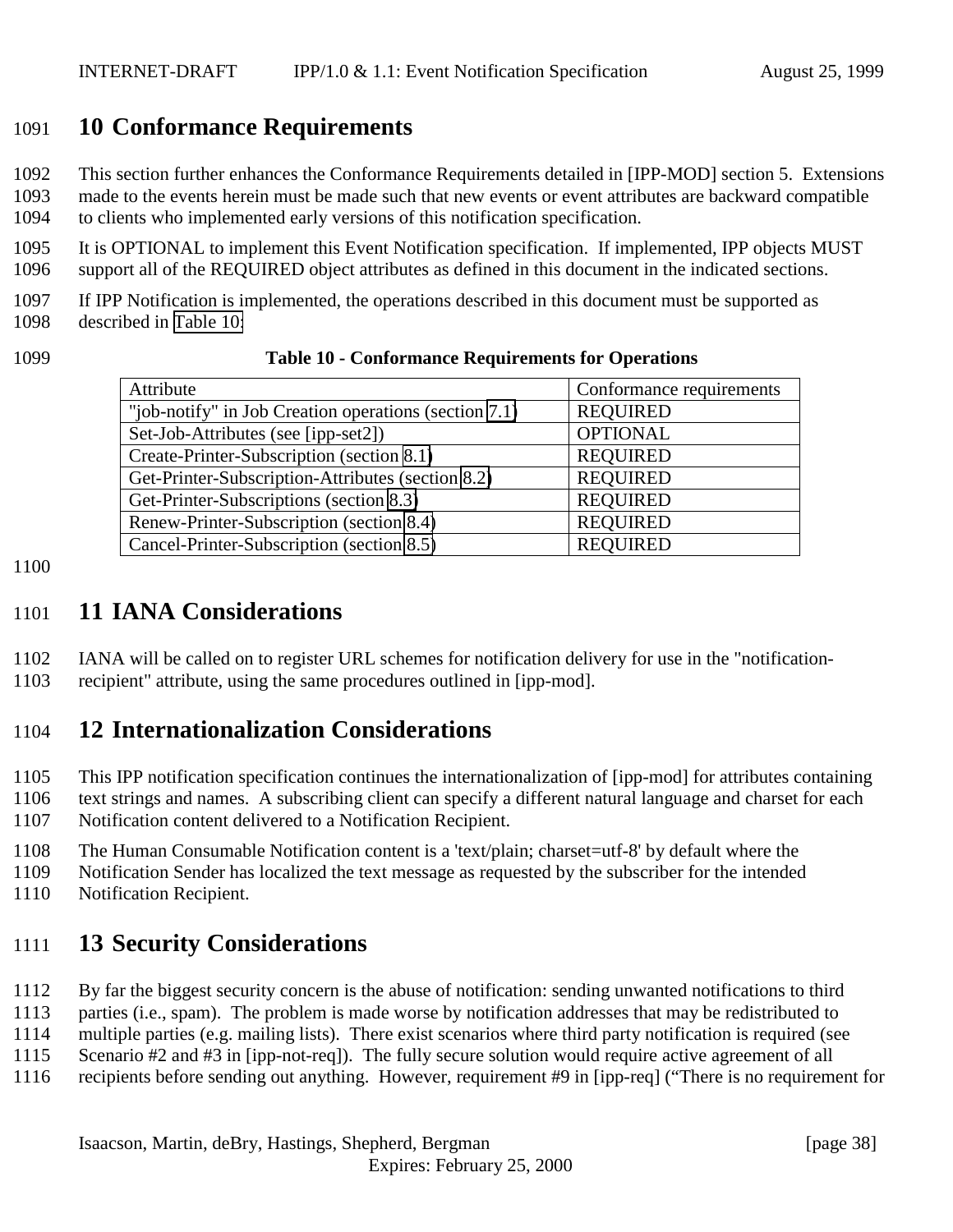- <span id="page-38-0"></span>IPP Printer receiving the print request to validate the identity of an event recipient") argues against this.
- Certain systems may decide to disallow third party notifications (a traditional fax model).
- Clients submitting notification requests to the IPP Printer has the same security issues as submitting an
- IPP/1.1 print job request. The same mechanisms used by IPP/1.1 can therefore be used by the client
- notification submission. Operations that require authentication can use the HTTP authentication.
- Operations that require privacy can use the HTTP/TLS privacy.
- The notification access control model should be similar to the IPP access control model for Jobs. Creating
- a Per-Printer Notification Subscription object is associated with a user. Only the creator or an operator can
- cancel the subscription. The system may limit the listing of items to only those items owned by the user.
- Some subscriptions (e.g. those that have a lifetime longer than a job) can be done only by privileged users
- (users having operator and/or administrator access rights), if that is the authorization policy.
- The standard security concerns (delivery to the right user, privacy of content, tamper proof content) apply
- to the notification delivery. IPP should use the security mechanism of the delivery method used. Some
- delivery mechanisms are more secure than others. Therefore, sensitive notifications should use the delivery
- method that has the strongest security.

# **14 Status Codes**

The following status codes are defined as extensions for notification:

### **14.1 client-error-uri-notification-scheme-not-supported (0x04??)**

- The scheme of the client-supplied URI in a "notify-recipient" operation attribute in a Create-Printer-
- Subscription operation is not supported. See [ipp-mod] section 3.1.7.
- Note: There is no corresponding Per-Job subscription error, since the Printer object MUST ignore any
- errors in the "job-notify" operation attribute and perform the Job Creation operation (see section [5.1\)](#page-15-0), since the job can still be printed.
- ISSUE 4 The client-error-uri-scheme-not-supported is already an IPP/1.1 status code and section 3.1.6.1
- 1141 indicates that the "document-uri" attribute NEED NOT be returned in the Unsupported Attributes group,
- 1142 otherwise, we could use that error code and REQUIRE that offending "xxx-uri" attribute(s) to be returned.

### **14.2 server-error-too-many-subscriptions (0x04??)**

- The bounded set of concurrent Per-Printer subscriptions supported by the Printer object would be exceeded 1145 if this request were accepted.
- 
- Note: There is no corresponding Per-Job subscription error, since the Printer object MUST ignore any
- errors in the "job-notify" operation attribute and perform the Job Creation operation (see section [5.1\)](#page-15-0), since 1148 the job can still be printed.

### **14.3 server-error-too-many-events (0x04??)**

- The client supplied more events in the "notify-events" operation attribute in a Create-Printer-Subscription
- that the Printer supports, as indicated in its "max-events-supported" attribute (see section [5.5.4\)](#page-23-0).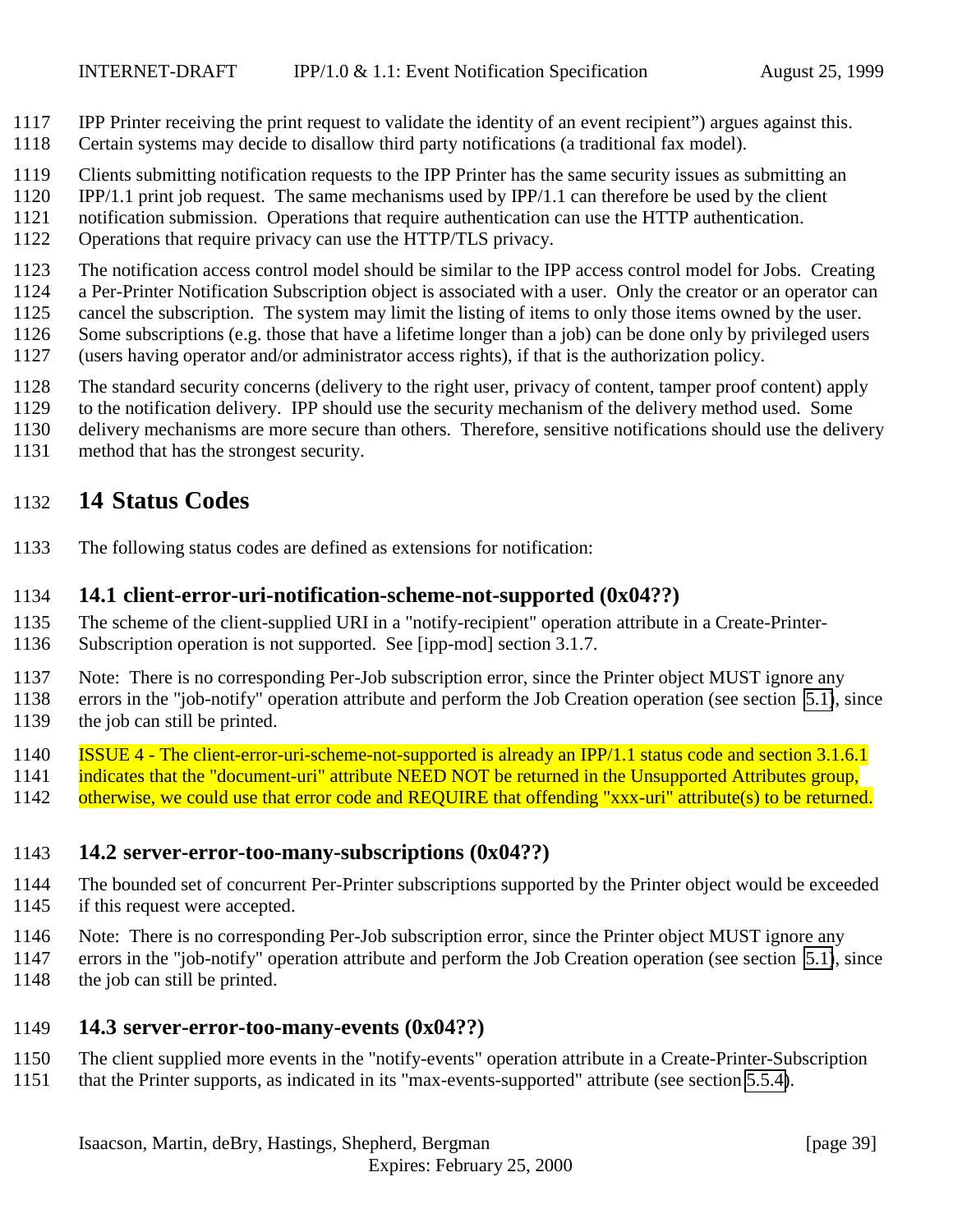- <span id="page-39-0"></span>Note: There is no corresponding Per-Job subscription error, since the Printer object MUST ignore any
- errors in the "job-notify" operation attribute and perform the Job Creation operation (see section [5.1\)](#page-15-0), since the job can still be printed.
- 1155 ISSUE 5 Should the entire "job-notify" operation attribute be ignored, if one of its member attributes has
- 1156 a problem, or should just that member attribute be ignored? If the latter, then is just the member attribute 1157 returned in the Unsupported Attributes group?

## **15 References**

| 1159<br>1160 | $[ipp-coll]$<br>deBry, R., , Hastings, T., Herriot, R., "Internet Printing Protocol/1.0 & 1.1: collection attribute                                                                                                                    |
|--------------|----------------------------------------------------------------------------------------------------------------------------------------------------------------------------------------------------------------------------------------|
| 1161         | syntax", <draft-ietf-ipp-collection.doc>, work in progress, August 22, 1999.</draft-ietf-ipp-collection.doc>                                                                                                                           |
| 1162         | [ipp-mod]                                                                                                                                                                                                                              |
| 1163<br>1164 | deBry, R., , Hastings, T., Herriot, R., Isaacson, S., Powell, P., "Internet Printing Protocol/1.1: Model<br>and Semantics", < draft-ietf-ipp-model-v11-04.txt>, work in progress, June 23, 1999.                                       |
| 1165         | [ipp-not-hist]                                                                                                                                                                                                                         |
| 1166<br>1167 | deBry, R., Lewis, H., Hastings, T., "Internet Printing Protocol/1.1: Requirements for IPP<br>Notifications", <draft-ietf-ipp-not-change-history-00.doc>, work in progress, August 22, 1999.</draft-ietf-ipp-not-change-history-00.doc> |
| 1168         | [ipp-not-req]                                                                                                                                                                                                                          |
| 1169         | deBry, R., Lewis, H., Hastings, T., "Internet Printing Protocol/1.1: Requirements for IPP                                                                                                                                              |
| 1170         | Notifications", <draft-ietf-ipp-not-03.txt>, work in progress, August 11, 1999.</draft-ietf-ipp-not-03.txt>                                                                                                                            |
| 1171         | $[ipp-set2]$                                                                                                                                                                                                                           |
| 1172<br>1173 | Kugler, C., , Hastings, T., "Internet Printing Protocol/1.0 & 1.1: Additional Operations, Set 2",<br><draft-ietf-ipp-set2.txt>, work in progress, August 22, 1999.</draft-ietf-ipp-set2.txt>                                           |
| 1174         | [ipp-prog]                                                                                                                                                                                                                             |
| 1175         | Hastings, T., Bergman, R., Lewis, H., "Proposed Job Progress Attributes for IPP", <draft-ietf-ipp-< td=""></draft-ietf-ipp-<>                                                                                                          |
| 1176         | prog.txt> work in progress, May 18, 1999.                                                                                                                                                                                              |
| 1177         | [RFC2046]                                                                                                                                                                                                                              |
| 1178         | Multipurpose Internet Mail Extensions (MIME) Part Two: Media Types. N. Freed & N. Borenstein.                                                                                                                                          |
| 1179         | November 1996. (Obsoletes RFC1521, RFC1522, RFC1590), RFC 2046.                                                                                                                                                                        |
| 1180         | [RFC2119]                                                                                                                                                                                                                              |
| 1181         | S. Bradner, "Key words for use in RFCs to Indicate Requirement Levels", RFC 2119, March 1997                                                                                                                                           |
| 1182         | [RFC2566]                                                                                                                                                                                                                              |
| 1183         | deBry, R., , Hastings, T., Herriot, R., Isaacson, S., Powell, P., "Internet Printing Protocol/1.0: Model                                                                                                                               |
| 1184         | and Semantics", RFC 2566, April 1999.                                                                                                                                                                                                  |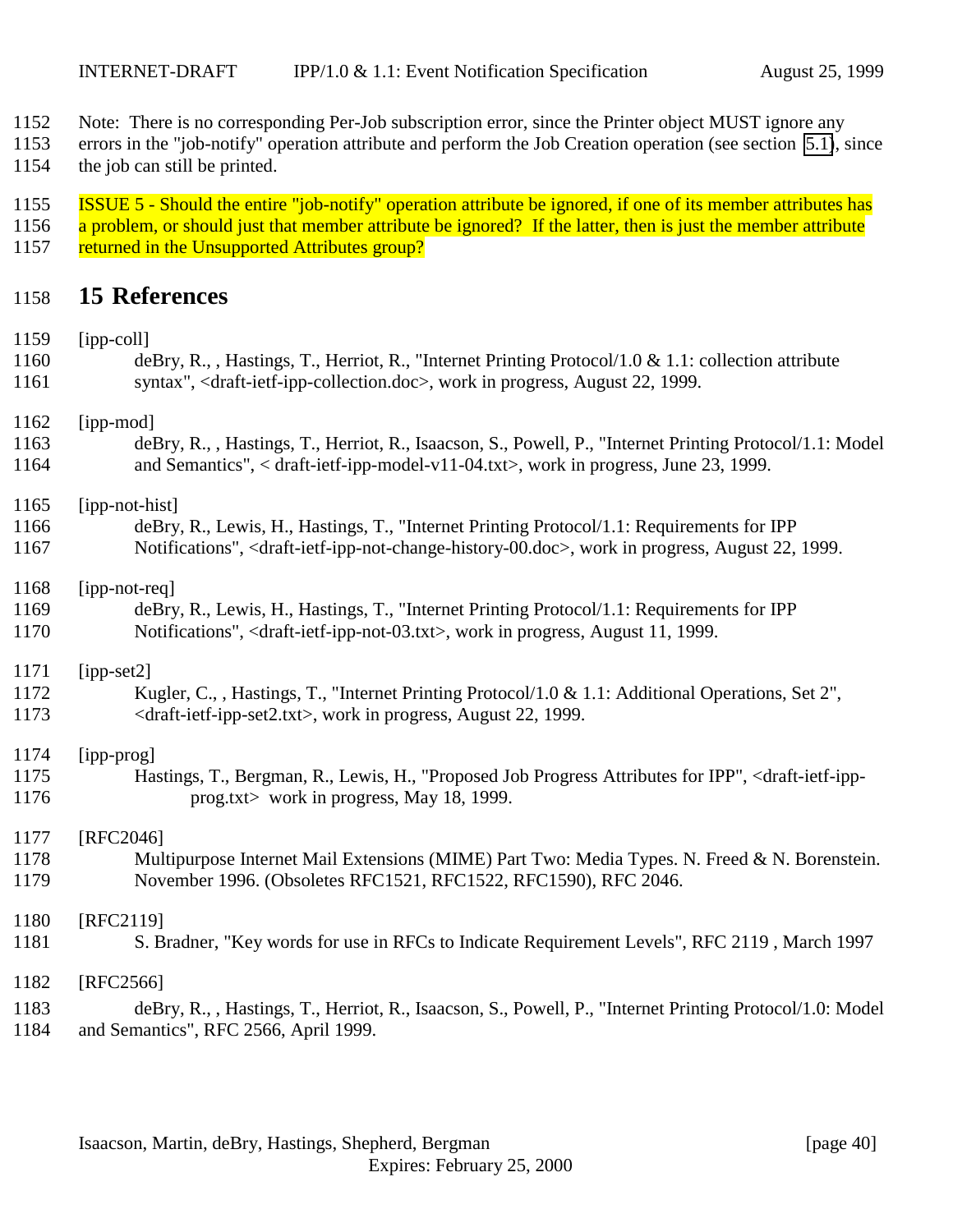# <span id="page-40-0"></span>**16 Author's Addresses**

| 1186 | Scott A. Isaacson (Editor)         |
|------|------------------------------------|
| 1187 | Novell, Inc.                       |
| 1188 | 122 E 1700 S                       |
| 1189 | Provo, UT 84606                    |
| 1190 |                                    |
| 1191 | Phone: 801-861-7366                |
| 1192 | Fax: 801-861-2517                  |
| 1193 | e-mail: sisaacson@novell.com       |
| 1194 |                                    |
| 1195 | <b>Tom Hastings</b>                |
| 1196 | Xerox Corporation                  |
| 1197 | 737 Hawaii St. ESAE 231            |
| 1198 | El Segundo, CA 90245               |
| 1199 |                                    |
| 1200 | Phone: 310-333-6413                |
| 1201 | Fax: 310-333-5514                  |
| 1202 | e-mail: hastings@cp10.es.xerox.com |
| 1203 |                                    |
| 1204 | Roger deBry                        |
| 1205 | <b>Utah Valley State College</b>   |
| 1206 | Orem, UT 84058                     |
| 1207 |                                    |
| 1208 | Phone: (801) 222-8000              |
| 1209 | EMail: debryro@uvsc.edu            |
| 1210 |                                    |
| 1211 | <b>Jay Martin</b>                  |
| 1212 | e-mail: jkm@underscore.com         |
| 1213 |                                    |
| 1214 | Michael Shepherd                   |
| 1215 | Xerox Corporation                  |
| 1216 | 800 Phillips Road MS 128-51E       |
| 1217 | Webster, NY 14450                  |
| 1218 |                                    |
| 1219 | Phone: 716-422-2338                |
| 1220 | Fax: 716-265-8871                  |
| 1221 | e-mail: mshepherd@crt.xerox.com    |
| 1222 |                                    |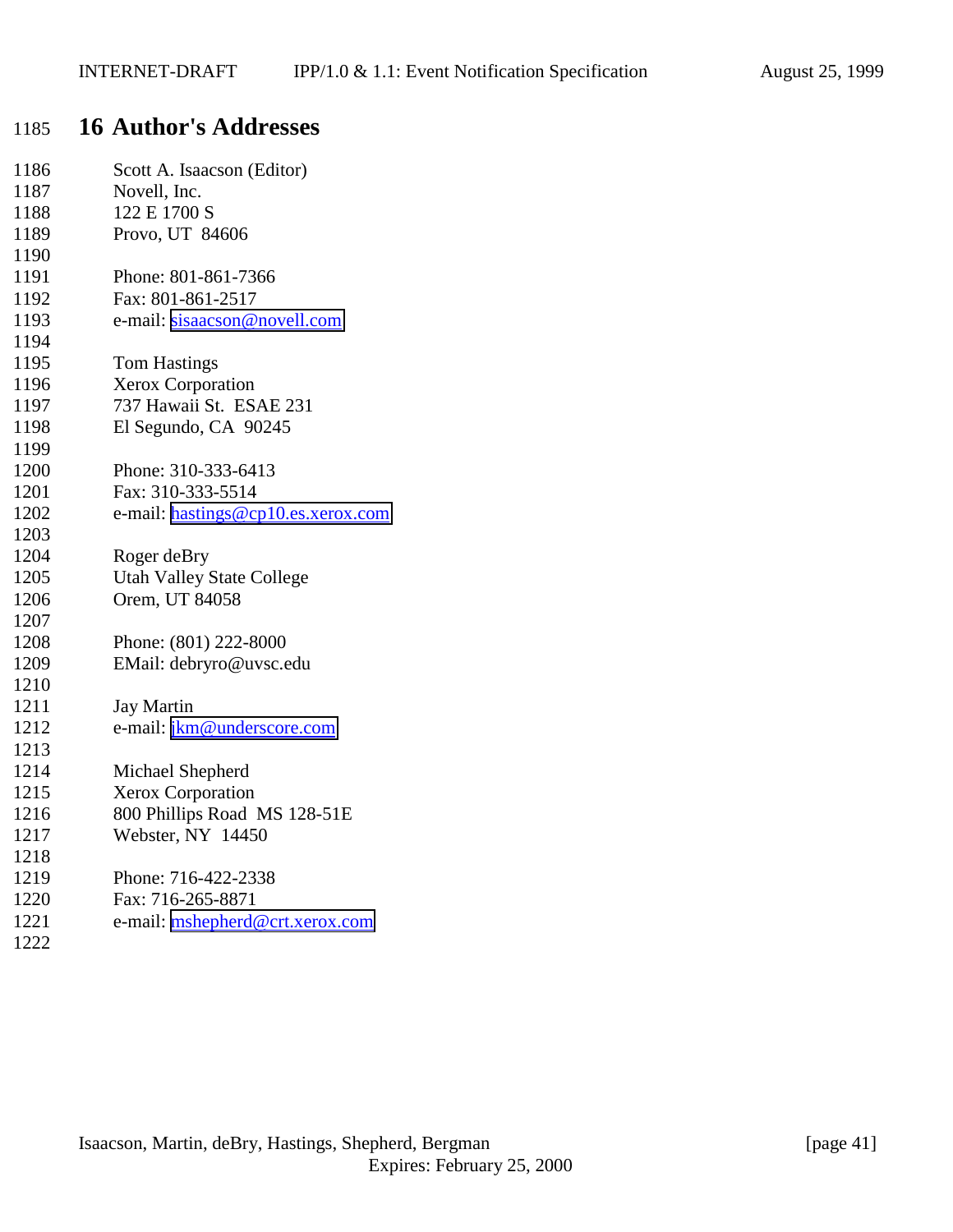- <span id="page-41-0"></span>Ron Bergman (Editor)
- Dataproducts Corp.
- 1757 Tapo Canyon Road
- Simi Valley, CA 93063-3394
- 
- Phone: 805-578-4421
- Fax: 805-578-4001
- Email: rbergman@dpc.com
- 

# **A. Appendix - Summary of Notification Attribute Usage**

- This appendix summarizes the usage of Notification attributes in the Job operation attribute collection, Job
- object, Subscription object, Notification content, Job operations, and Subscriptions operations.
- ISSUE 6 Should this appendix be kept in the spec or moved to the Implementer's Guide?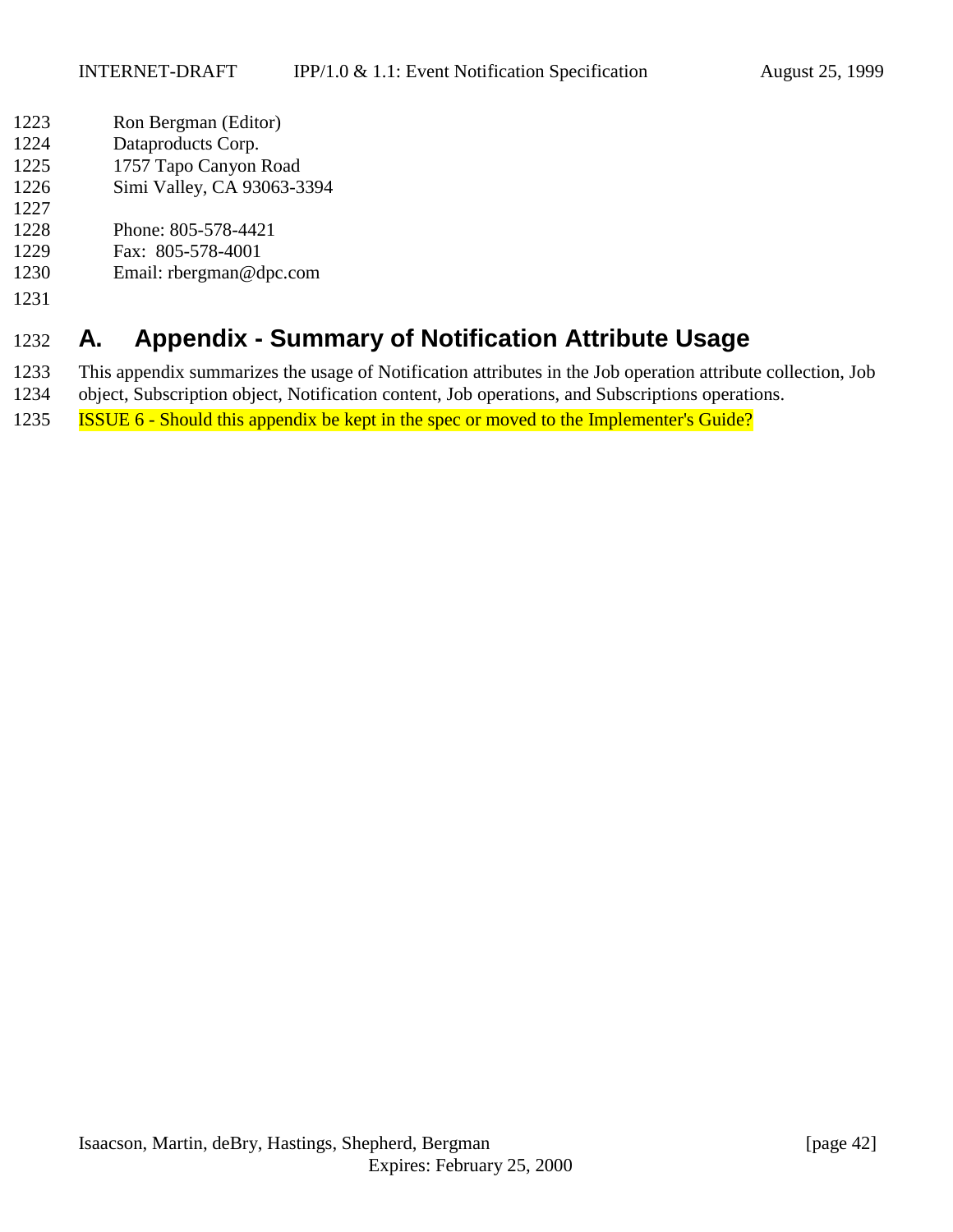|                                                               | Objects           |                            |                                    | Notification content                   | Job operations                      |                                  | Subscription operations                 |                           |                            |
|---------------------------------------------------------------|-------------------|----------------------------|------------------------------------|----------------------------------------|-------------------------------------|----------------------------------|-----------------------------------------|---------------------------|----------------------------|
| <b>Attributes</b>                                             | Job<br>obje<br>ct | Subscr<br>iption<br>object | Job<br>Notificat<br>ion<br>Content | Printer<br>Notificat<br>ion<br>Content | Job<br>Creation<br>Validate<br>-Job | Set-<br>Job-<br>Subscri<br>ption | Create-<br>Printer-<br>Subscri<br>ption | Renew<br>Subscr<br>iption | Cancel<br>Subscr<br>iption |
| notify-recipient (uri)                                        | $\mathbb{R}$      | $\mathbf R$                |                                    |                                        | [R]                                 | [R]                              | [R]                                     |                           |                            |
| 2.<br>notify-events (1setOf type2 keyword)                    | $\mathbf R$       | $\overline{R}$             |                                    | 100                                    | [R]                                 | [R]                              | [R]                                     |                           |                            |
| 3.<br>notify-content-type (mimeMediaType)                     | $\mathbf R$       | $\mathbf R$                |                                    |                                        | [R]                                 | [R]                              | [R]                                     |                           |                            |
| subscriber-user-data (octetString(63))<br>4.                  | $\mathbf R$       | $\mathbf R$                | $\mathbf R$                        | $\mathbf R$                            | [R]                                 | [R]                              | [R]                                     |                           |                            |
| attributes-charset (charset)<br>5.                            | $R^*$             |                            | R(6)                               | R(6)                                   | $\mathbf R$                         | $\mathbf R$                      | $\mathbf R$                             | $\mathbf R$               | $\mathbf R$                |
| notify-attributes-charset (charset)<br>6.                     | $\mathbf R$       | $\overline{O}$             |                                    |                                        | [O]                                 | [O]                              | [O]                                     |                           |                            |
| 7.<br>attributes-natural-language (naturalLanguage)           | $R^*$             |                            | R(8)                               | R(8)                                   | $\overline{R}$                      | $\mathbf R$                      | $\mathbf R$                             | $\mathbf R$               | $\mathbf R$                |
| notify-attributes-natural-language<br>8.<br>(naturalLanguage) | $\mathbf R$       | $\Omega$                   |                                    |                                        | [O]                                 | [O]                              | [O]                                     |                           |                            |
| notify-lease-time-requested (integer(0:MAX))<br>9.            |                   |                            |                                    |                                        |                                     |                                  | [R]                                     | [R]                       |                            |
| 10. notify-lease-time-granted (integer(0:MAX))                |                   |                            |                                    |                                        |                                     |                                  | Return                                  | Return                    |                            |
| 11. notify-lease-expiration-time (integer(0:MAX))             |                   | $\mathbf R$                |                                    |                                        |                                     |                                  | Return                                  | Return                    |                            |
| 12. notify-persistence-requested (boolean)                    |                   |                            |                                    |                                        |                                     |                                  | [O]                                     |                           |                            |
| 13. notify-persistence-granted (boolean)                      |                   |                            |                                    |                                        |                                     |                                  | Return                                  |                           |                            |
| 14. trigger-event (type2 keyword)                             |                   |                            | R(2)                               | R(2)                                   |                                     |                                  |                                         |                           |                            |
| 15. trigger-time (integer(MIN:MAX))                           |                   |                            | $\mathbf R$                        | ${\bf R}$                              |                                     |                                  |                                         |                           |                            |
| 16. trigger-date-time (dateTime)                              |                   |                            | $\overline{1}$                     |                                        |                                     |                                  |                                         |                           |                            |
| 17. request-id (integer (0:MAX))                              | $\mathbf R$       | $\mathbf R$                | $\mathbf R$                        | ${\bf R}$                              |                                     |                                  |                                         |                           |                            |
| 18. subscription-id (integer(1:MAX))                          | **                | $\mathbf R$                | $\overline{R}$                     | $\overline{\text{R}}$                  |                                     |                                  | Return                                  | $\mathbf R$               | $\overline{R}$             |

INTERNET-DRAFT IPP/1.0 & 1.1: Event Notification Specification August 25, 1999

1236 Legend: "R" - REQUIRED for Printer to support; "O" - OPTIONAL for Printer to support; "[ ]" - OPTIONAL for sender to send;

1237 Return - Printer MUST return; "Per-Pr" - REQUIRED if Notification from a Per-Printer subscription; \* - Job object, not collection;

1238 "Per-Job" - REQUIRED if Notification from a Per-Job subscription; (nn) indicates source of value in a Notification;

1239 \*\* - 1setOf collection index is the implicit subscription-id for a Per-Job subscription and is sent in the Notification.

1240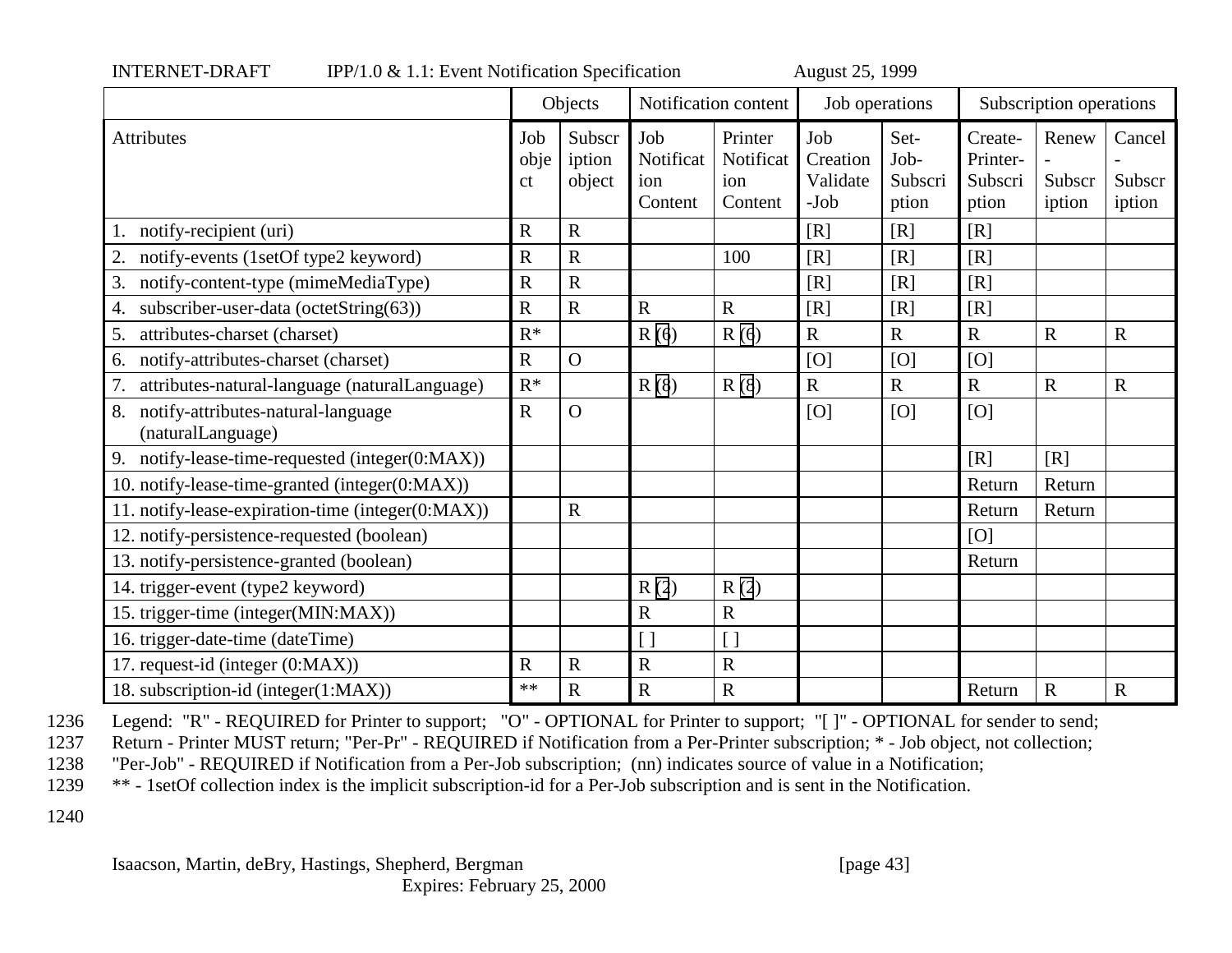|                                                             | Objects               |                                          | Notification            |                             | Job operations                        |                                  | Subscription operations                 |                           |                            |
|-------------------------------------------------------------|-----------------------|------------------------------------------|-------------------------|-----------------------------|---------------------------------------|----------------------------------|-----------------------------------------|---------------------------|----------------------------|
| <b>Attributes</b>                                           | Job<br>obje<br>ct     | Subsc<br>riptio<br>$\mathbf n$<br>object | Job<br>Notific<br>ation | Printer<br>Notific<br>ation | Job<br>Creation<br>Validate<br>$-Job$ | Set-<br>Job-<br>Subscr<br>iption | Create-<br>Printer-<br>Subscri<br>ption | Renew<br>Subscr<br>iption | Cancel<br>Subscr<br>iption |
| 19. version-number (integer (0:32767))                      |                       |                                          | $\mathbf R$             | $\mathbf R$                 |                                       |                                  |                                         |                           |                            |
| 20. status-code (integer (0:32767))                         |                       |                                          | (600)                   | (601)                       |                                       |                                  |                                         |                           |                            |
| 21. job-printer-uri (uri)                                   | $\mathbf R$           |                                          |                         |                             |                                       |                                  |                                         |                           |                            |
| 22. printer-uri (uri)                                       |                       | $\mathbf R$                              | R(21)                   | $\mathbf R$                 | ${\bf R}$                             | $\mathbf R$                      | $\mathbf R$                             | $\mathbf R$               | $\mathbf R$                |
| 23. printer-name (name(127))                                |                       |                                          | $\overline{\text{R}}$   | $\overline{R}$              |                                       |                                  |                                         |                           |                            |
| 24. job-id (integer(1:MAX))                                 | $\mathbf R$           |                                          | $\mathbf R$             | Per-Jb                      |                                       |                                  |                                         |                           |                            |
| 25. job-name (name(MAX)) [SNMP can truncate]                | $\overline{\text{R}}$ |                                          | $\mathbf R$             | Per-Jb                      |                                       |                                  |                                         |                           |                            |
| 26. requesting-user-name (name(MAX))                        | $\mathbf R$           |                                          |                         |                             |                                       |                                  |                                         |                           |                            |
| 27. subscriber-user-name (name(MAX))                        |                       | $\mathbf R$                              | R(26)                   | R(26)                       |                                       |                                  |                                         |                           |                            |
| 28. job-state (type1 enum)                                  | $\mathbf R$           |                                          | $\overline{\mathrm{R}}$ |                             |                                       |                                  |                                         |                           |                            |
| 29. job-state-reasons (1setOf type2 keyword)                | $\mathbf R$           |                                          | $\overline{R}$          |                             |                                       |                                  |                                         |                           |                            |
| 30. notify-printer-up-time (integer(1:MAX))                 |                       | $\mathbf R$                              |                         |                             |                                       |                                  |                                         |                           |                            |
| 31. job-k-octets-processed (integer(0:MAX))                 | $\mathbf{O}$          |                                          | [pg/cp]                 |                             |                                       |                                  |                                         |                           |                            |
| 32. job-impressions-completed (integer(0:MAX))              | $\overline{O}$        |                                          | [pg/cp]                 |                             |                                       |                                  |                                         |                           |                            |
| 33. job-media-sheets-completed (integer(0:MAX))             | $\mathbf{O}$          |                                          | [pg/cp]                 |                             |                                       |                                  |                                         |                           |                            |
| 34. job-collation-type (type2 enum)                         | $\mathbf O$           |                                          | [pg/cp]                 |                             |                                       |                                  |                                         |                           |                            |
| 35. sheet-completed-copy-number (integer(-2:MAX))           | $\mathbf O$           |                                          | [pg/cp]                 |                             |                                       |                                  |                                         |                           |                            |
| 36. sheet-completed-document-number(integer(-<br>2:MAX)     | $\mathbf{O}$          |                                          | [pg/cp]                 |                             |                                       |                                  |                                         |                           |                            |
| 37. impressions-interpreted (integer(-2:MAX))               | $\mathbf{O}$          |                                          | [pg/cp]                 |                             |                                       |                                  |                                         |                           |                            |
| 38. impressions-completed-current-copy (integer(-<br>2:MAX) | $\Omega$              |                                          | [pg/cp]                 |                             |                                       |                                  |                                         |                           |                            |

INTERNET-DRAFT IPP/1.0 & 1.1: Event Notification Specification August 25, 1999

1241 Legend: "R" - REQUIRED for Printer to support; "O" - OPTIONAL for Printer to support; [ ]" - OPTIONAL for sender to send;<br>1242 Feturn - Printer MUST return; "Per-Pr" - REOUIRED if Notification from a Per-Printer subsc

"Return - Printer MUST return; "Per-Pr" - REQUIRED if Notification from a Per-Printer subscription;

1243 "Per-Jb" - REQUIRED if Notification from a Per-Job subscription;

1244 "[pg/cp]" - OPTIONAL in a 'job-progress' or 'job-completed' notification; (nn) - an alternate source of the data in a Notification.

Isaacson, Martin, deBry, Hastings, Shepherd, Bergman [page 44]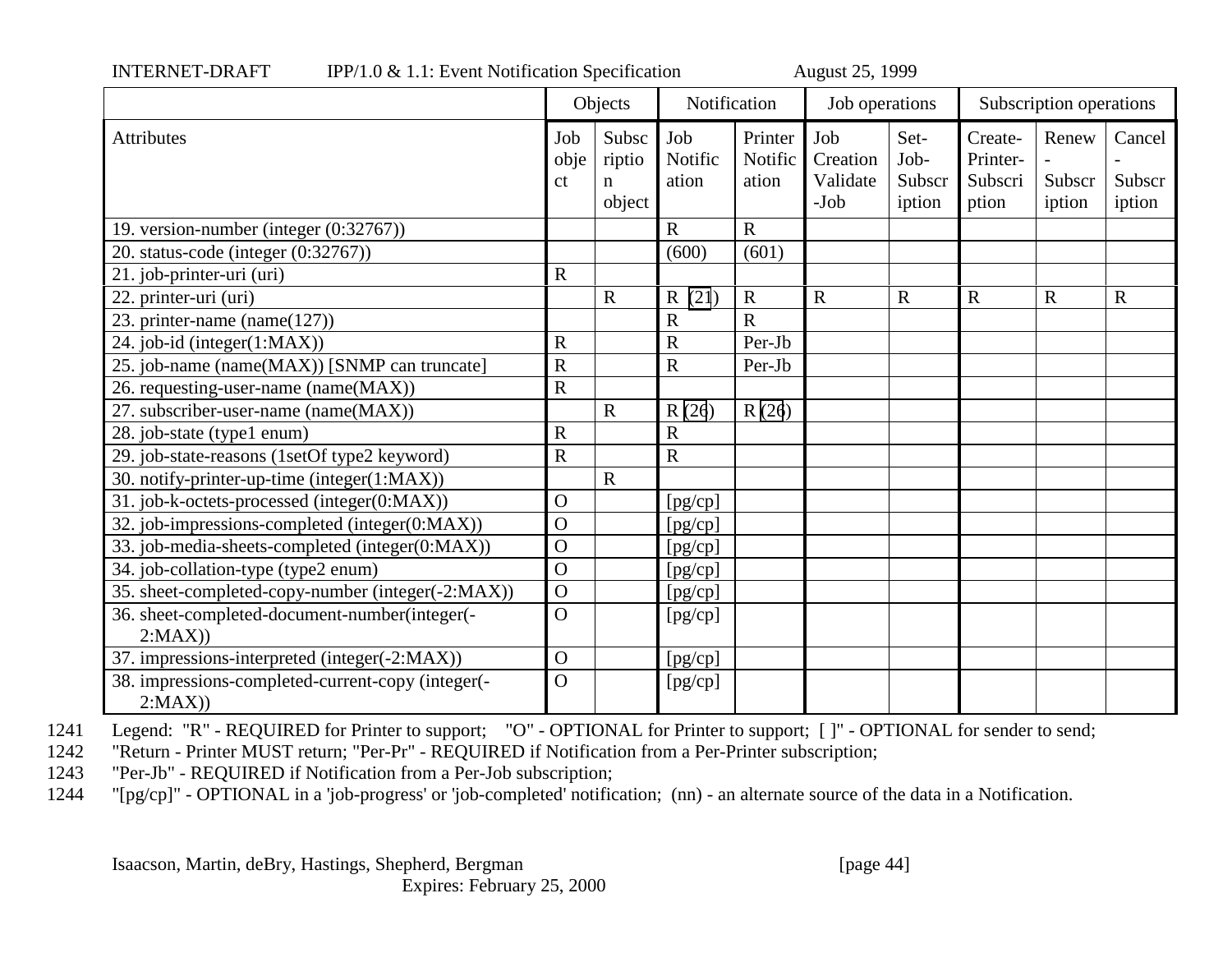|                                                             | Objects                      |                         | Notification            |                             | Job operations                      |                                  | Subscription operations                 |                           |                            |
|-------------------------------------------------------------|------------------------------|-------------------------|-------------------------|-----------------------------|-------------------------------------|----------------------------------|-----------------------------------------|---------------------------|----------------------------|
| <b>Attributes</b>                                           | Job<br>obje<br><sub>ct</sub> | Printe<br>r<br>object   | Job<br>Notific<br>ation | Printer<br>Notific<br>ation | Job<br>Creation<br>Validate<br>-Job | Set-<br>Job-<br>Subscr<br>iption | Create-<br>Printer-<br>Subscri<br>ption | Renew<br>Subscr<br>iption | Cancel<br>Subscr<br>iption |
| 39. printer-state (type1 enum)                              |                              | $\mathbf R$             |                         | R                           |                                     |                                  |                                         |                           |                            |
| 40. printer-state-reasons (1setOf type2 keyword)            |                              | $\mathbf R$             |                         | R                           |                                     |                                  |                                         |                           |                            |
| 41. printer-is-accepting-jobs (boolean)                     |                              | $\overline{\mathrm{R}}$ |                         | $\mathbf R$                 |                                     |                                  |                                         |                           |                            |
| 42. notify-schemes-supported (1setOf uriScheme)             |                              | $\mathbf R$             |                         |                             |                                     |                                  |                                         |                           |                            |
|                                                             |                              |                         |                         |                             |                                     |                                  |                                         |                           |                            |
| 43. notify-events-default (1setOf type2 keyword)            |                              | $\mathbf R$             |                         |                             |                                     |                                  |                                         |                           |                            |
| 44. notify-events-supported (1setOf type2 keyword)          |                              | $\mathbf R$             |                         |                             |                                     |                                  |                                         |                           |                            |
| 45. max-events-supported (integer(5:MAX))                   |                              | $\mathbf R$             |                         |                             |                                     |                                  |                                         |                           |                            |
| 46. max-job-subscriptions-supported (integer(1:MAX))        |                              | $\mathbf R$             |                         |                             |                                     |                                  |                                         |                           |                            |
| 47. max-printer-subscriptions-supported<br>interger(0:MAX)) |                              | $\mathbf R$             |                         |                             |                                     |                                  |                                         |                           |                            |
| 48. notify-lease-time-supported<br>(rangeOfInteger(0:MAX))  |                              | $\overline{R}$          |                         |                             |                                     |                                  |                                         |                           |                            |
| 49. notify-lease-time-default (integer(0:MAX))              |                              | $\mathbf R$             |                         |                             |                                     |                                  |                                         |                           |                            |
| 50. persistent-jobs-supported (boolean)                     |                              | $\Omega$                |                         |                             |                                     |                                  |                                         |                           |                            |
| 51. persistent-subscriptions-supported (boolean)            |                              | $\Omega$                |                         |                             |                                     |                                  |                                         |                           |                            |
| 52. printer-state-change-time (integer(1:MAX))              |                              | $\Omega$                |                         |                             |                                     |                                  |                                         |                           |                            |
| 53. printer-state-change-date-time (dateTime)               |                              | $\Omega$                |                         |                             |                                     |                                  |                                         |                           |                            |

INTERNET-DRAFT IPP/1.0 & 1.1: Event Notification Specification August 25, 1999

1245 Legend: "R" - REQUIRED for Printer to support; "O" - OPTIONAL for Printer to support; "[ ]" - OPTIONAL for sender to send;

1246 Return - Printer MUST return; "Per-Pr" - REQUIRED if Notification from a Per-Printer subscription;

1247 "Per-Jb" - REQUIRED if Notification from a Per-Job subscription;

1248 "[pg/cp]" - OPTIONAL in a 'job-progress' or 'job-completed' notification; (nn) - an alternate source of the data in a Notification.